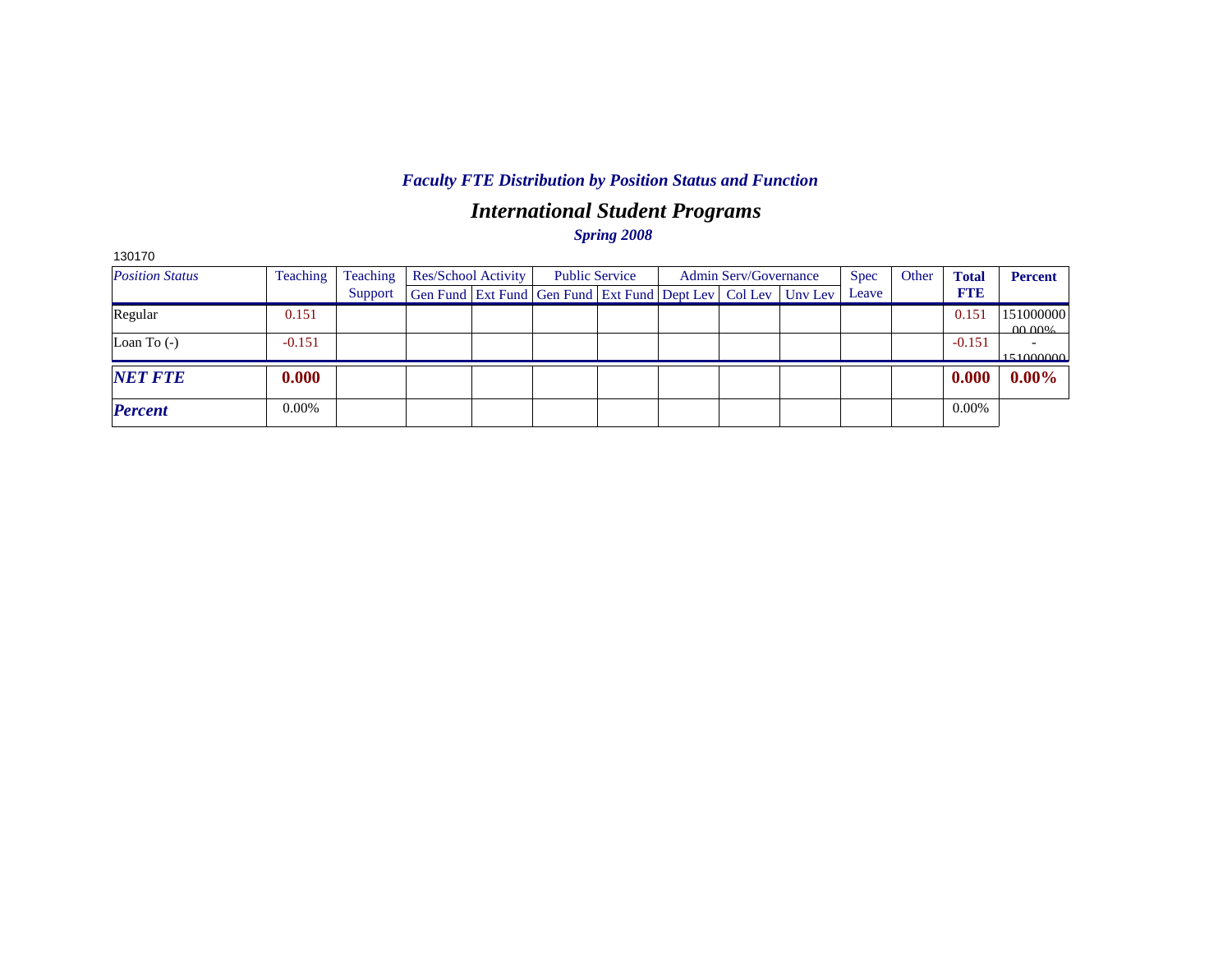## *Institute for Wellness/Gerontology*

*Spring 2008*

| 130400                 |          |          |                            |       |                                                      |       |                              |         |             |       |              |                            |
|------------------------|----------|----------|----------------------------|-------|------------------------------------------------------|-------|------------------------------|---------|-------------|-------|--------------|----------------------------|
| <b>Position Status</b> | Teaching | Teaching | <b>Res/School Activity</b> |       | <b>Public Service</b>                                |       | <b>Admin Serv/Governance</b> |         | <b>Spec</b> | Other | <b>Total</b> | <b>Percent</b>             |
|                        |          | Support  |                            |       | Gen Fund Ext Fund Gen Fund Ext Fund Dept Lev Col Lev |       |                              | Unv Lev | Leave       |       | <b>FTE</b>   |                            |
| Regular                | 1.505    |          | 0.997                      | 0.250 |                                                      | 0.370 | 0.380                        |         |             | 0.498 | 4.000        | 22.86%                     |
| GA & DF                |          |          | 12.500                     | 000.1 |                                                      |       |                              |         |             |       | 13.500       | 77.14%                     |
| <b>NET FTE</b>         | 1.505    |          | 13.497                     | 1.250 |                                                      | 0.370 | 0.380                        |         |             |       |              | $0.498$   17.500   100.00% |
| <b>Percent</b>         | 8.60%    |          | 77.13%                     | 7.14% |                                                      | 2.11% | 2.17%                        |         |             | 2.85% | 100.00%      |                            |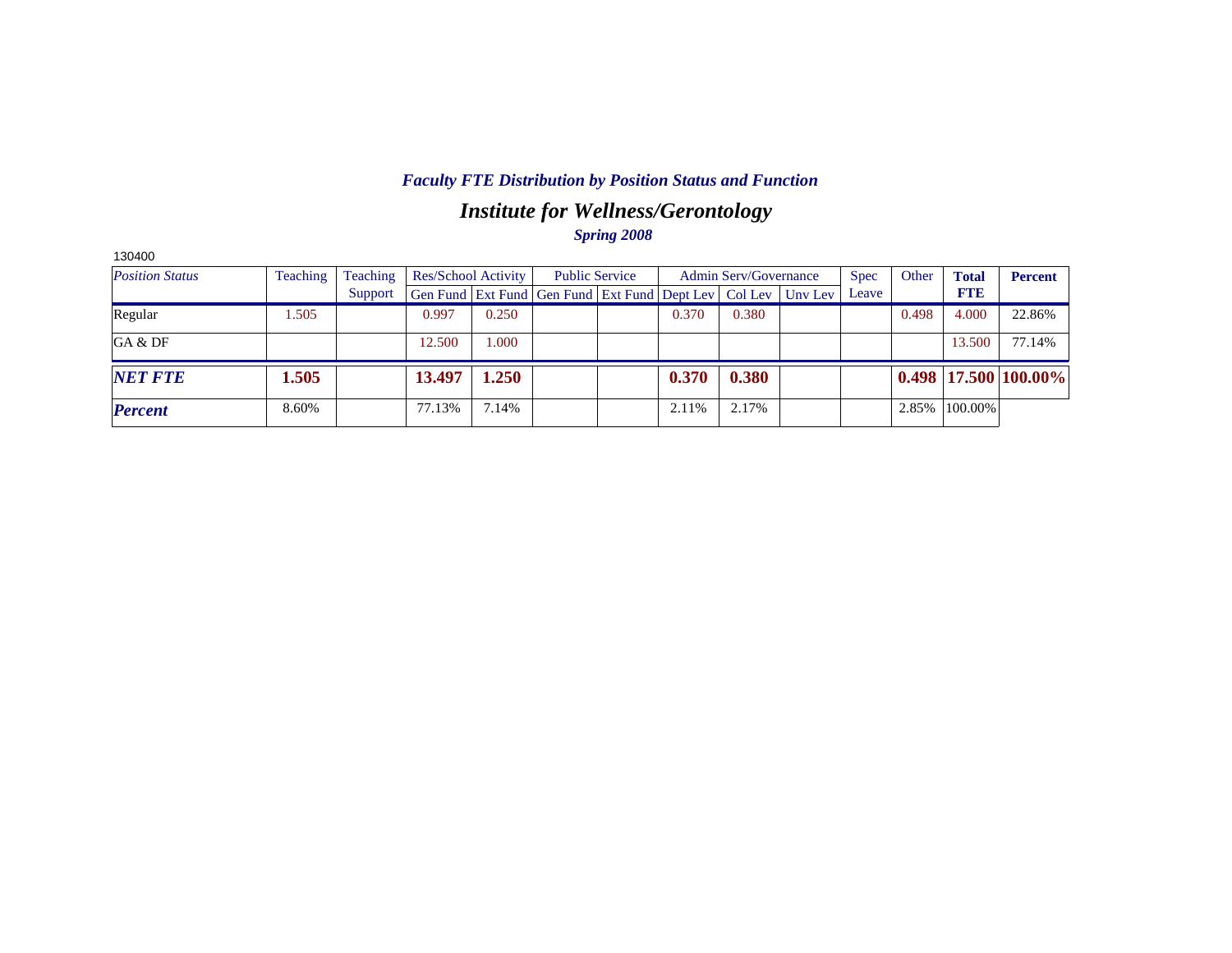## *Center for Energy Research Spring 2008*

| 130500                 |          |          |                     |                                                                          |  |                              |             |       |              |                |
|------------------------|----------|----------|---------------------|--------------------------------------------------------------------------|--|------------------------------|-------------|-------|--------------|----------------|
| <b>Position Status</b> | Teaching | Teaching | Res/School Activity | <b>Public Service</b>                                                    |  | <b>Admin Serv/Governance</b> | <b>Spec</b> | Other | <b>Total</b> | <b>Percent</b> |
|                        |          | Support  |                     | Gen Fund   Ext Fund   Gen Fund   Ext Fund   Dept Lev   Col Lev   Unv Lev |  |                              | Leave       |       | <b>FTE</b>   |                |
| Regular                | 1.000    |          |                     |                                                                          |  |                              |             |       | 1.000        | 100000000      |
| Loan To $(-)$          | $-1.000$ |          |                     |                                                                          |  |                              |             |       | $-1.000$     | <u>MAO NOV</u> |
|                        |          |          |                     |                                                                          |  |                              |             |       |              | 100000000      |
| <b>NET FTE</b>         | 0.000    |          |                     |                                                                          |  |                              |             |       | 0.000        | $0.00\%$       |
|                        |          |          |                     |                                                                          |  |                              |             |       |              |                |
| <b>Percent</b>         | 0.00%    |          |                     |                                                                          |  |                              |             |       | $0.00\%$     |                |
|                        |          |          |                     |                                                                          |  |                              |             |       |              |                |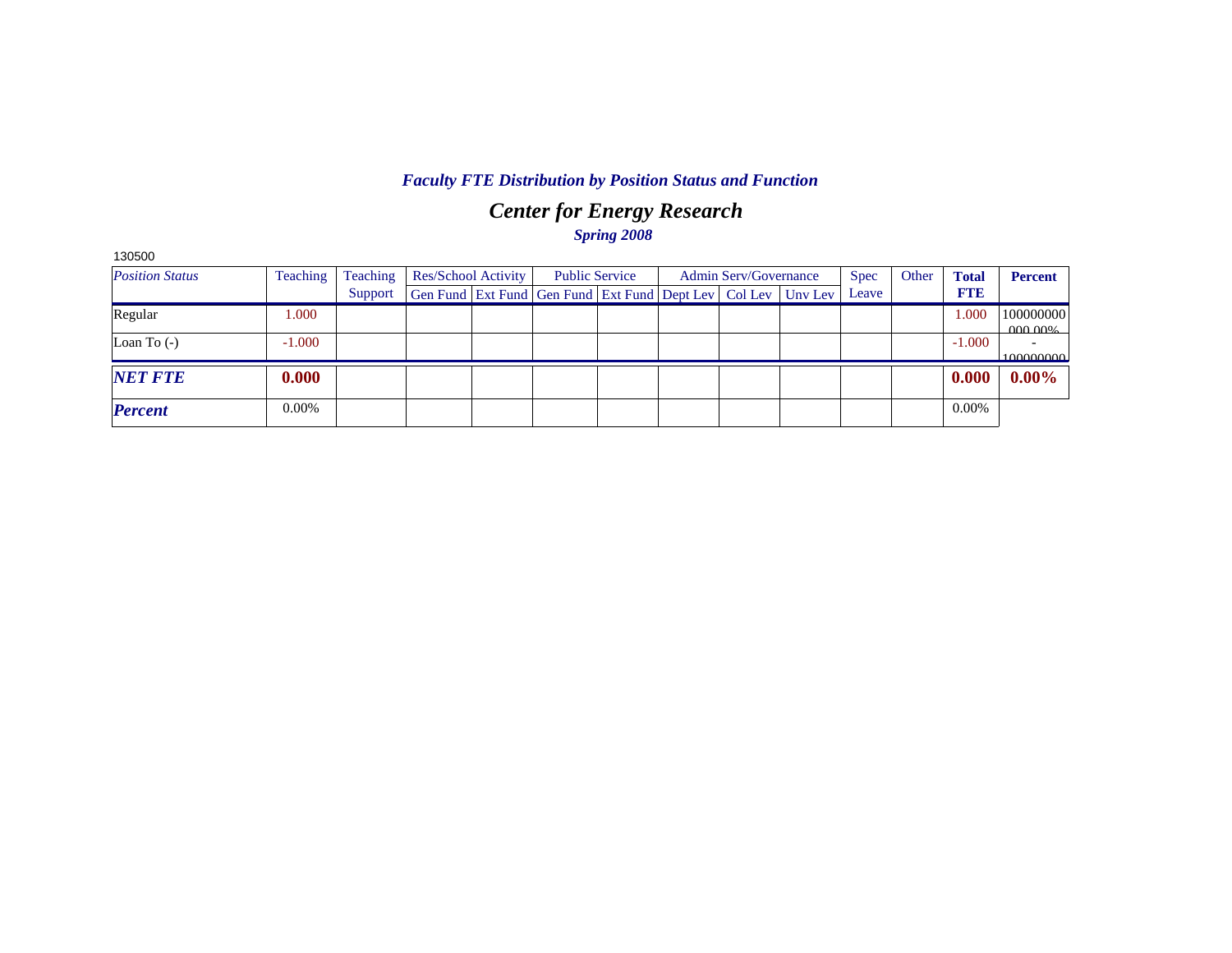## *Dept of Architecture Spring 2008*

| 140400                 |          |          |                            |       |                                                                |                       |       |                              |         |             |       |              |                |
|------------------------|----------|----------|----------------------------|-------|----------------------------------------------------------------|-----------------------|-------|------------------------------|---------|-------------|-------|--------------|----------------|
| <b>Position Status</b> | Teaching | Teaching | <b>Res/School Activity</b> |       |                                                                | <b>Public Service</b> |       | <b>Admin Serv/Governance</b> |         | <b>Spec</b> | Other | <b>Total</b> | <b>Percent</b> |
|                        |          | Support  |                            |       | Gen Fund   Ext Fund   Gen Fund   Ext Fund   Dept Lev   Col Lev |                       |       |                              | Unv Lev | Leave       |       | <b>FTE</b>   |                |
| Regular                | 13.000   | 0.625    | 2.625                      |       |                                                                |                       | 2.000 | 1.000                        | 1.000   | 2.250       |       | 22.500       | 55.33%         |
| Contract Full-time     | 5.000    | 0.500    | 0.500                      |       |                                                                |                       |       |                              | 0.000   |             |       | 6.000        | 14.76%         |
| Contract Part-time     | 1.584    | 0.083    | 0.250                      | 0.250 |                                                                |                       | 0.250 |                              | 1.000   |             |       | 3.417        | 8.40%          |
| GA & DF                | 0.250    | 1.250    | .250                       | 3.000 |                                                                |                       | 1.500 | 0.500                        |         |             |       | 7.750        | 19.06%         |
| Loan From $(+)$        | 1.247    |          |                            |       |                                                                |                       |       |                              |         |             |       | 1.247        | 3.07%          |
| Loan To $(-)$          | $-0.250$ |          |                            |       |                                                                |                       |       |                              |         |             |       | $-0.250$     | $-0.61%$       |
| <b>NET FTE</b>         | 20.831   | 2.458    | 4.625                      | 3.250 |                                                                |                       | 3.750 | 1.500                        | 2.000   | 2.250       |       |              | 40.664 100.00% |
| <b>Percent</b>         | 51.23%   | 6.04%    | 11.37%                     | 7.99% |                                                                |                       | 9.22% | 3.69%                        | 4.92%   | 5.53%       |       | 100.00%      |                |

*Overload (these figures are included in table above)*

| <b>Position Status</b> |       | <b>Teaching   Teaching   Res/School Activity  </b> |                                                                      | <b>Public Service</b> |  | <b>Admin Serv/Governance</b> | <b>Spec</b> | <b>Other</b> | <b>Total</b> |
|------------------------|-------|----------------------------------------------------|----------------------------------------------------------------------|-----------------------|--|------------------------------|-------------|--------------|--------------|
|                        |       |                                                    | Support Gen Fund Ext Fund Gen Fund Ext Fund Dept Lev Col Lev Unv Lev |                       |  |                              | Leave       |              |              |
| <b>Regular</b>         | 0.500 |                                                    |                                                                      |                       |  |                              |             |              | 0.500        |
| <b>Total</b>           | 0.500 |                                                    |                                                                      |                       |  |                              |             |              | 0.500        |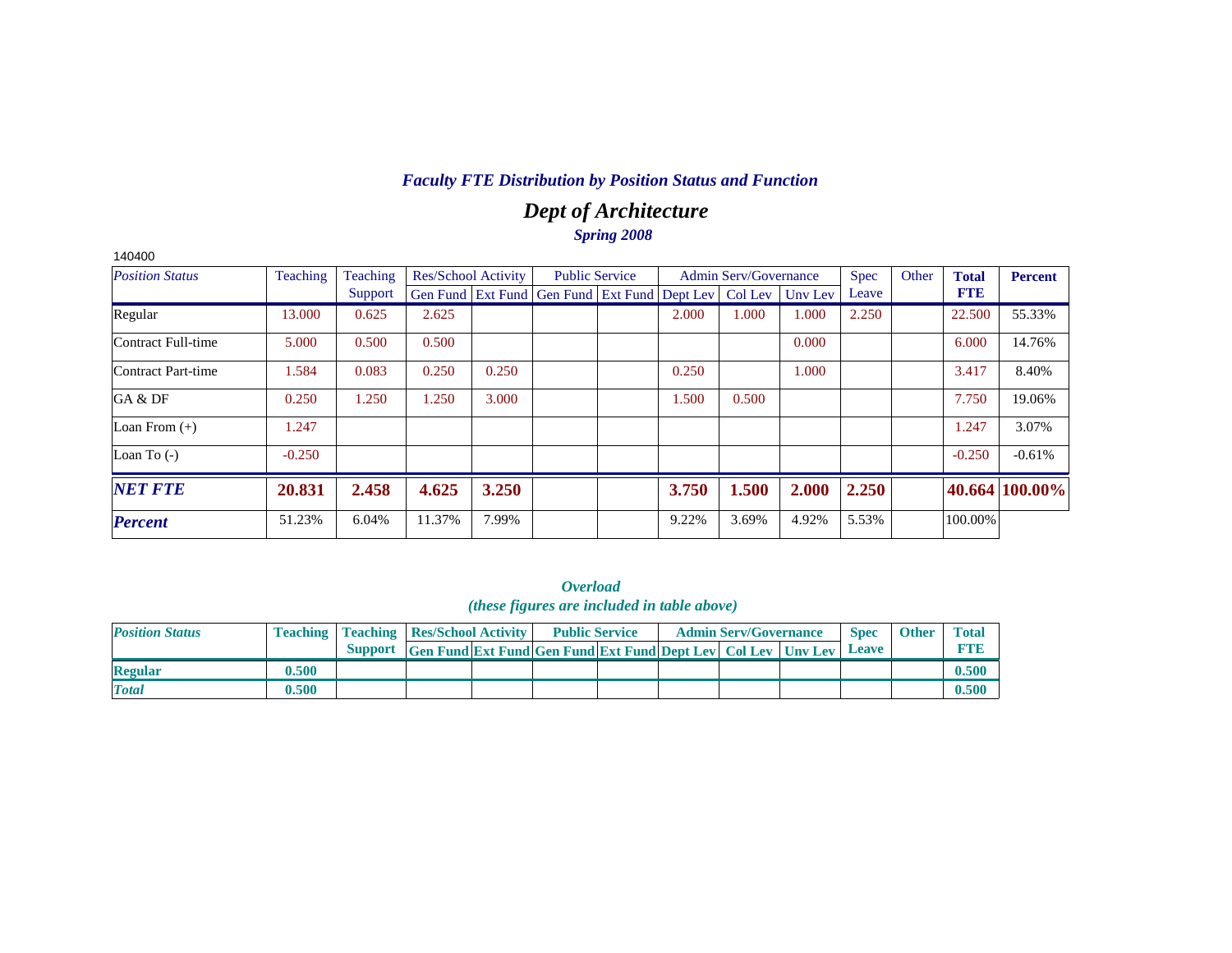## *Dept of Landscape Architecture Spring 2008*

| 140700                 |          |          |                            |       |                                                                |        |                              |         |             |       |              |                |
|------------------------|----------|----------|----------------------------|-------|----------------------------------------------------------------|--------|------------------------------|---------|-------------|-------|--------------|----------------|
| <b>Position Status</b> | Teaching | Teaching | <b>Res/School Activity</b> |       | <b>Public Service</b>                                          |        | <b>Admin Serv/Governance</b> |         | <b>Spec</b> | Other | <b>Total</b> | <b>Percent</b> |
|                        |          | Support  |                            |       | Gen Fund   Ext Fund   Gen Fund   Ext Fund   Dept Lev   Col Lev |        |                              | Uny Lev | Leave       |       | <b>FTE</b>   |                |
| Regular                | 7.250    |          | 1.500                      |       |                                                                | 1.250  | 0.500                        |         | 1.000       |       | 11.500       | 54.76%         |
| Contract Full-time     | 1.250    |          |                            |       |                                                                |        |                              |         |             |       | 1.250        | 5.95%          |
| Contract Part-time     | 1.500    |          |                            |       |                                                                | 0.250  |                              |         |             |       | 1.750        | 8.33%          |
| GA & DF                |          | 1.625    | 1.625                      | 0.250 |                                                                | 1.000  | 1.750                        |         |             |       | 6.250        | 29.76%         |
| Loan From $(+)$        | 0.250    |          |                            |       |                                                                |        |                              |         |             |       | 0.250        | 1.19%          |
| <b>NET FTE</b>         | 10.250   | 1.625    | 3.125                      | 0.250 |                                                                | 2.500  | 2.250                        |         | 1.000       |       |              | 21.000 100.00% |
| <b>Percent</b>         | 48.81%   | 7.74%    | 14.88%                     | 1.19% |                                                                | 11.90% | 10.71%                       |         | 4.76%       |       | 100.00%      |                |

|                           |       |                                                    |                                                                  | <i>(these figures are included in table above)</i> |  |                              |             |              |              |
|---------------------------|-------|----------------------------------------------------|------------------------------------------------------------------|----------------------------------------------------|--|------------------------------|-------------|--------------|--------------|
| <b>Position Status</b>    |       | <b>Teaching   Teaching   Res/School Activity  </b> |                                                                  | <b>Public Service</b>                              |  | <b>Admin Serv/Governance</b> | <b>Spec</b> | <b>Other</b> | <b>Total</b> |
|                           |       | <b>Support</b>                                     | Gen Fund Ext Fund Gen Fund Ext Fund Dept Lev   Col Lev   Unv Lev |                                                    |  |                              | Leave       |              | <b>FTE</b>   |
| <b>Regular</b>            | 0.500 |                                                    |                                                                  |                                                    |  |                              |             |              | 0.500        |
| <b>Contract Full-time</b> | 0.250 |                                                    |                                                                  |                                                    |  |                              |             |              | 0.250        |
| <b>Total</b>              | 0.750 |                                                    |                                                                  |                                                    |  |                              |             |              | 0.750        |

*Overload (these figures are included in table above)*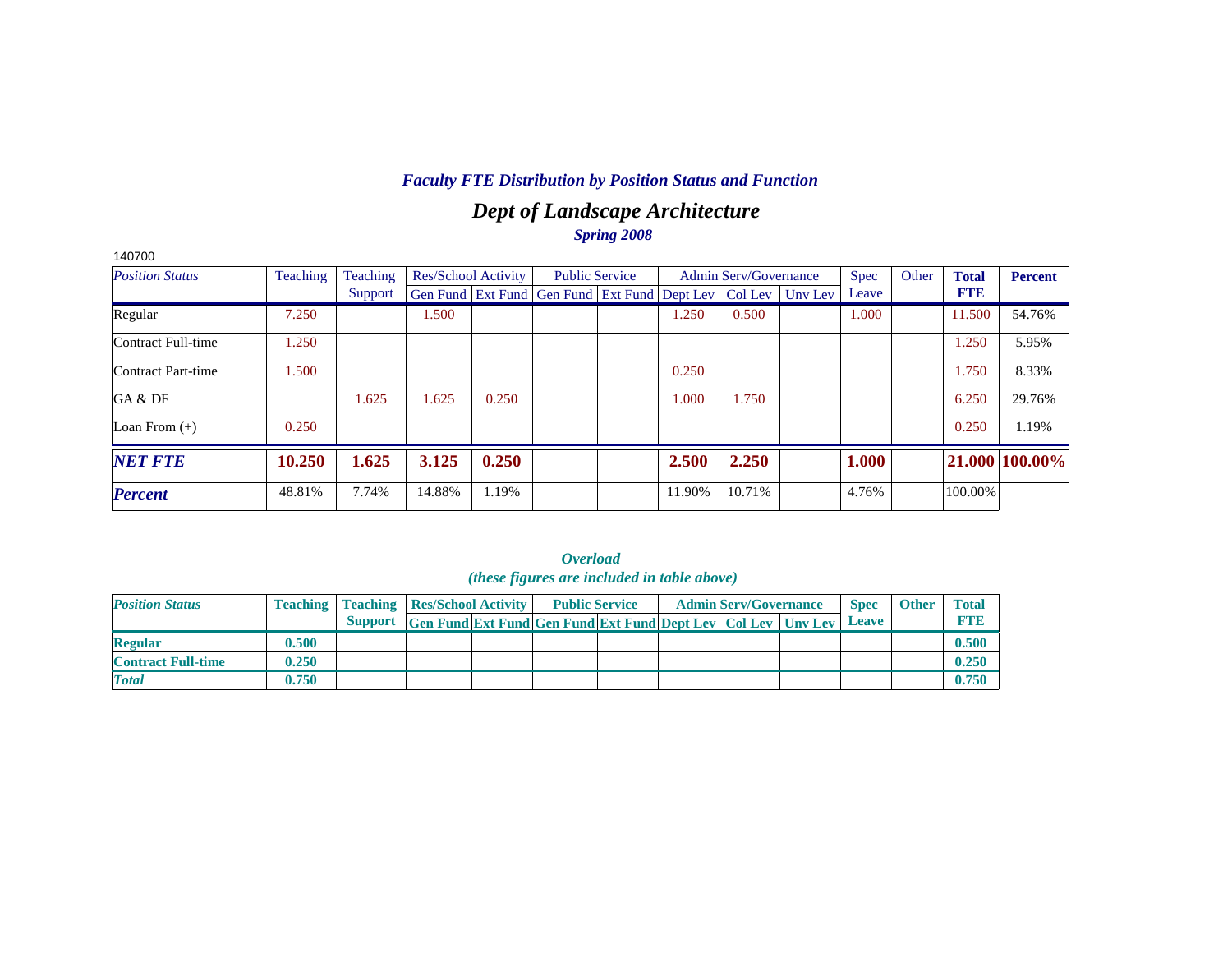## *Dept of Urban Planning Spring 2008*

| 141000                 |          |          |                            |                                                                |        |       |                              |         |             |       |              |                |
|------------------------|----------|----------|----------------------------|----------------------------------------------------------------|--------|-------|------------------------------|---------|-------------|-------|--------------|----------------|
| <b>Position Status</b> | Teaching | Teaching | <b>Res/School Activity</b> | <b>Public Service</b>                                          |        |       | <b>Admin Serv/Governance</b> |         | <b>Spec</b> | Other | <b>Total</b> | <b>Percent</b> |
|                        |          | Support  |                            | Gen Fund   Ext Fund   Gen Fund   Ext Fund   Dept Lev   Col Lev |        |       |                              | Unv Lev | Leave       |       | <b>FTE</b>   |                |
| Regular                | 4.498    |          | 0.250                      | 0.250                                                          |        | 0.250 | 0.750                        |         |             |       | 5.998        | 35.28%         |
| Contract Full-time     | 1.750    |          |                            |                                                                |        |       | 0.500                        |         |             |       | 2.250        | 13.23%         |
| Contract Part-time     | 1.000    |          |                            |                                                                |        |       |                              |         |             |       | 1.000        | 5.88%          |
| GA & DF                | 0.250    | 3.750    |                            |                                                                | 2.000  |       | 1.000                        | 1.000   |             |       | 8.000        | 47.06%         |
| Loan To $(-)$          | $-0.247$ |          |                            |                                                                |        |       |                              |         |             |       | $-0.247$     | $-1.45%$       |
| <b>NET FTE</b>         | 7.251    | 3.750    | 0.250                      | 0.250                                                          | 2.000  | 0.250 | 2.250                        | 1.000   |             |       |              | 17.001 100.00% |
| <b>Percent</b>         | 42.65%   | 22.06%   | l.47%                      | 1.47%                                                          | 11.76% | 1.47% | 13.23%                       | 5.88%   |             |       | 100.00%      |                |

|                           |       |                                                    |                                                                            | <i>(these figures are included in table above)</i> |  |                              |             |              |              |
|---------------------------|-------|----------------------------------------------------|----------------------------------------------------------------------------|----------------------------------------------------|--|------------------------------|-------------|--------------|--------------|
| <b>Position Status</b>    |       | <b>Teaching   Teaching   Res/School Activity  </b> |                                                                            | <b>Public Service</b>                              |  | <b>Admin Serv/Governance</b> | <b>Spec</b> | <b>Other</b> | <b>Total</b> |
|                           |       |                                                    | Support Gen Fund Ext Fund Gen Fund Ext Fund Dept Lev Col Lev Unv Lev Leave |                                                    |  |                              |             |              | <b>FTB</b>   |
| <b>Regular</b>            | 0.251 |                                                    |                                                                            |                                                    |  |                              |             |              | 0.251        |
| <b>Contract Full-time</b> | 0.250 |                                                    |                                                                            |                                                    |  |                              |             |              | 0.250        |
| <b>Total</b>              | 0.501 |                                                    |                                                                            |                                                    |  |                              |             |              | 0.501        |

|  | Overload                                   |  |  |
|--|--------------------------------------------|--|--|
|  | (these figures are included in table above |  |  |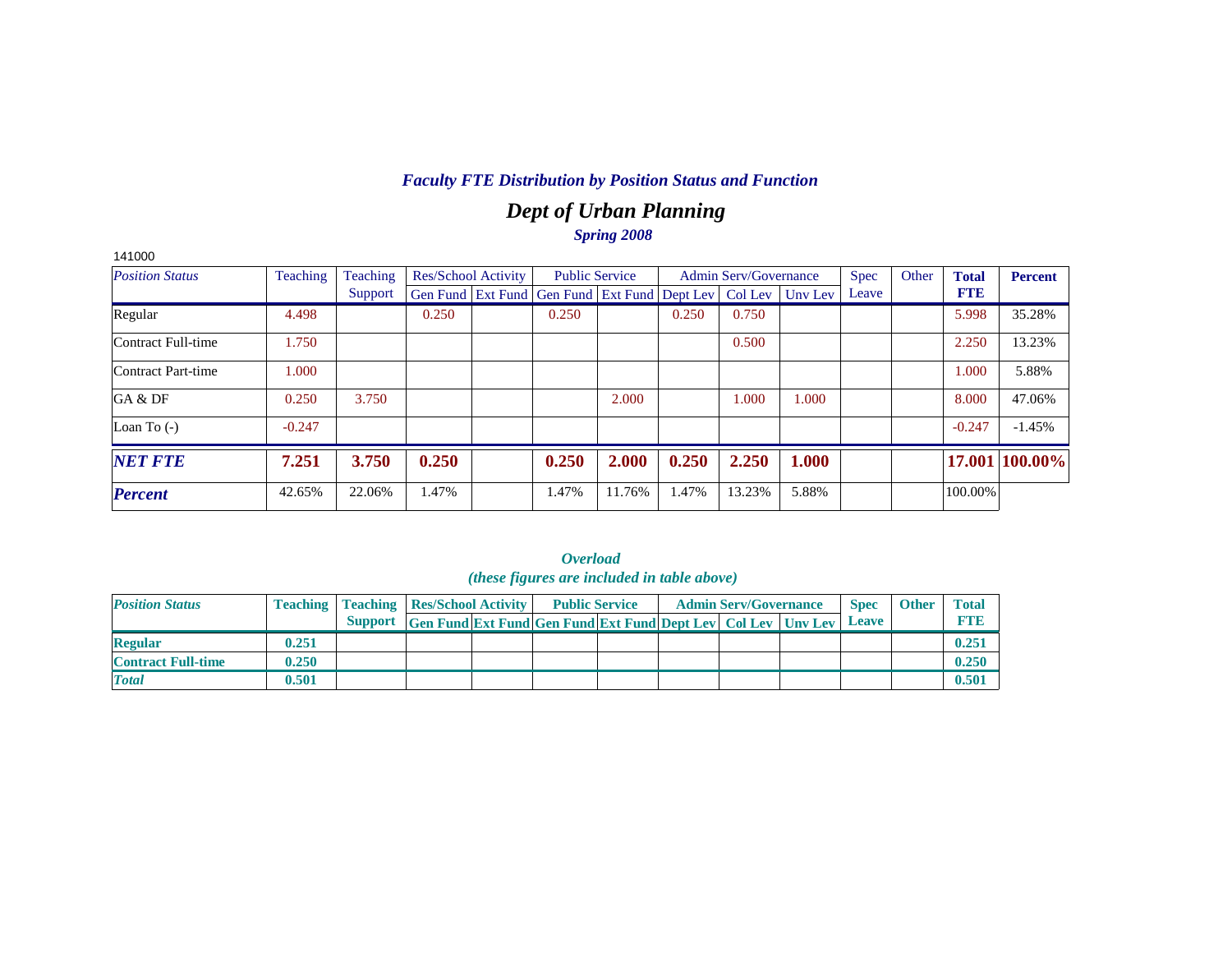## *Dept of Accounting Spring 2008*

| 143300                 |                 |          |        |                            |                                                                          |       |                              |             |       |              |                            |
|------------------------|-----------------|----------|--------|----------------------------|--------------------------------------------------------------------------|-------|------------------------------|-------------|-------|--------------|----------------------------|
| <b>Position Status</b> | <b>Teaching</b> | Teaching |        | <b>Res/School Activity</b> | <b>Public Service</b>                                                    |       | <b>Admin Serv/Governance</b> | <b>Spec</b> | Other | <b>Total</b> | <b>Percent</b>             |
|                        |                 | Support  |        |                            | Gen Fund   Ext Fund   Gen Fund   Ext Fund   Dept Lev   Col Lev   Unv Lev |       |                              | Leave       |       | <b>FTE</b>   |                            |
| Regular                | 6.250           | 0.500    | 2.500  |                            |                                                                          | 0.500 |                              |             | 0.250 | 10.000       | 57.97%                     |
| Contract Full-time     | 4.000           |          |        |                            |                                                                          |       |                              |             |       | 4.000        | 23.19%                     |
| Contract Part-time     | 1.000           |          |        |                            |                                                                          |       |                              |             |       | 1.000        | 5.80%                      |
| GA & DF                |                 | 2.500    |        |                            |                                                                          |       |                              |             |       | 2.500        | 14.49%                     |
| Loan To $(-)$          | $-0.250$        |          |        |                            |                                                                          |       |                              |             |       | $-0.250$     | $-1.45%$                   |
| <b>NET FTE</b>         | 11.000          | 3.000    | 2.500  |                            |                                                                          | 0.500 |                              |             |       |              | $0.250$   17.250   100.00% |
| <b>Percent</b>         | 63.77%          | 17.39%   | 14.49% |                            |                                                                          | 2.90% |                              |             | 1.45% | 100.00%      |                            |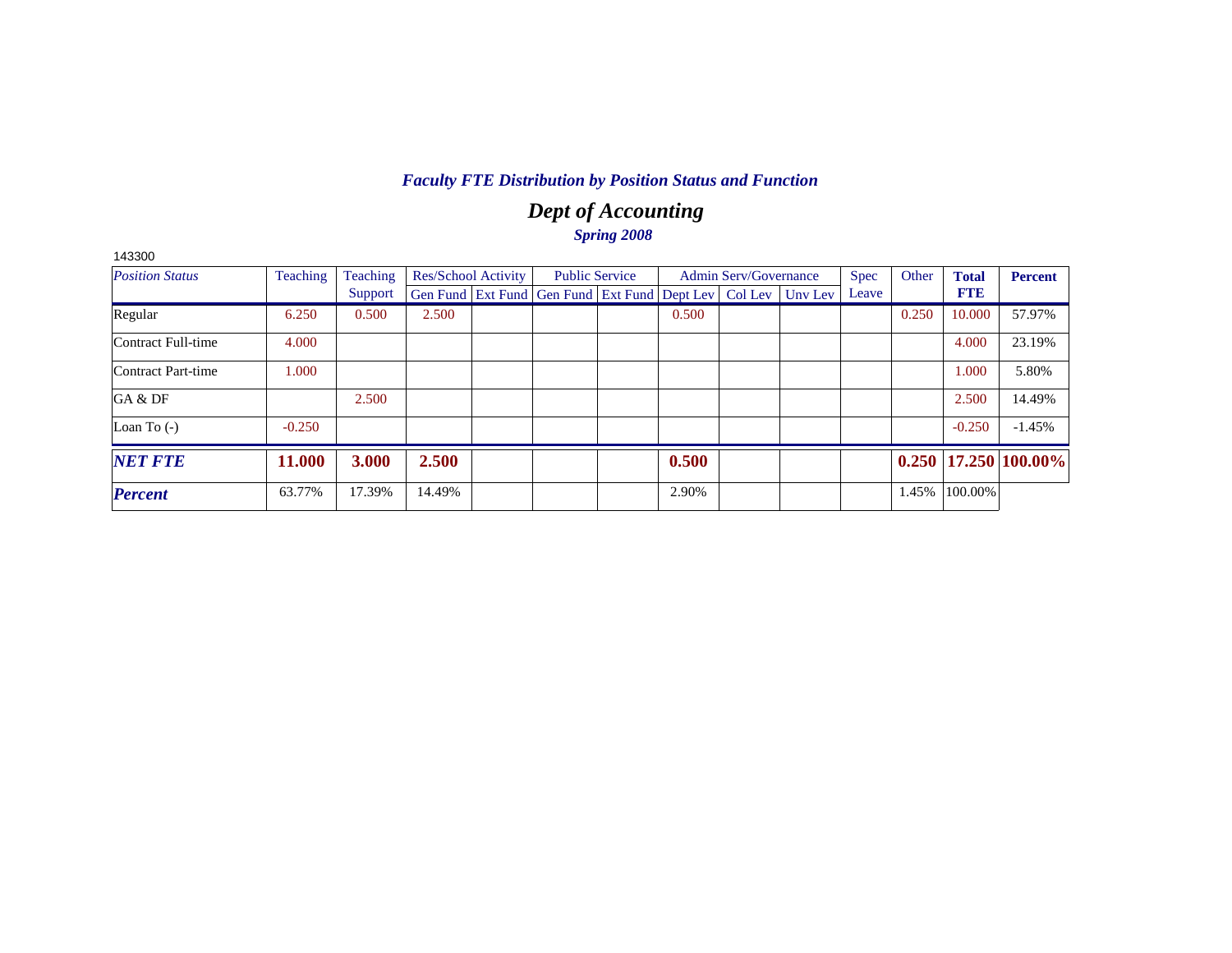## *Dept of Info Systems & Oper Mgmt Spring 2008*

| 144200                 |          |          |        |                            |                                                                |       |                              |         |             |       |              |                |
|------------------------|----------|----------|--------|----------------------------|----------------------------------------------------------------|-------|------------------------------|---------|-------------|-------|--------------|----------------|
| <b>Position Status</b> | Teaching | Teaching |        | <b>Res/School Activity</b> | <b>Public Service</b>                                          |       | <b>Admin Serv/Governance</b> |         | <b>Spec</b> | Other | <b>Total</b> | <b>Percent</b> |
|                        |          | Support  |        |                            | Gen Fund   Ext Fund   Gen Fund   Ext Fund   Dept Lev   Col Lev |       |                              | Unv Lev | Leave       |       | <b>FTE</b>   |                |
| Regular                | 10.500   | 0.246    | 3.754  |                            |                                                                | 0.250 |                              |         | 0.000       |       | 14.750       | 60.20%         |
| Contract Full-time     | 2.250    |          |        |                            |                                                                |       |                              |         |             |       | 2.250        | 9.18%          |
| Contract Part-time     | 4.000    |          |        |                            |                                                                |       |                              |         |             |       | 4.000        | 16.33%         |
| GA & DF                | 0.000    | 3.500    |        |                            |                                                                |       |                              |         |             |       | 3.500        | 14.29%         |
| Loan To $(-)$          | 0.000    |          |        |                            |                                                                |       |                              |         |             |       | 0.000        | $0.00\%$       |
| <b>NET FTE</b>         | 16.750   | 3.746    | 3.754  |                            |                                                                | 0.250 |                              |         | 0.000       |       |              | 24.500 100.00% |
| <b>Percent</b>         | 68.37%   | 15.29%   | 15.32% |                            |                                                                | 1.02% |                              |         | $0.00\%$    |       | 100.00%      |                |

|                           |       |                                                                      |                                                                  | <i><b>Overload</b></i><br>( <i>these figures are included in table above</i> ) |  |                              |                             |              |                            |
|---------------------------|-------|----------------------------------------------------------------------|------------------------------------------------------------------|--------------------------------------------------------------------------------|--|------------------------------|-----------------------------|--------------|----------------------------|
| <b>Position Status</b>    |       | <b>Teaching   Teaching   Res/School Activity  </b><br><b>Support</b> | Gen Fund Ext Fund Gen Fund Ext Fund Dept Lev   Col Lev   Unv Lev | <b>Public Service</b>                                                          |  | <b>Admin Serv/Governance</b> | <b>Spec</b><br><b>Leave</b> | <b>Other</b> | <b>Total</b><br><b>FTR</b> |
| <b>Contract Full-time</b> | 1.250 |                                                                      |                                                                  |                                                                                |  |                              |                             |              | 1.250                      |
| <b>Total</b>              | 1.250 |                                                                      |                                                                  |                                                                                |  |                              |                             |              | 1.250                      |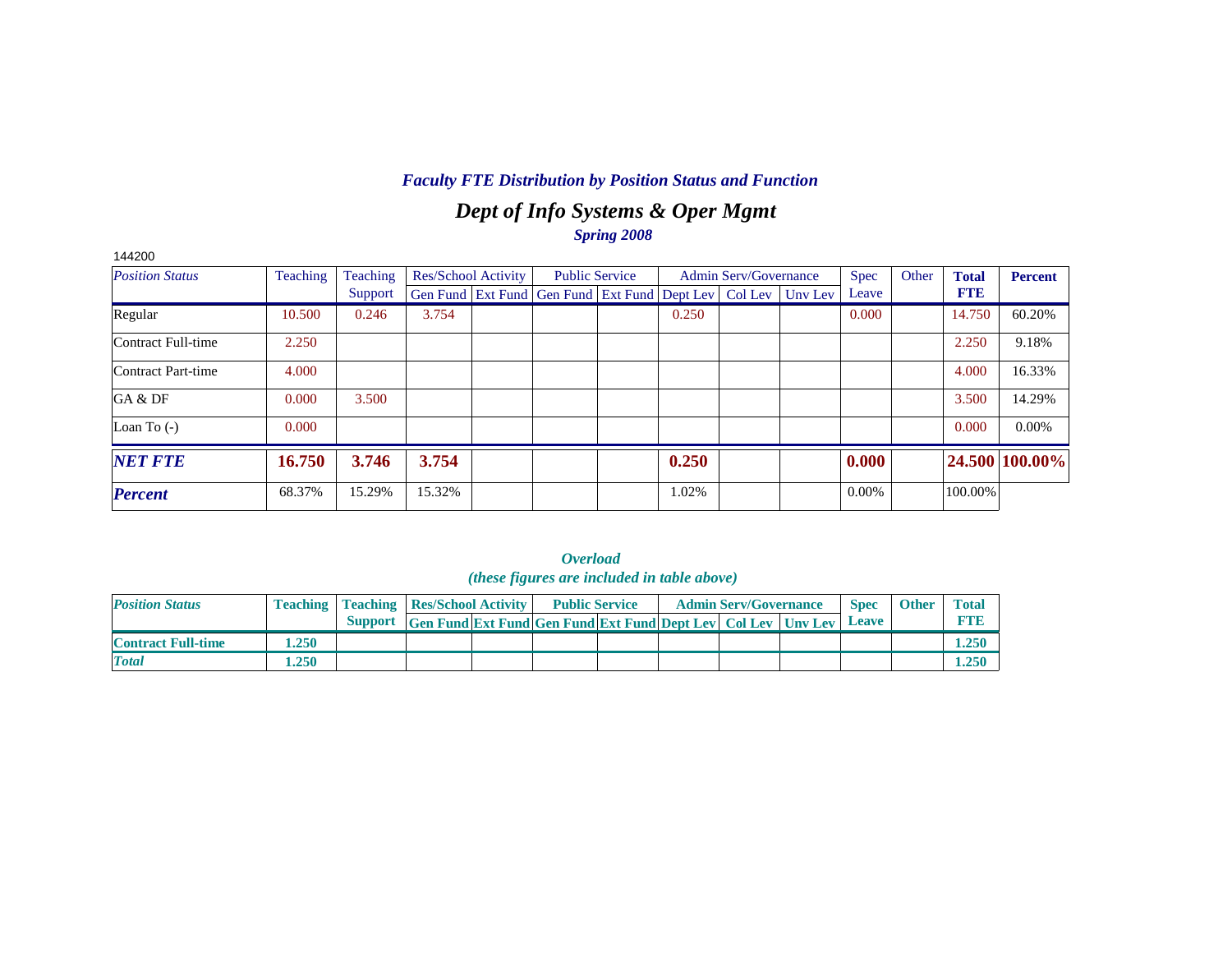## *Dept of Economics Spring 2008*

| 144500                 |          |          |        |                            |                                                                |       |                              |         |             |       |              |                            |
|------------------------|----------|----------|--------|----------------------------|----------------------------------------------------------------|-------|------------------------------|---------|-------------|-------|--------------|----------------------------|
| <b>Position Status</b> | Teaching | Teaching |        | <b>Res/School Activity</b> | <b>Public Service</b>                                          |       | <b>Admin Serv/Governance</b> |         | <b>Spec</b> | Other | <b>Total</b> | <b>Percent</b>             |
|                        |          | Support  |        |                            | Gen Fund   Ext Fund   Gen Fund   Ext Fund   Dept Lev   Col Lev |       |                              | Unv Lev | Leave       |       | <b>FTE</b>   |                            |
| Regular                | 12.750   |          | 3.000  |                            |                                                                | 0.250 | 0.000                        | 0.000   |             | 0.000 | 16.000       | 85.79%                     |
| GA & DF                |          | 2.500    |        |                            |                                                                |       |                              |         |             |       | 2.500        | 13.40%                     |
| Loan From $(+)$        | 0.150    |          |        |                            |                                                                |       |                              |         |             |       | 0.150        | 0.80%                      |
| <b>NET FTE</b>         | 12.900   | 2.500    | 3.000  |                            |                                                                | 0.250 | 0.000                        | 0.000   |             |       |              | $0.000$   18.650   100.00% |
| <b>Percent</b>         | 69.17%   | 13.40%   | 16.09% |                            |                                                                | 1.34% | $0.00\%$                     | 0.00%   |             | 0.00% | 100.00%      |                            |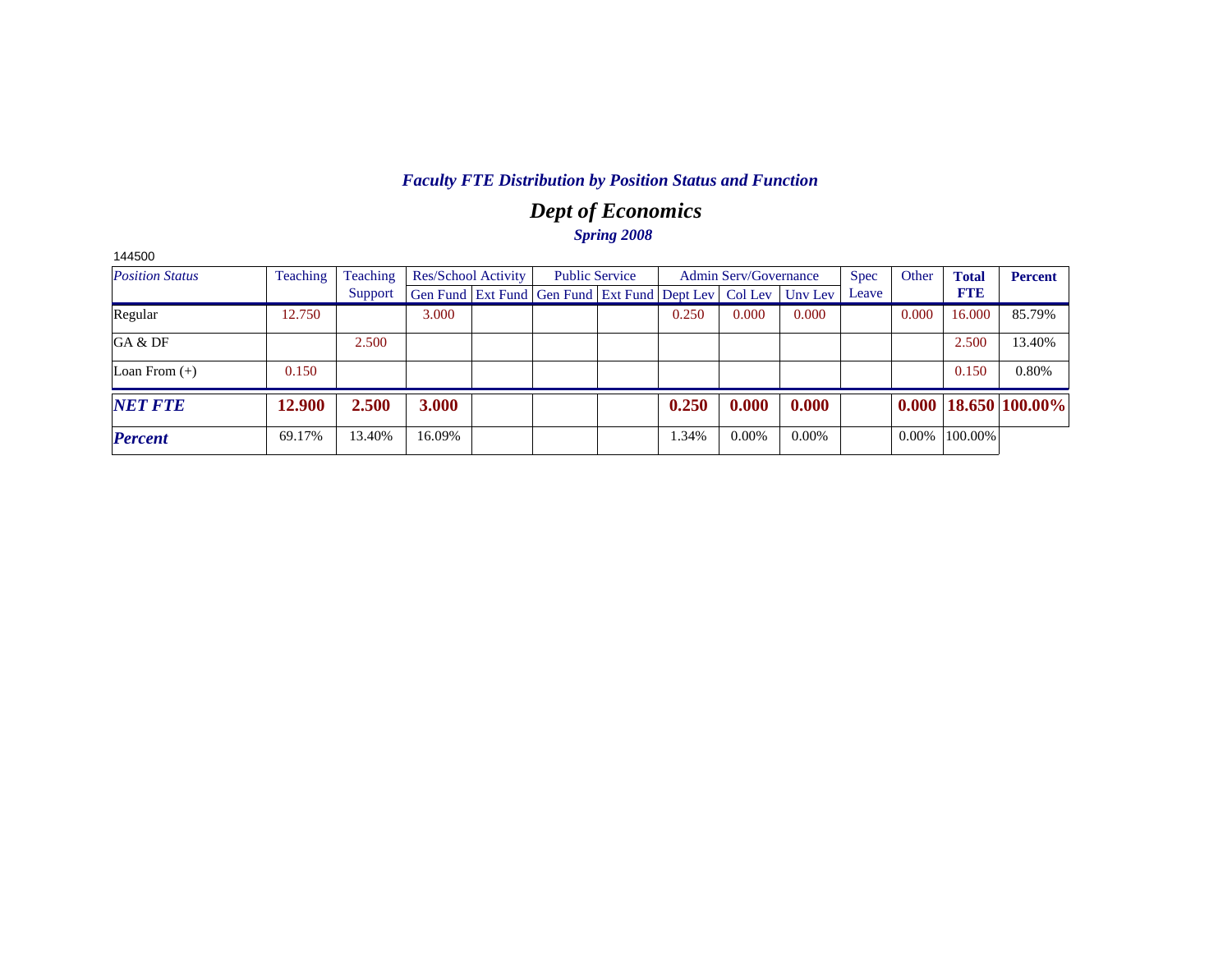## *Dept of Finance Spring 2008*

| 144800                 |          |          |        |                     |                                                                |       |                              |         |             |       |              |                |
|------------------------|----------|----------|--------|---------------------|----------------------------------------------------------------|-------|------------------------------|---------|-------------|-------|--------------|----------------|
| <b>Position Status</b> | Teaching | Teaching |        | Res/School Activity | <b>Public Service</b>                                          |       | <b>Admin Serv/Governance</b> |         | <b>Spec</b> | Other | <b>Total</b> | <b>Percent</b> |
|                        |          | Support  |        |                     | Gen Fund   Ext Fund   Gen Fund   Ext Fund   Dept Lev   Col Lev |       |                              | Unv Lev | Leave       |       | <b>FTE</b>   |                |
| Regular                | 8.500    | 0.500    | 2.750  |                     |                                                                | 0.250 |                              |         | 0.000       |       | 12.000       | 78.69%         |
| Contract Part-time     | 0.750    |          |        |                     |                                                                |       |                              |         |             |       | 0.750        | 4.92%          |
| GA & DF                |          | 2.500    |        |                     |                                                                |       |                              |         |             |       | 2.500        | 16.39%         |
| <b>NET FTE</b>         | 9.250    | 3.000    | 2.750  |                     |                                                                | 0.250 |                              |         | 0.000       |       |              | 15.250 100.00% |
| <b>Percent</b>         | 60.66%   | 19.67%   | 18.03% |                     |                                                                | 1.64% |                              |         | 0.00%       |       | 100.00%      |                |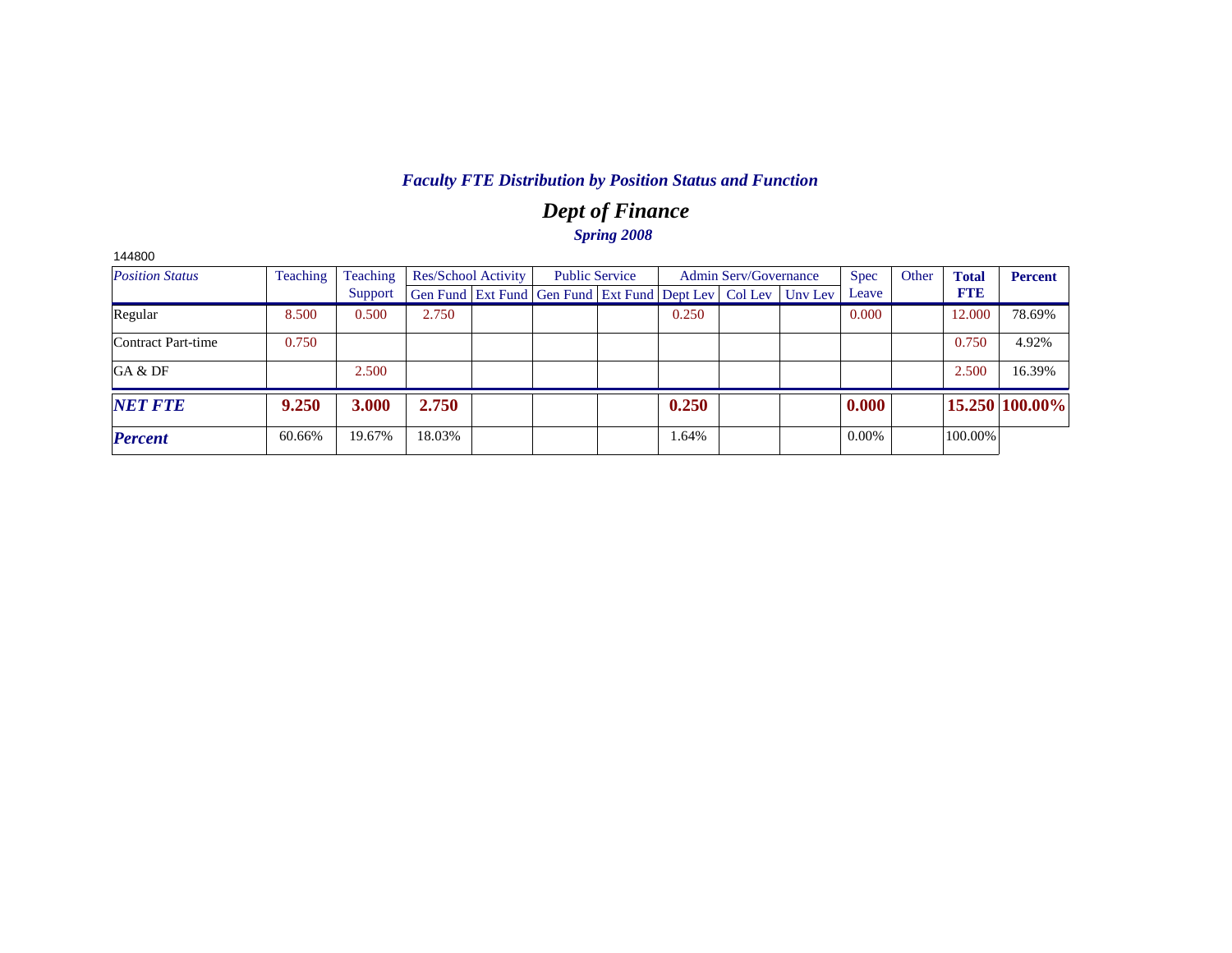## *Dept of Marketing & Management Spring 2008*

| 145400                 |          |          |        |                            |                                                                |                       |       |                              |         |             |       |              |                      |
|------------------------|----------|----------|--------|----------------------------|----------------------------------------------------------------|-----------------------|-------|------------------------------|---------|-------------|-------|--------------|----------------------|
| <b>Position Status</b> | Teaching | Teaching |        | <b>Res/School Activity</b> |                                                                | <b>Public Service</b> |       | <b>Admin Serv/Governance</b> |         | <b>Spec</b> | Other | <b>Total</b> | <b>Percent</b>       |
|                        |          | Support  |        |                            | Gen Fund   Ext Fund   Gen Fund   Ext Fund   Dept Lev   Col Lev |                       |       |                              | Unv Lev | Leave       |       | <b>FTE</b>   |                      |
| Regular                | 11.750   | 0.250    | 4.143  | 0.107                      |                                                                |                       | 1.000 | 0.500                        | 0.500   |             | 1.250 | 19.500       | 62.80%               |
| Contract Full-time     | 2.500    |          |        |                            |                                                                |                       |       |                              |         |             |       | 2.500        | 8.05%                |
| Contract Part-time     | 4.750    |          |        | 0.250                      |                                                                |                       |       |                              |         |             |       | 5.000        | 16.10%               |
| GA & DF                |          | 3.500    |        |                            |                                                                |                       |       |                              |         |             |       | 3.500        | 11.27%               |
| Loan From $(+)$        | 0.550    |          |        |                            |                                                                |                       |       |                              |         |             |       | 0.550        | 1.77%                |
| <b>NET FTE</b>         | 19.550   | 3.750    | 4.143  | 0.357                      |                                                                |                       | 1.000 | 0.500                        | 0.500   |             |       |              | 1.250 31.050 100.00% |
| <b>Percent</b>         | 62.96%   | 12.08%   | 13.34% | 1.15%                      |                                                                |                       | 3.22% | 1.61%                        | 1.61%   |             | 4.03% | 100.00%      |                      |

*Overload* 

|                           |       |                                                    |                                                                      | <i>(these figures are included in table above)</i> |  |                              |       |              |              |              |
|---------------------------|-------|----------------------------------------------------|----------------------------------------------------------------------|----------------------------------------------------|--|------------------------------|-------|--------------|--------------|--------------|
| <b>Position Status</b>    |       | <b>Teaching   Teaching   Res/School Activity  </b> |                                                                      | <b>Public Service</b>                              |  | <b>Admin Serv/Governance</b> |       | <b>Spec</b>  | <b>Other</b> | <b>Total</b> |
|                           |       |                                                    | Support Gen Fund Ext Fund Gen Fund Ext Fund Dept Lev Col Lev Unv Lev |                                                    |  |                              |       | <b>Leave</b> |              | <b>FTB</b>   |
| <b>Regular</b>            |       |                                                    |                                                                      |                                                    |  |                              | 0.500 |              |              | 0.500        |
| <b>Contract Full-time</b> | 0.500 |                                                    |                                                                      |                                                    |  |                              |       |              |              | 0.500        |
| <b>Total</b>              | 0.500 |                                                    |                                                                      |                                                    |  |                              | 0.500 |              |              | 1.000        |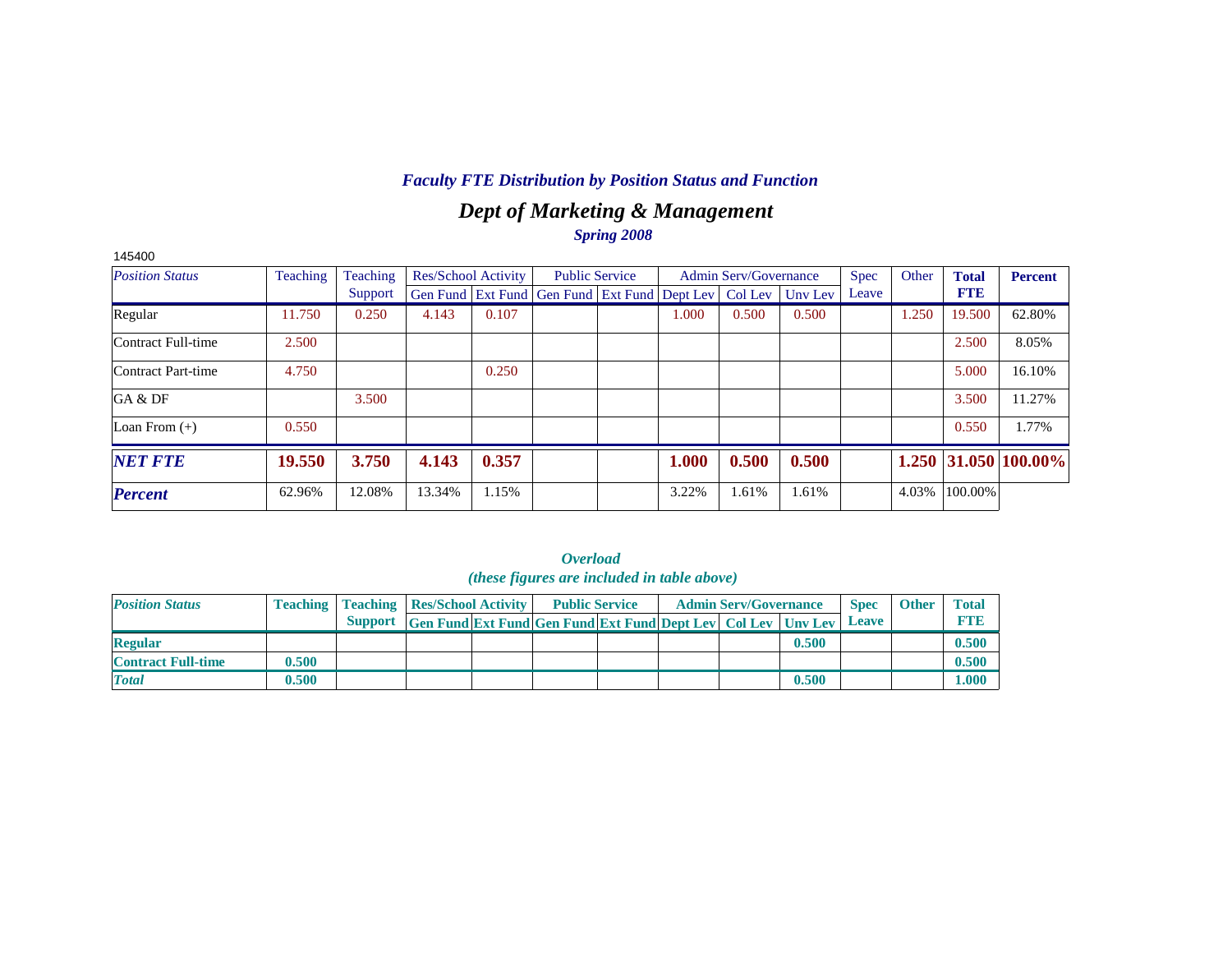## *Center for Info & Communication Sciences Faculty FTE Distribution by Position Status and Function*

*Spring 2008*

| 147200                 |          |          |                            |       |                                                      |                       |       |                              |         |             |       |              |                            |
|------------------------|----------|----------|----------------------------|-------|------------------------------------------------------|-----------------------|-------|------------------------------|---------|-------------|-------|--------------|----------------------------|
| <b>Position Status</b> | Teaching | Teaching | <b>Res/School Activity</b> |       |                                                      | <b>Public Service</b> |       | <b>Admin Serv/Governance</b> |         | <b>Spec</b> | Other | <b>Total</b> | <b>Percent</b>             |
|                        |          | Support  |                            |       | Gen Fund Ext Fund Gen Fund Ext Fund Dept Lev Col Lev |                       |       |                              | Unv Lev | Leave       |       | <b>FTE</b>   |                            |
| Regular                | 2.250    | .575     | .750                       | 0.250 |                                                      |                       | 0.275 | 0.100                        | 0.100   |             | 0.700 | 7.000        | 50.00%                     |
| GA & DF                |          | 7.000    |                            |       |                                                      |                       |       |                              |         |             |       | 7.000        | 50.00%                     |
| <b>NET FTE</b>         | 2.250    | 8.575    | 1.750                      | 0.250 |                                                      |                       | 0.275 | 0.100                        | 0.100   |             |       |              | $0.700$   14.000   100.00% |
| <b>Percent</b>         | 16.07%   | 61.25%   | 12.50%                     | 1.79% |                                                      |                       | 1.96% | 0.71%                        | 0.71%   |             | 5.00% | 100.00%      |                            |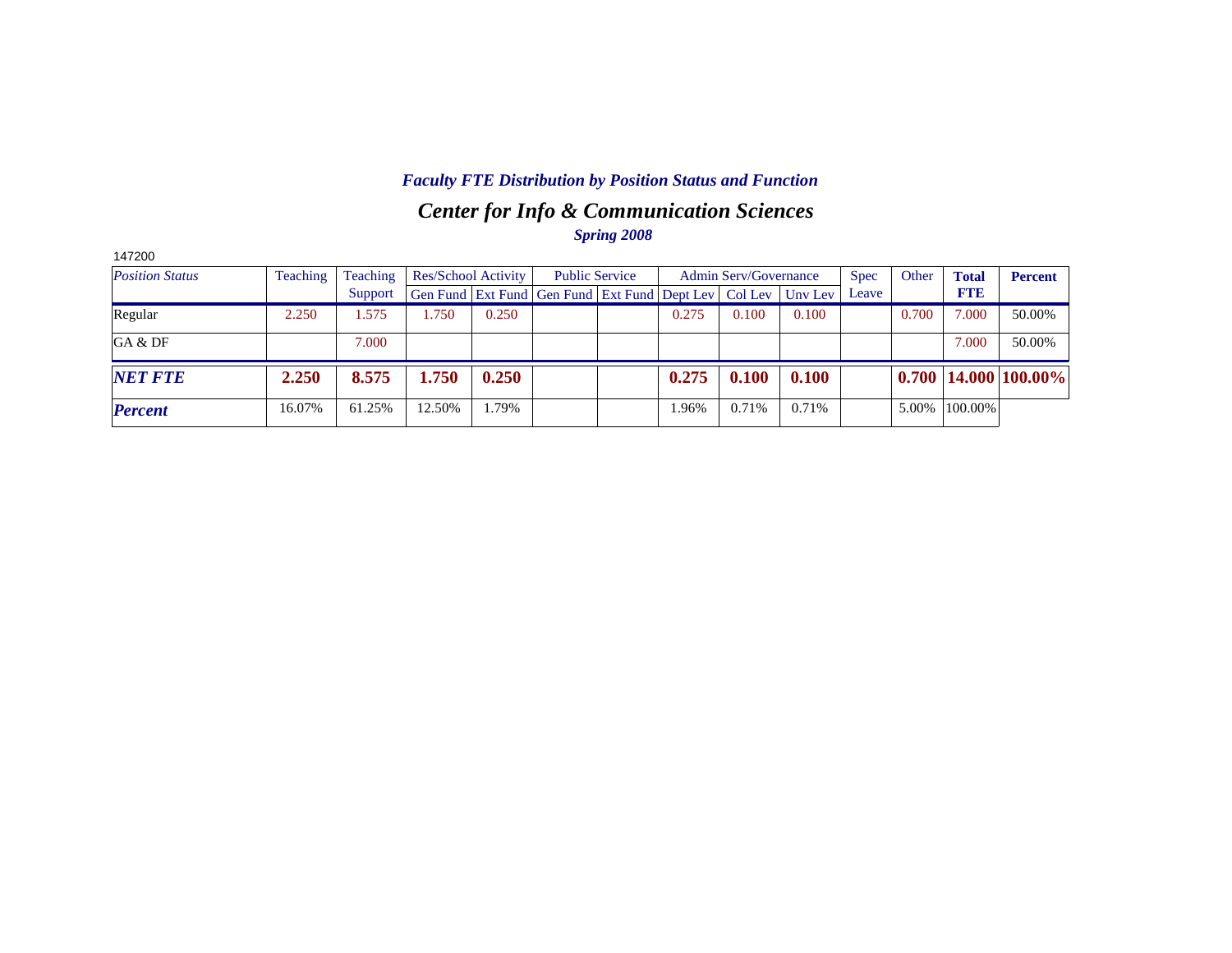## *Dept of Journalism Spring 2008*

| 147400                 |          |          |                            |       |                                                                |       |                              |         |             |       |              |                   |
|------------------------|----------|----------|----------------------------|-------|----------------------------------------------------------------|-------|------------------------------|---------|-------------|-------|--------------|-------------------|
| <b>Position Status</b> | Teaching | Teaching | <b>Res/School Activity</b> |       | <b>Public Service</b>                                          |       | <b>Admin Serv/Governance</b> |         | <b>Spec</b> | Other | <b>Total</b> | <b>Percent</b>    |
|                        |          | Support  |                            |       | Gen Fund   Ext Fund   Gen Fund   Ext Fund   Dept Lev   Col Lev |       |                              | Uny Lev | Leave       |       | <b>FTE</b>   |                   |
| Regular                | 10.500   | 1.750    | 4.000                      | 0.250 |                                                                | 0.750 |                              |         |             |       | 17.250       | 46.83%            |
| Contract Full-time     | 5.583    | 1.250    | 0.250                      |       |                                                                | 0.250 | 0.250                        |         |             | 0.500 | 8.083        | 21.94%            |
| Contract Part-time     | 2.501    | 0.250    |                            |       | 0.250                                                          |       |                              |         |             |       | 3.001        | 8.15%             |
| GA & DF                |          | 5.250    | 1.000                      | 1.500 |                                                                |       |                              |         |             |       | 7.750        | 21.04%            |
| Loan From $(+)$        | 1.000    |          |                            |       |                                                                |       |                              |         |             |       | 1.000        | 2.71%             |
| Loan To $(-)$          | $-0.250$ |          |                            |       |                                                                |       |                              |         |             |       | $-0.250$     | $-0.68%$          |
| <b>NET FTE</b>         | 19.334   | 8.500    | 5.250                      | 1.750 | 0.250                                                          | 1.000 | 0.250                        |         |             | 0.500 |              | $36.834 100.00\%$ |
| <b>Percent</b>         | 52.49%   | 23.08%   | 14.25%                     | 4.75% | 0.68%                                                          | 2.71% | 0.68%                        |         |             | 1.36% | 100.00%      |                   |

#### *Overload (these figures are included in table above)*

| <b>Position Status</b>    |       | <b>Teaching   Teaching   Res/School Activity  </b> |                                                                      | <b>Public Service</b> |  | <b>Admin Serv/Governance</b> | <b>Spec</b> | <b>Other</b> | <b>Total</b> |
|---------------------------|-------|----------------------------------------------------|----------------------------------------------------------------------|-----------------------|--|------------------------------|-------------|--------------|--------------|
|                           |       |                                                    | Support Gen Fund Ext Fund Gen Fund Ext Fund Dept Lev Col Lev Unv Lev |                       |  |                              | Leave       |              |              |
| <b>Regular</b>            | 0.250 |                                                    |                                                                      |                       |  |                              |             |              | 0.250        |
| <b>Contract Full-time</b> | 0.083 |                                                    |                                                                      |                       |  |                              |             |              | 0.083        |
| <b>Total</b>              | 0.333 |                                                    |                                                                      |                       |  |                              |             |              | 0.333        |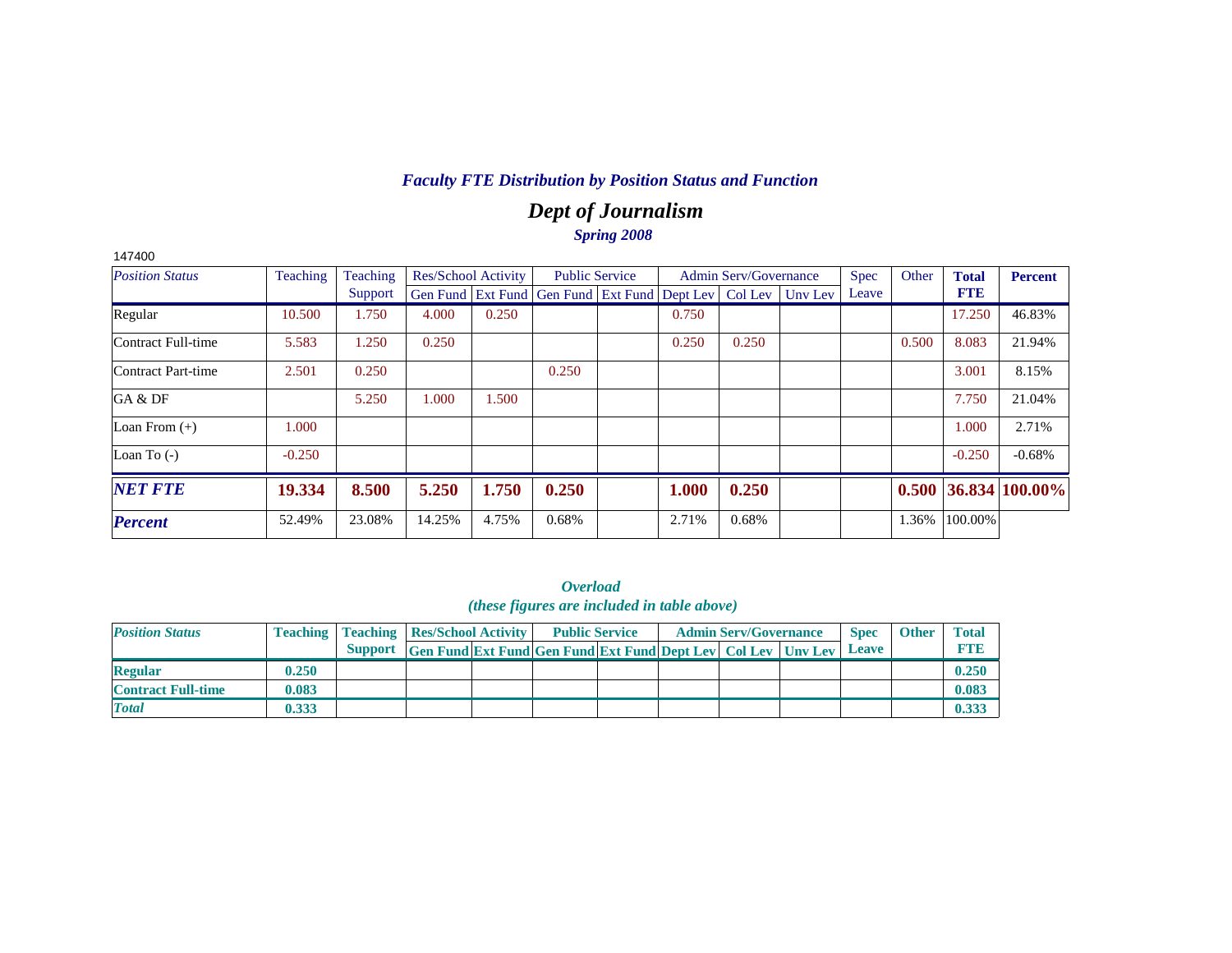## *Dept of Communication Studies Spring 2008*

| 147600                 |          |          |                            |       |                                                                  |       |                              |             |       |              |                        |
|------------------------|----------|----------|----------------------------|-------|------------------------------------------------------------------|-------|------------------------------|-------------|-------|--------------|------------------------|
| <b>Position Status</b> | Teaching | Teaching | <b>Res/School Activity</b> |       | <b>Public Service</b>                                            |       | <b>Admin Serv/Governance</b> | <b>Spec</b> | Other | <b>Total</b> | <b>Percent</b>         |
|                        |          | Support  |                            |       | Gen Fund Ext Fund Gen Fund Ext Fund Dept Lev   Col Lev   Unv Lev |       |                              | Leave       |       | <b>FTE</b>   |                        |
| Regular                | 3.817    | 0.250    | 1.202                      | 1.000 |                                                                  | 0.731 |                              |             | 0.000 | 7.000        | 18.95%                 |
| Contract Full-time     | 11.748   | 0.792    |                            |       |                                                                  |       |                              |             | 0.250 | 12.790       | 34.62%                 |
| Contract Part-time     | 2.750    |          |                            |       |                                                                  |       |                              |             |       | 2.750        | 7.44%                  |
| GA & DF                | 11.257   | 1.829    | 0.998                      |       |                                                                  |       |                              |             | 0.166 | 14.250       | 38.58%                 |
| Loan From $(+)$        | 0.150    |          |                            |       |                                                                  |       |                              |             |       | 0.150        | 0.41%                  |
| <b>NET FTE</b>         | 29.722   | 2.871    | 2.200                      | 1.000 |                                                                  | 0.731 |                              |             |       |              | $0.416$ 36.940 100.00% |
| <b>Percent</b>         | 80.46%   | 7.77%    | 5.96%                      | 2.71% |                                                                  | 1.98% |                              |             | 1.13% | 100.00%      |                        |

|                           |       |                                                    |                                                                      | <i><b>Overload</b></i><br>(these figures are included in table above) |  |                              |              |              |              |
|---------------------------|-------|----------------------------------------------------|----------------------------------------------------------------------|-----------------------------------------------------------------------|--|------------------------------|--------------|--------------|--------------|
| <b>Position Status</b>    |       | <b>Teaching   Teaching   Res/School Activity  </b> |                                                                      | <b>Public Service</b>                                                 |  | <b>Admin Serv/Governance</b> | <b>Spec</b>  | <b>Other</b> | <b>Total</b> |
|                           |       |                                                    | Support Gen Fund Ext Fund Gen Fund Ext Fund Dept Lev Col Lev Unv Lev |                                                                       |  |                              | <b>Leave</b> |              | <b>FTE</b>   |
| <b>Contract Full-time</b> | l.790 |                                                    |                                                                      |                                                                       |  |                              |              |              | 1.790        |
| <b>Total</b>              | 1.790 |                                                    |                                                                      |                                                                       |  |                              |              |              | 1.790        |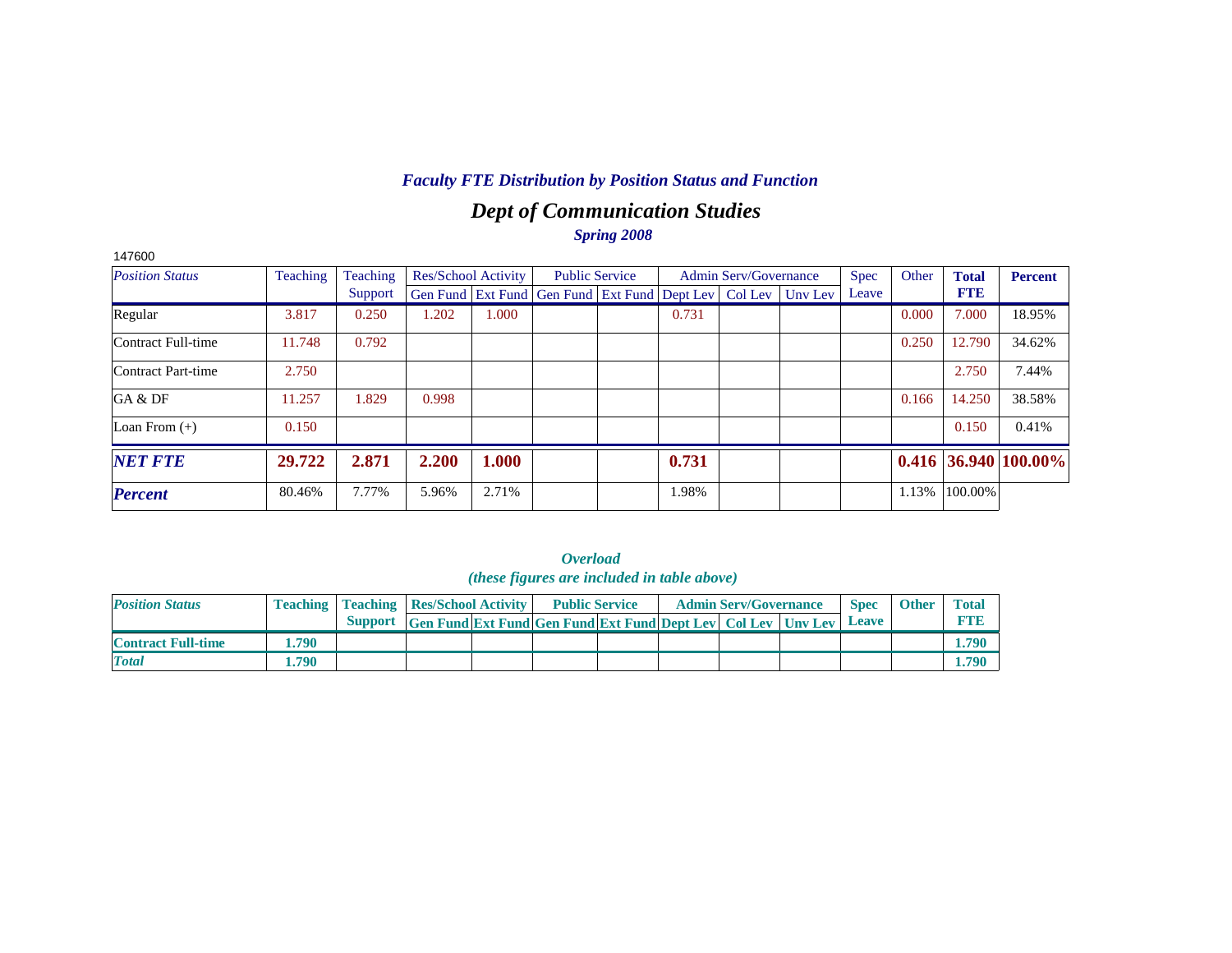## *Dept of Telecommunications Spring 2008*

| 147800                 |          |          |                     |       |                                                                |                       |       |                              |         |             |       |              |                |
|------------------------|----------|----------|---------------------|-------|----------------------------------------------------------------|-----------------------|-------|------------------------------|---------|-------------|-------|--------------|----------------|
| <b>Position Status</b> | Teaching | Teaching | Res/School Activity |       |                                                                | <b>Public Service</b> |       | <b>Admin Serv/Governance</b> |         | <b>Spec</b> | Other | <b>Total</b> | <b>Percent</b> |
|                        |          | Support  |                     |       | Gen Fund   Ext Fund   Gen Fund   Ext Fund   Dept Lev   Col Lev |                       |       |                              | Uny Lev | Leave       |       | <b>FTE</b>   |                |
| Regular                | 9.000    |          | 3.250               | 0.500 |                                                                |                       | 0.500 | 0.000                        |         |             |       | 13.250       | 47.82%         |
| Contract Full-time     | 6.500    |          |                     |       |                                                                |                       | 0.500 |                              |         |             |       | 7.000        | 25.27%         |
| Contract Part-time     | 4.582    |          |                     |       |                                                                |                       |       |                              |         |             |       | 4.582        | 16.54%         |
| GA & DF                | 0.750    | 1.250    | 0.500               | 0.500 |                                                                |                       |       |                              |         |             |       | 3.000        | 10.83%         |
| Loan From $(+)$        | 0.874    |          |                     |       |                                                                |                       |       |                              |         |             |       | 0.874        | 3.15%          |
| Loan To $(-)$          | $-1.000$ |          |                     |       |                                                                |                       |       |                              |         |             |       | $-1.000$     | $-3.61%$       |
| <b>NET FTE</b>         | 20.706   | 1.250    | 3.750               | 1.000 |                                                                |                       | 1.000 | 0.000                        |         |             |       |              | 27.706 100.00% |
| <b>Percent</b>         | 74.73%   | 4.51%    | 13.53%              | 3.61% |                                                                |                       | 3.61% | $0.00\%$                     |         |             |       | 100.00%      |                |

*Overload (these figures are included in table above)*

| <b>Position Status</b> |       | <b>Teaching   Teaching   Res/School Activity  </b> |                                                                      | <b>Public Service</b> |  | <b>Admin Serv/Governance</b> | <b>Spec</b> | <b>Other</b> | <b>Total</b> |
|------------------------|-------|----------------------------------------------------|----------------------------------------------------------------------|-----------------------|--|------------------------------|-------------|--------------|--------------|
|                        |       |                                                    | Support Gen Fund Ext Fund Gen Fund Ext Fund Dept Lev Col Lev Unv Lev |                       |  |                              | Leave       |              |              |
| <b>Regular</b>         | 0.250 |                                                    |                                                                      |                       |  |                              |             |              |              |
| <b>Total</b>           | 0.250 |                                                    |                                                                      |                       |  |                              |             |              |              |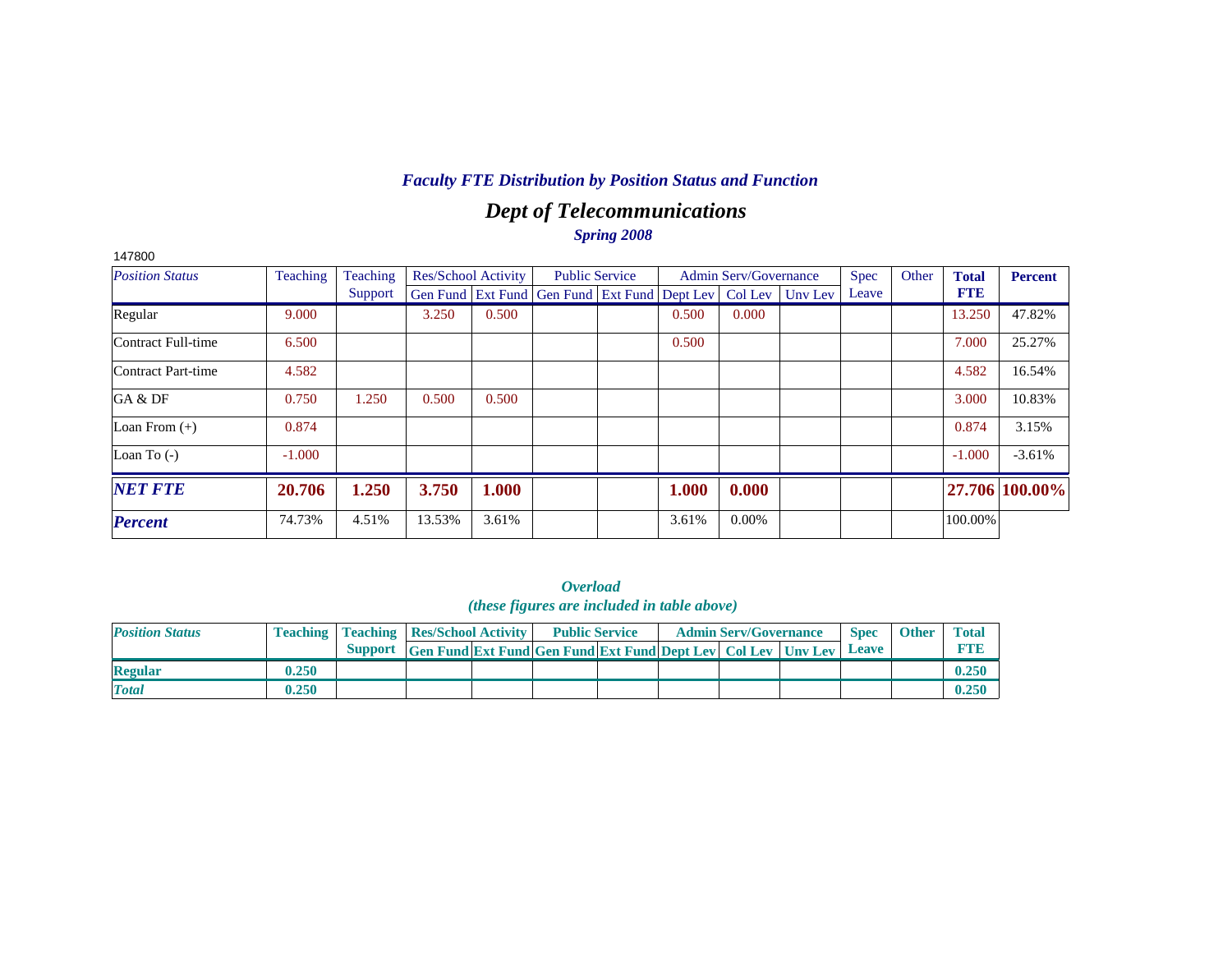## *Dept of Family & Consumer Sciences Spring 2008*

| 151000                 |          |          |                            |       |                                                                |                       |       |                              |         |             |       |              |                |
|------------------------|----------|----------|----------------------------|-------|----------------------------------------------------------------|-----------------------|-------|------------------------------|---------|-------------|-------|--------------|----------------|
| <b>Position Status</b> | Teaching | Teaching | <b>Res/School Activity</b> |       |                                                                | <b>Public Service</b> |       | <b>Admin Serv/Governance</b> |         | <b>Spec</b> | Other | <b>Total</b> | <b>Percent</b> |
|                        |          | Support  |                            |       | Gen Fund   Ext Fund   Gen Fund   Ext Fund   Dept Lev   Col Lev |                       |       |                              | Unv Lev | Leave       |       | <b>FTE</b>   |                |
| Regular                | 8.749    | 1.803    | 3.520                      | 0.760 |                                                                |                       | 1.000 |                              |         |             |       | 15.832       | 34.17%         |
| Contract Full-time     | 10.332   | 3.500    |                            |       |                                                                |                       |       |                              |         |             |       | 13.832       | 29.86%         |
| Contract Part-time     | 5.916    |          |                            |       |                                                                |                       |       |                              |         |             |       | 5.916        | 12.77%         |
| GA & DF                |          | 8.500    |                            | 2.500 |                                                                |                       |       |                              |         |             |       | 11.000       | 23.74%         |
| Loan To $(-)$          | $-0.250$ |          |                            |       |                                                                |                       |       |                              |         |             |       | $-0.250$     | $-0.54%$       |
| <b>NET FTE</b>         | 24.747   | 13.803   | 3.520                      | 3.260 |                                                                |                       | 1.000 |                              |         |             |       |              | 46.330 100.00% |
| <b>Percent</b>         | 53.41%   | 29.79%   | 7.60%                      | 7.04% |                                                                |                       | 2.16% |                              |         |             |       | 100.00%      |                |

|                           | <i><b>Overload</b></i><br>( <i>these figures are included in table above</i> ) |  |                                                                          |                                                    |  |                       |  |                              |  |              |              |              |  |  |
|---------------------------|--------------------------------------------------------------------------------|--|--------------------------------------------------------------------------|----------------------------------------------------|--|-----------------------|--|------------------------------|--|--------------|--------------|--------------|--|--|
| <b>Position Status</b>    |                                                                                |  |                                                                          | <b>Teaching   Teaching   Res/School Activity  </b> |  | <b>Public Service</b> |  | <b>Admin Serv/Governance</b> |  | <b>Spec</b>  | <b>Other</b> | <b>Total</b> |  |  |
|                           |                                                                                |  | Support Gen Fund Ext Fund Gen Fund Ext Fund Dept Lev   Col Lev   Unv Lev |                                                    |  |                       |  |                              |  | <b>Leave</b> |              | <b>FTR</b>   |  |  |
| <b>Regular</b>            | 0.666                                                                          |  |                                                                          |                                                    |  |                       |  |                              |  |              |              | 0.666        |  |  |
| <b>Contract Full-time</b> | 1.582                                                                          |  |                                                                          |                                                    |  |                       |  |                              |  |              |              | 1.582        |  |  |
| <b>Total</b>              | 2.248                                                                          |  |                                                                          |                                                    |  |                       |  |                              |  |              |              | 2.248        |  |  |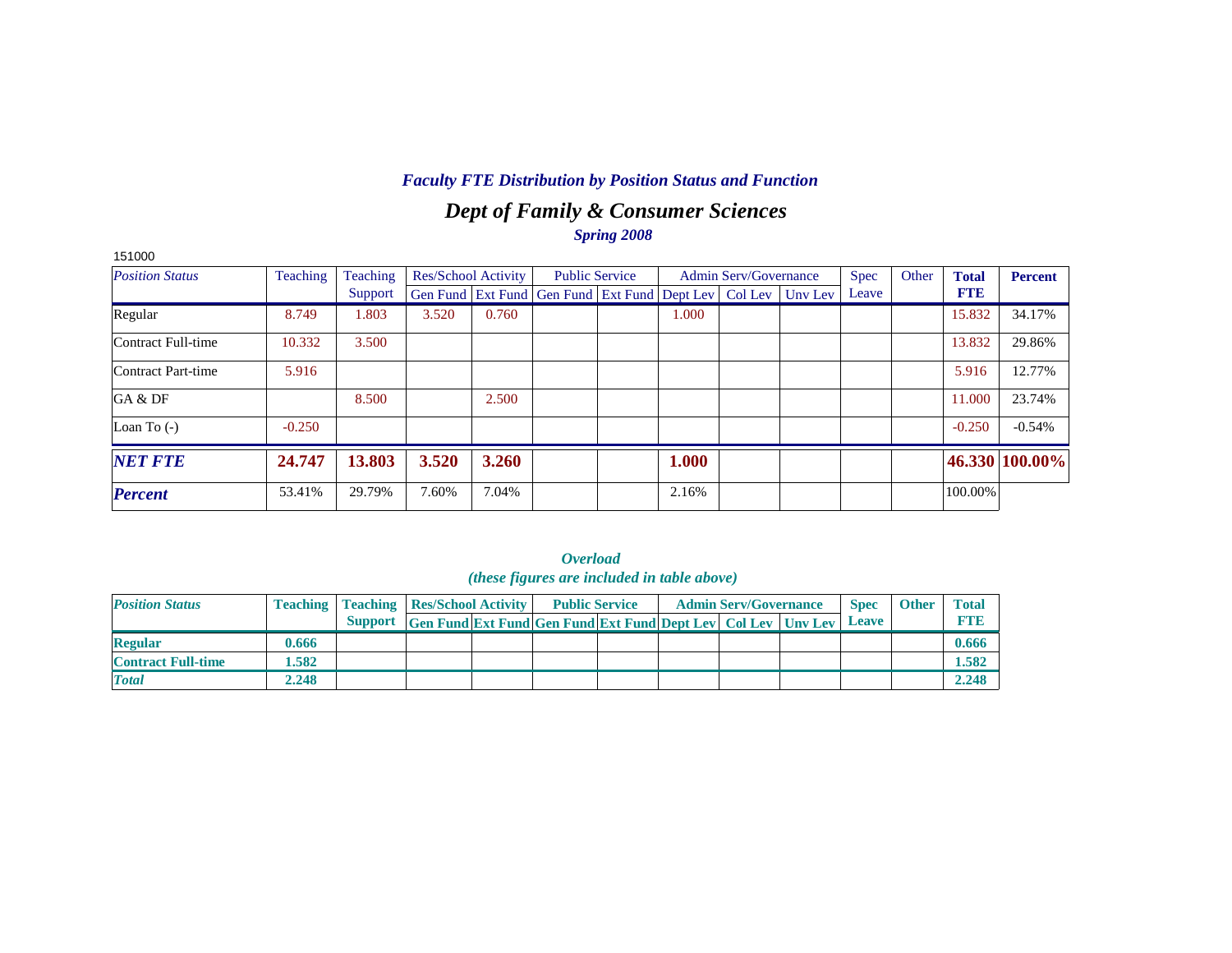## *Dept of Technology Spring 2008*

| 151300                 |          |          |                            |       |                                                                |                       |       |                              |         |             |       |              |                      |
|------------------------|----------|----------|----------------------------|-------|----------------------------------------------------------------|-----------------------|-------|------------------------------|---------|-------------|-------|--------------|----------------------|
| <b>Position Status</b> | Teaching | Teaching | <b>Res/School Activity</b> |       |                                                                | <b>Public Service</b> |       | <b>Admin Serv/Governance</b> |         | <b>Spec</b> | Other | <b>Total</b> | <b>Percent</b>       |
|                        |          | Support  |                            |       | Gen Fund   Ext Fund   Gen Fund   Ext Fund   Dept Lev   Col Lev |                       |       |                              | Uny Lev | Leave       |       | <b>FTE</b>   |                      |
| Regular                | 8.250    |          | 2.250                      | 0.250 | 0.250                                                          |                       | 1.125 |                              |         |             | 0.875 | 13.000       | 49.06%               |
| Contract Full-time     | 6.750    |          |                            |       |                                                                |                       | 0.250 |                              |         |             | 0.500 | 7.500        | 28.30%               |
| Contract Part-time     | 2.750    |          |                            |       |                                                                |                       |       |                              |         |             |       | 2.750        | 10.38%               |
| GA & DF                |          | 3.000    |                            |       |                                                                |                       |       |                              |         |             |       | 3.000        | 11.32%               |
| Loan From $(+)$        | 0.250    |          |                            |       |                                                                |                       |       |                              |         |             |       | 0.250        | 0.94%                |
| Loan To $(-)$          | $-0.001$ |          |                            |       |                                                                |                       |       |                              |         |             |       | $-0.001$     | 0.00%                |
| <b>NET FTE</b>         | 17.999   | 3.000    | 2.250                      | 0.250 | 0.250                                                          |                       | 1.375 |                              |         |             |       |              | 1.375 26.499 100.00% |
| <b>Percent</b>         | 67.92%   | 11.32%   | 8.49%                      | 0.94% | 0.94%                                                          |                       | 5.19% |                              |         |             | 5.19% | 100.00%      |                      |

|                                             | <i><b>Overload</b></i> |  |  |
|---------------------------------------------|------------------------|--|--|
| (these figures are included in table above) |                        |  |  |

| <b>Position Status</b>            |       | <b>Teaching   Teaching   Res/School Activity  </b>                   |  | <b>Public Service</b> |  | <b>Admin Serv/Governance</b> | <b>Spec</b> | <b>Other</b> | <b>Total</b> |
|-----------------------------------|-------|----------------------------------------------------------------------|--|-----------------------|--|------------------------------|-------------|--------------|--------------|
|                                   |       | Support Gen Fund Ext Fund Gen Fund Ext Fund Dept Lev Col Lev Unv Lev |  |                       |  |                              | Leave       |              | FTF          |
| <b>Contract Full-time</b>         | 0.500 |                                                                      |  |                       |  |                              |             |              | 0.500        |
| <b>Loan From <math>(+)</math></b> | 0.250 |                                                                      |  |                       |  |                              |             |              | 0.250        |
| <b>Total</b>                      | 0.750 |                                                                      |  |                       |  |                              |             |              | 0.750        |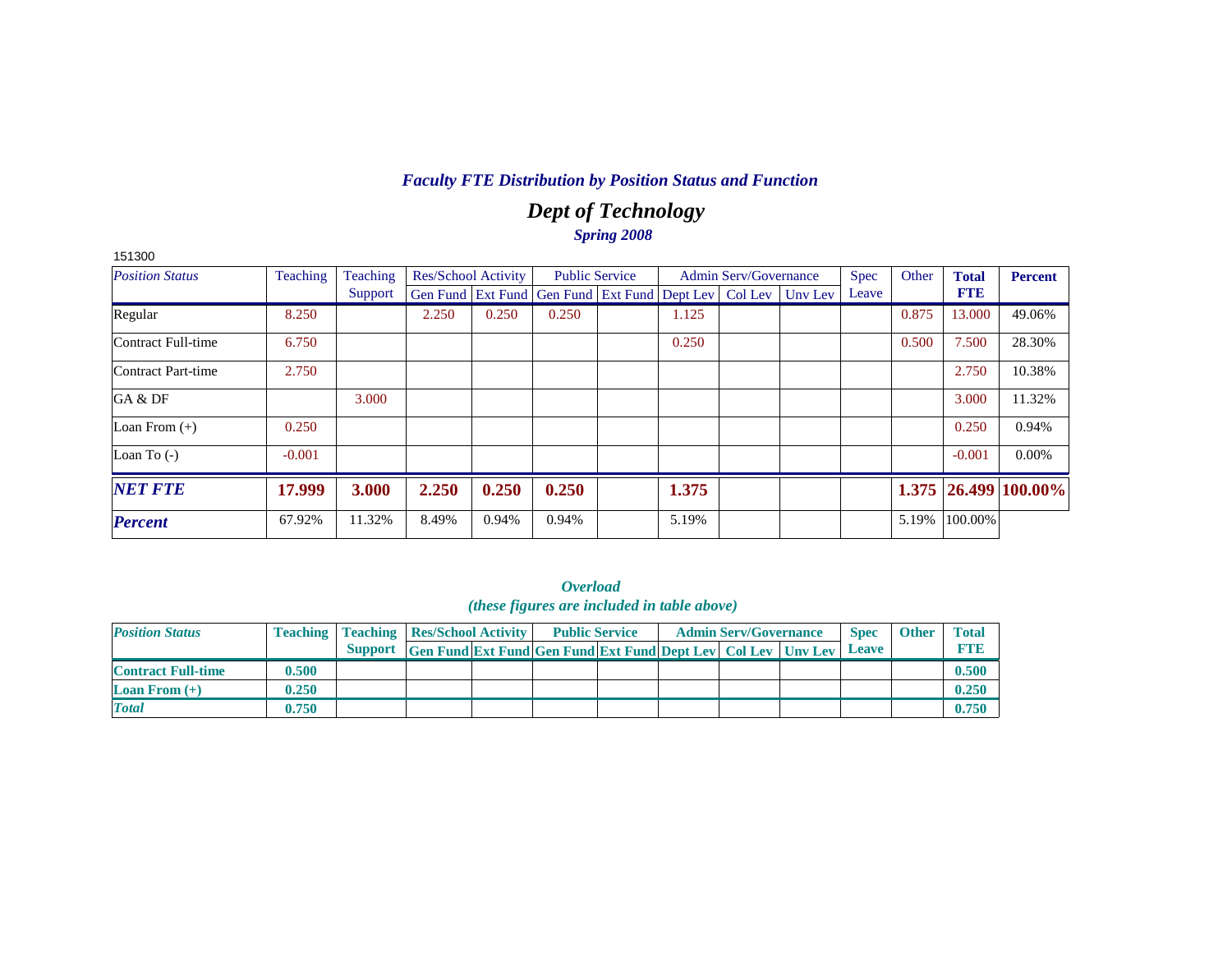## *Department of Military Science Spring 2008*

| 151800                 |          |          |                            |                                                                  |  |                              |             |       |              |                |
|------------------------|----------|----------|----------------------------|------------------------------------------------------------------|--|------------------------------|-------------|-------|--------------|----------------|
| <b>Position Status</b> | Teaching | Teaching | <b>Res/School Activity</b> | <b>Public Service</b>                                            |  | <b>Admin Serv/Governance</b> | <b>Spec</b> | Other | <b>Total</b> | <b>Percent</b> |
|                        |          | Support  |                            | Gen Fund Ext Fund Gen Fund Ext Fund Dept Lev   Col Lev   Unv Lev |  |                              | Leave       |       | <b>FTE</b>   |                |
| Loan From $(+)$        | 0.001    |          |                            |                                                                  |  |                              |             |       | 0.001        | 100.00%        |
| <b>NET FTE</b>         | 0.001    |          |                            |                                                                  |  |                              |             |       | 0.001        | 100.00%        |
| <b>Percent</b>         | 99.90%   |          |                            |                                                                  |  |                              |             |       | 99.90%       |                |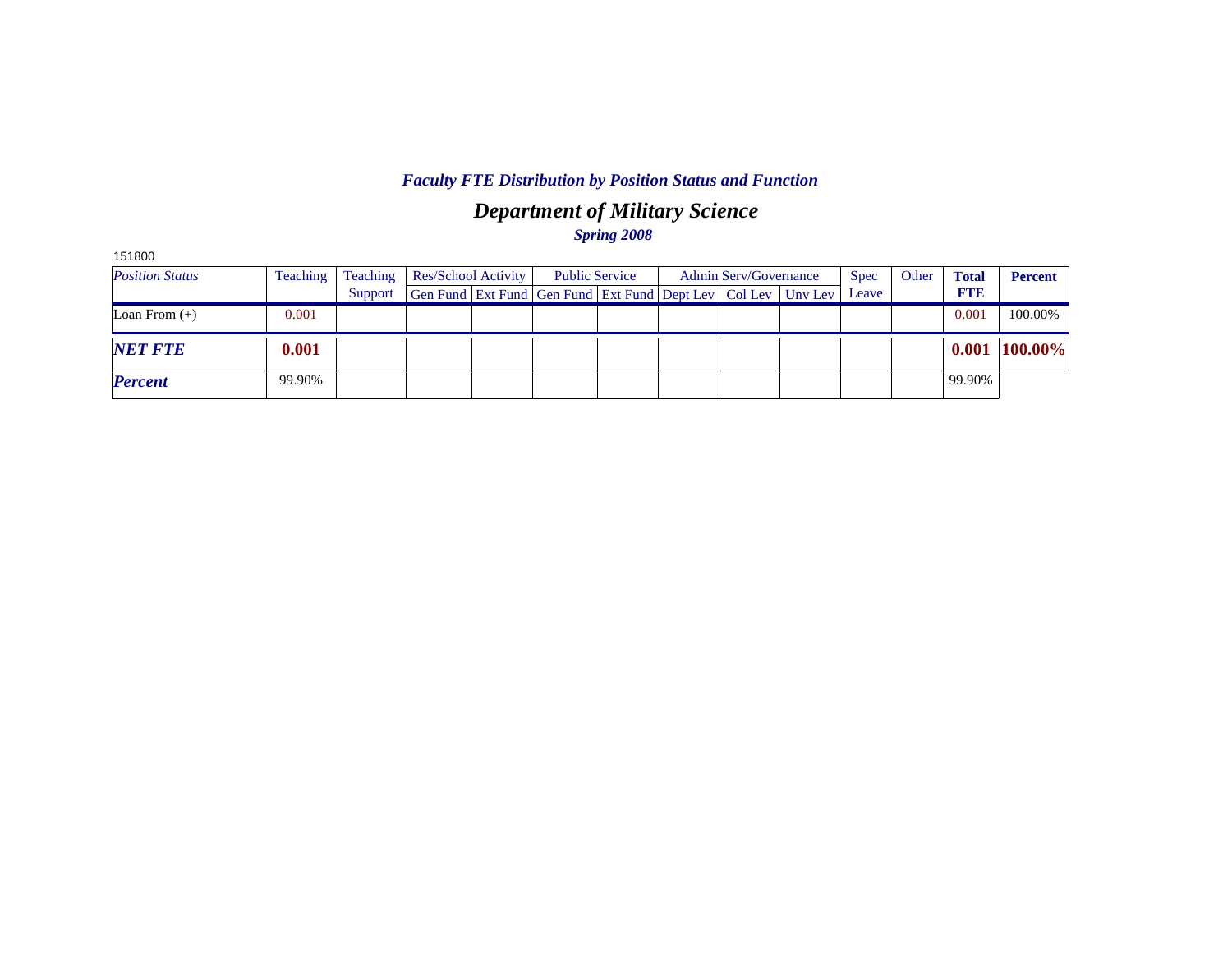## *School of Nursing Spring 2008*

| 152800                 |          |          |                            |       |                                                                          |       |                              |             |       |              |                |
|------------------------|----------|----------|----------------------------|-------|--------------------------------------------------------------------------|-------|------------------------------|-------------|-------|--------------|----------------|
| <b>Position Status</b> | Teaching | Teaching | <b>Res/School Activity</b> |       | <b>Public Service</b>                                                    |       | <b>Admin Serv/Governance</b> | <b>Spec</b> | Other | <b>Total</b> | <b>Percent</b> |
|                        |          | Support  |                            |       | Gen Fund   Ext Fund   Gen Fund   Ext Fund   Dept Lev   Col Lev   Unv Lev |       |                              | Leave       |       | <b>FTE</b>   |                |
| Regular                | 8.001    |          | 2.999                      |       |                                                                          | 2.000 |                              |             |       | 13.000       | 32.07%         |
| Contract Full-time     | 17.708   | 0.959    |                            |       |                                                                          |       |                              |             |       | 18.667       | 46.04%         |
| Contract Part-time     | 6.374    | 0.500    |                            |       |                                                                          |       |                              |             |       | 6.874        | 16.96%         |
| GA & DF                |          | .500     |                            | 0.500 |                                                                          |       |                              |             |       | 2.000        | 4.93%          |
| <b>NET FTE</b>         | 32.083   | 2.959    | 2.999                      | 0.500 |                                                                          | 2.000 |                              |             |       |              | 40.541 100.00% |
| <b>Percent</b>         | 79.14%   | 7.30%    | 7.40%                      | 1.23% |                                                                          | 4.93% |                              |             |       | 100.00%      |                |

|                           |       |                                                                      |                                                                           | <i>угеници</i><br><i>(these figures are included in table above)</i> |  |                              |                             |              |                            |
|---------------------------|-------|----------------------------------------------------------------------|---------------------------------------------------------------------------|----------------------------------------------------------------------|--|------------------------------|-----------------------------|--------------|----------------------------|
| <b>Position Status</b>    |       | <b>Teaching   Teaching   Res/School Activity  </b><br><b>Support</b> | <b>Gen Fund Ext Fund Gen Fund Ext Fund Dept Lev   Col Lev   Unv Lev  </b> | <b>Public Service</b>                                                |  | <b>Admin Serv/Governance</b> | <b>Spec</b><br><b>Leave</b> | <b>Other</b> | <b>Total</b><br><b>FTE</b> |
| <b>Contract Full-time</b> | 0.667 |                                                                      |                                                                           |                                                                      |  |                              |                             |              | 0.667                      |
| <b>Total</b>              | 0.667 |                                                                      |                                                                           |                                                                      |  |                              |                             |              | 0.667                      |

*Overload*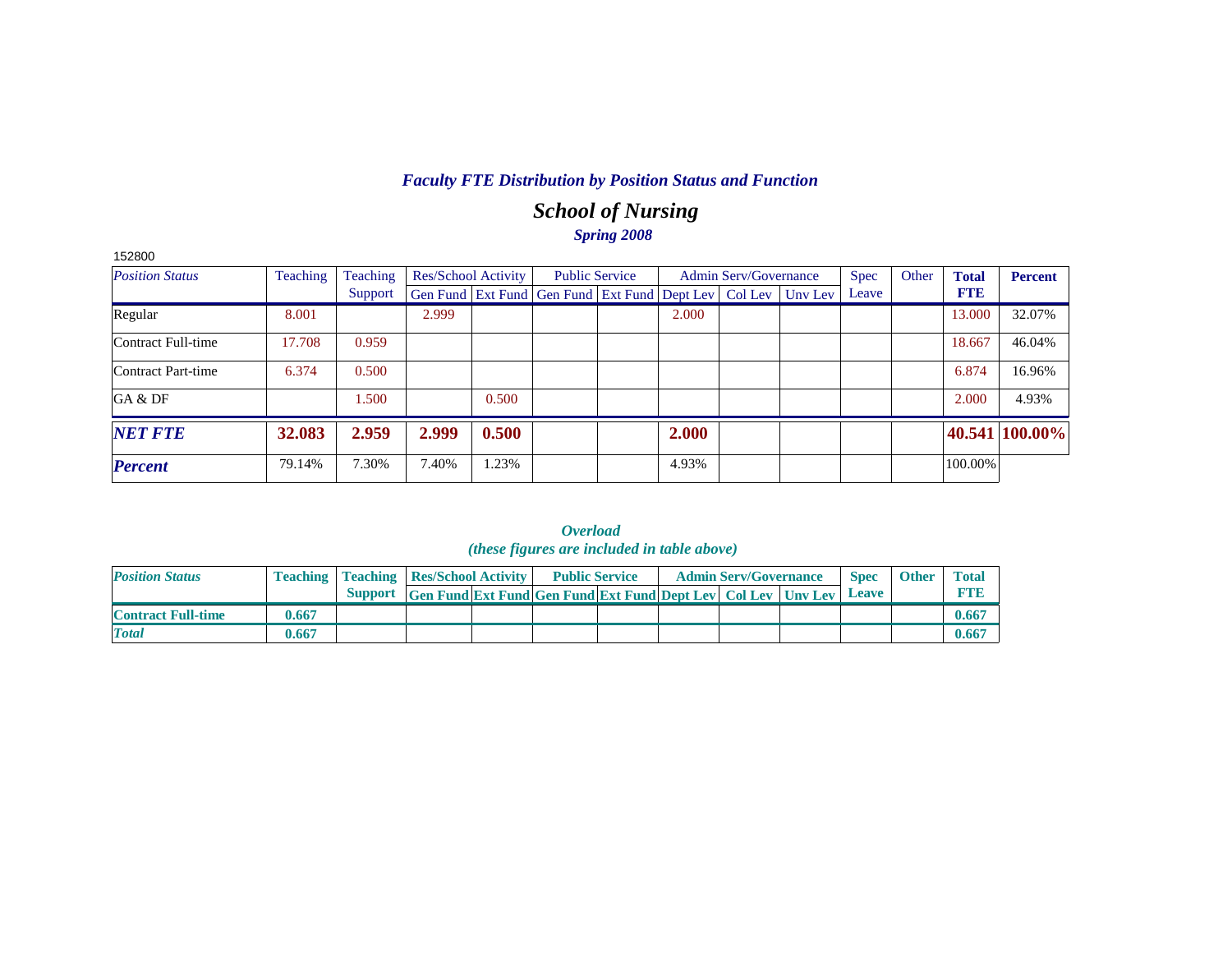## *School of Physical Education Spring 2008*

| 153100                 |          |          |        |                            |                                                                  |                       |       |                              |             |       |              |                            |
|------------------------|----------|----------|--------|----------------------------|------------------------------------------------------------------|-----------------------|-------|------------------------------|-------------|-------|--------------|----------------------------|
| <b>Position Status</b> | Teaching | Teaching |        | <b>Res/School Activity</b> |                                                                  | <b>Public Service</b> |       | <b>Admin Serv/Governance</b> | <b>Spec</b> | Other | <b>Total</b> | <b>Percent</b>             |
|                        |          | Support  |        |                            | Gen Fund Ext Fund Gen Fund Ext Fund Dept Lev   Col Lev   Unv Lev |                       |       |                              | Leave       |       | <b>FTE</b>   |                            |
| Regular                | 10.135   | 0.166    | 6.250  | 1.250                      |                                                                  |                       | 3.583 |                              |             |       | 21.384       | 30.26%                     |
| Contract Full-time     | 18.699   |          |        |                            |                                                                  |                       | 1.166 |                              |             | 0.916 | 20.781       | 29.41%                     |
| Contract Part-time     | 7.247    | 0.250    | 0.250  |                            |                                                                  |                       |       |                              |             | 0.250 | 7.997        | 11.32%                     |
| GA & DF                | 0.648    | 3.352    | 9.735  | 7.765                      |                                                                  |                       |       |                              |             |       | 21.500       | 30.43%                     |
| Loan From $(+)$        | 0.000    |          |        |                            |                                                                  |                       |       |                              |             |       | 0.000        | $0.00\%$                   |
| Loan To $(-)$          | $-1.000$ |          |        |                            |                                                                  |                       |       |                              |             |       | $-1.000$     | $-1.42%$                   |
| <b>NET FTE</b>         | 35.729   | 3.768    | 16.235 | 9.015                      |                                                                  |                       | 4.749 |                              |             |       |              | $1.166$   70.662   100.00% |
| <b>Percent</b>         | 50.56%   | 5.33%    | 22.98% | 12.76%                     |                                                                  |                       | 6.72% |                              |             | 1.65% | 100.00%      |                            |

*Overload (these figures are included in table above)*

| <b>Position Status</b>    |       | <b>Teaching   Teaching   Res/School Activity  </b>                       |  | <b>Public Service</b> |       | <b>Admin Serv/Governance</b> | <b>Spec</b>  | <b>Other</b> | <b>Total</b> |
|---------------------------|-------|--------------------------------------------------------------------------|--|-----------------------|-------|------------------------------|--------------|--------------|--------------|
|                           |       | Support Gen Fund Ext Fund Gen Fund Ext Fund Dept Lev   Col Lev   Unv Lev |  |                       |       |                              | <b>Leave</b> |              | <b>FTB</b>   |
| <b>Regular</b>            | 0.634 |                                                                          |  |                       |       |                              |              |              | 0.634        |
| <b>Contract Full-time</b> | 2.282 |                                                                          |  |                       | 0.083 |                              |              | 0.416        | 2.781        |
| <b>Total</b>              | 2.916 |                                                                          |  |                       | 0.083 |                              |              | 0.416        | 3.415        |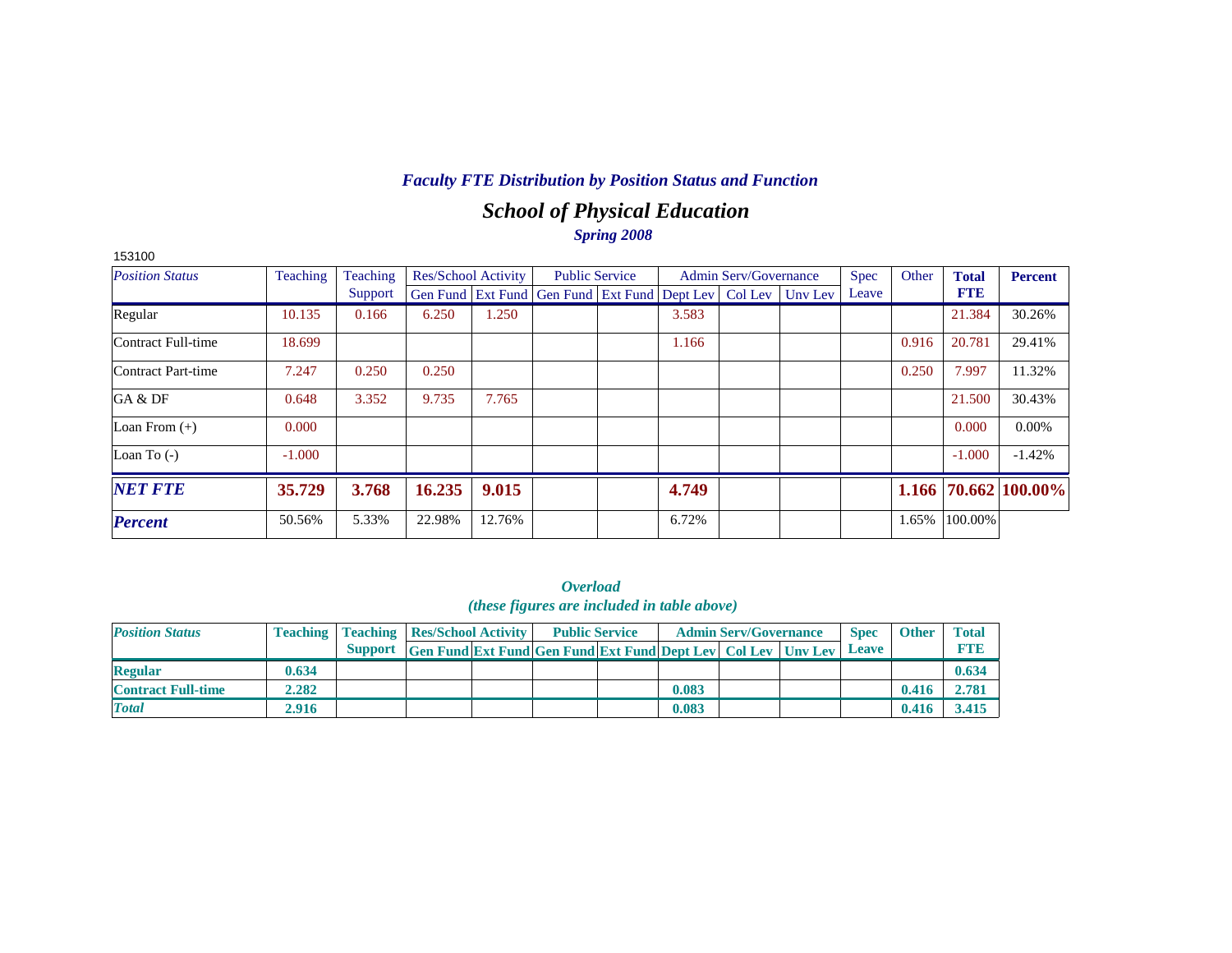## *Dept of Art Spring 2008*

| 155600                 |          |          |                     |       |                                                                |       |       |                       |          |             |       |              |                |
|------------------------|----------|----------|---------------------|-------|----------------------------------------------------------------|-------|-------|-----------------------|----------|-------------|-------|--------------|----------------|
| <b>Position Status</b> | Teaching | Teaching | Res/School Activity |       | <b>Public Service</b>                                          |       |       | Admin Serv/Governance |          | <b>Spec</b> | Other | <b>Total</b> | <b>Percent</b> |
|                        |          | Support  |                     |       | Gen Fund   Ext Fund   Gen Fund   Ext Fund   Dept Lev   Col Lev |       |       |                       | Unv Lev  | Leave       |       | <b>FTE</b>   |                |
| Regular                | 19.250   |          |                     |       |                                                                | 0.750 | 2.500 | 0.000                 | 0.000    |             |       | 22.500       | 60.40%         |
| Contract Full-time     | 8.000    |          |                     | 0.500 |                                                                |       | 0.500 |                       | 0.000    |             |       | 9.000        | 24.16%         |
| Contract Part-time     | 2.750    |          |                     |       |                                                                |       |       |                       |          |             |       | 2.750        | 7.38%          |
| GA & DF                | 0.250    |          | 2.250               | 0.500 |                                                                |       |       |                       |          |             |       | 3.000        | 8.05%          |
| <b>NET FTE</b>         | 30.250   |          | 2.250               | 1.000 |                                                                | 0.750 | 3.000 | 0.000                 | 0.000    |             |       |              | 37.250 100.00% |
| <b>Percent</b>         | 81.21%   |          | 6.04%               | 2.68% |                                                                | 2.01% | 8.05% | $0.00\%$              | $0.00\%$ |             |       | 100.00%      |                |

| <i><b>Overload</b></i>                             |
|----------------------------------------------------|
| <i>(these figures are included in table above)</i> |

| <b>Position Status</b> |       | <b>Teaching   Teaching   Res/School Activity  </b>                         |  | <b>Public Service</b> |  | <b>Admin Serv/Governance</b> | <b>Spec</b> | <b>Other</b> | <b>Total</b> |
|------------------------|-------|----------------------------------------------------------------------------|--|-----------------------|--|------------------------------|-------------|--------------|--------------|
|                        |       | Support Gen Fund Ext Fund Gen Fund Ext Fund Dept Lev Col Lev Unv Lev Leave |  |                       |  |                              |             |              | <b>RTI</b>   |
| Regular                | 0.500 |                                                                            |  |                       |  |                              |             |              | 0.500        |
| <b>Total</b>           | 0.500 |                                                                            |  |                       |  |                              |             |              | 0.500        |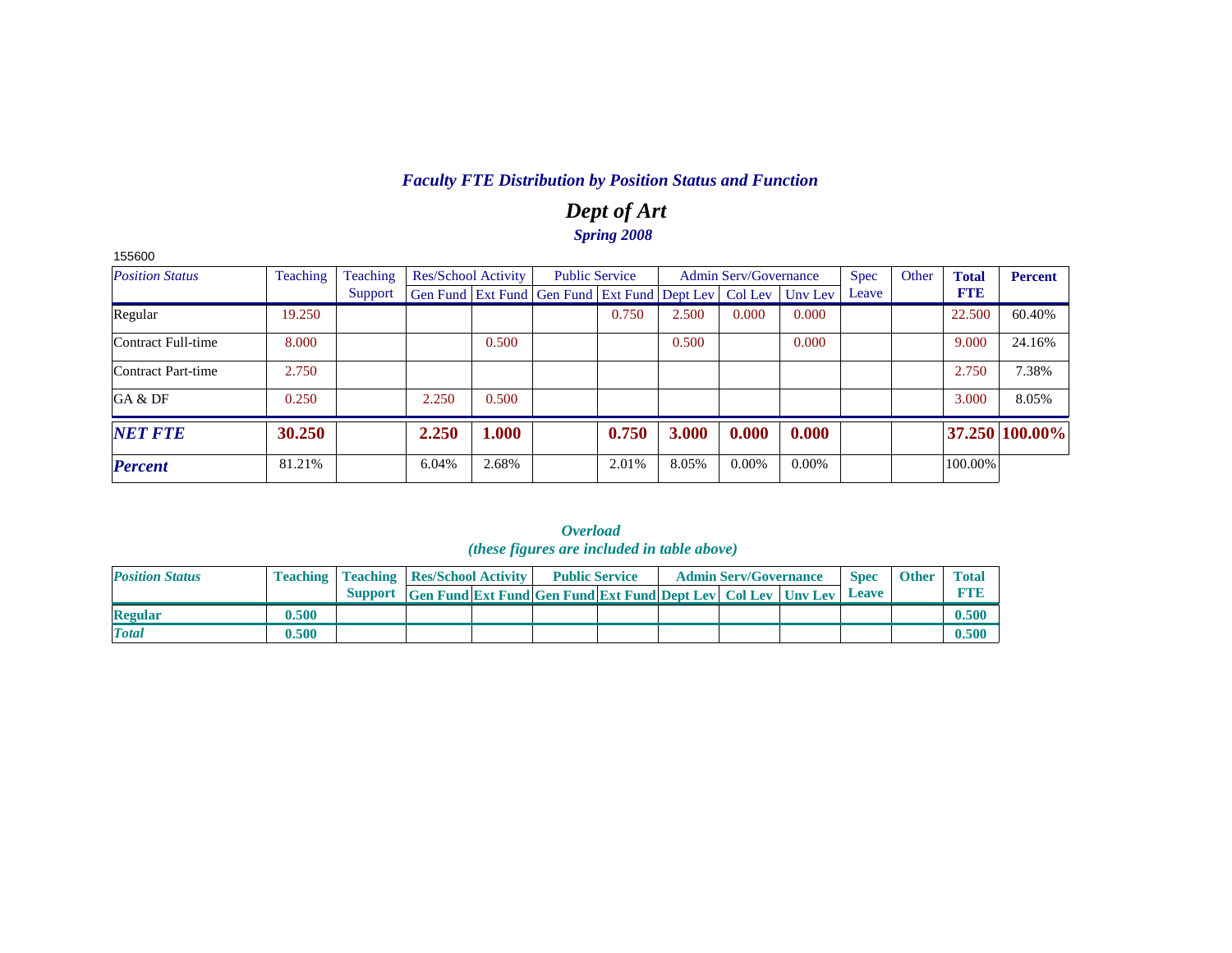## *School of Music Spring 2008*

| 156000                 |          |          |       |                            |                                                                  |                       |       |                              |             |       |              |                            |
|------------------------|----------|----------|-------|----------------------------|------------------------------------------------------------------|-----------------------|-------|------------------------------|-------------|-------|--------------|----------------------------|
| <b>Position Status</b> | Teaching | Teaching |       | <b>Res/School Activity</b> |                                                                  | <b>Public Service</b> |       | <b>Admin Serv/Governance</b> | <b>Spec</b> | Other | <b>Total</b> | <b>Percent</b>             |
|                        |          | Support  |       |                            | Gen Fund Ext Fund Gen Fund Ext Fund Dept Lev   Col Lev   Unv Lev |                       |       |                              | Leave       |       | <b>FTE</b>   |                            |
| Regular                | 35.484   | 3.979    | 3.537 |                            |                                                                  |                       | 2.917 |                              | 2.000       | 0.083 | 48.000       | 56.93%                     |
| Contract Full-time     | 5.250    | 0.750    |       |                            |                                                                  |                       |       |                              |             |       | 6.000        | 7.12%                      |
| Contract Part-time     | 7.025    |          |       |                            |                                                                  |                       |       |                              |             |       | 7.025        | 8.33%                      |
| GA & DF                | 5.439    | 18.061   |       | 1.500                      |                                                                  |                       |       |                              |             |       | 25,000       | 29.65%                     |
| Loan To $(-)$          | $-1.707$ |          |       |                            |                                                                  |                       |       |                              |             |       | $-1.707$     | $-2.02%$                   |
| <b>NET FTE</b>         | 51.491   | 22.790   | 3.537 | 1.500                      |                                                                  |                       | 2.917 |                              | 2.000       |       |              | $0.083$   84.318   100.00% |
| <b>Percent</b>         | 61.07%   | 27.03%   | 4.19% | 1.78%                      |                                                                  |                       | 3.46% |                              | 2.37%       | 0.10% | 100.00%      |                            |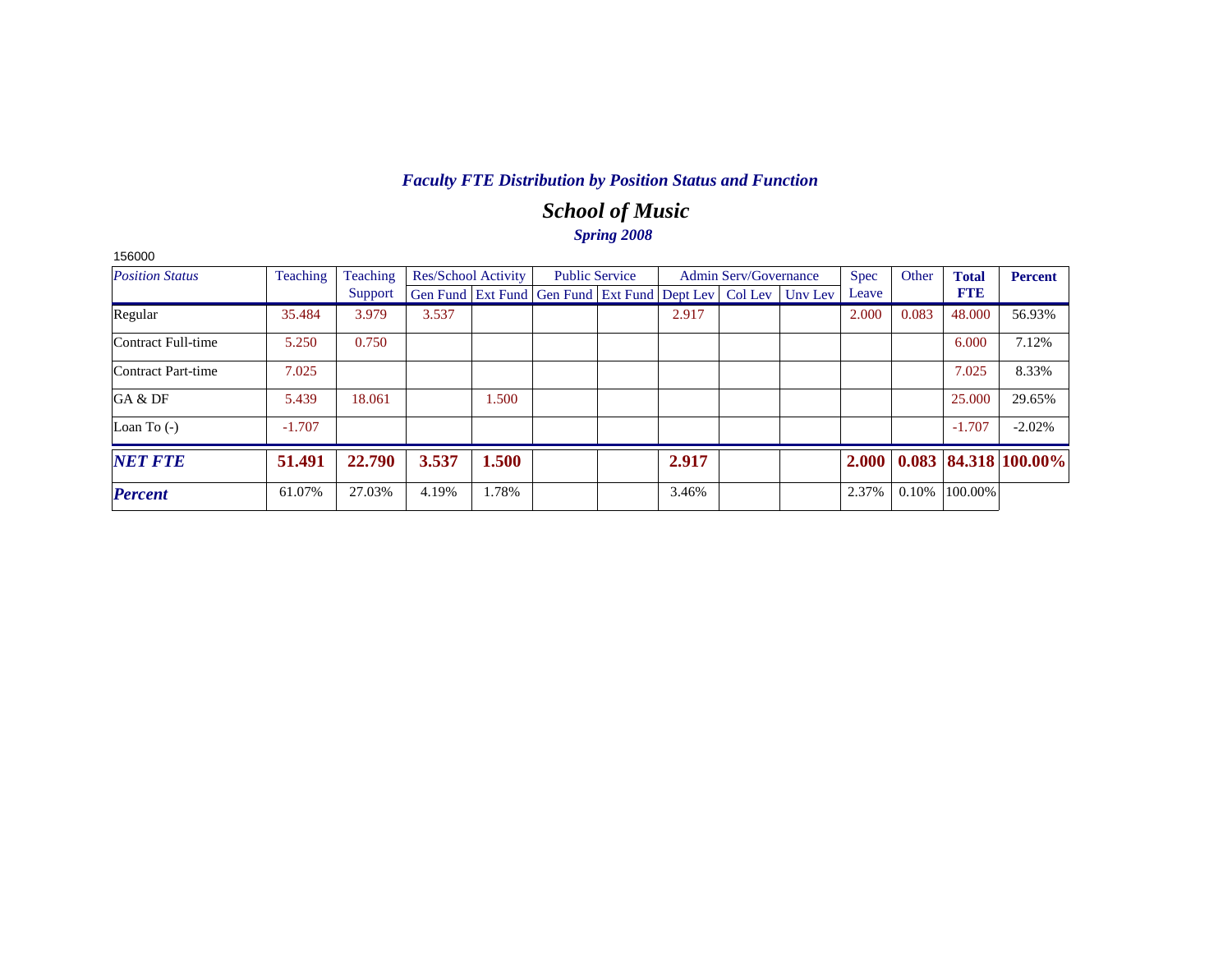## *Dept of Theatre & Dance Spring 2008*

| 156600                 |                      |         |                     |       |                                                                |  |       |                              |         |             |       |              |                            |
|------------------------|----------------------|---------|---------------------|-------|----------------------------------------------------------------|--|-------|------------------------------|---------|-------------|-------|--------------|----------------------------|
| <b>Position Status</b> | Teaching<br>Teaching |         | Res/School Activity |       | <b>Public Service</b>                                          |  |       | <b>Admin Serv/Governance</b> |         | <b>Spec</b> | Other | <b>Total</b> | <b>Percent</b>             |
|                        |                      | Support |                     |       | Gen Fund   Ext Fund   Gen Fund   Ext Fund   Dept Lev   Col Lev |  |       |                              | Uny Lev | Leave       |       | <b>FTE</b>   |                            |
| Regular                | 9.832                | 2.751   | 1.710               | 1.540 |                                                                |  | 1.250 | 0.000                        |         |             | 1.084 | 18.167       | 66.11%                     |
| Contract Full-time     | 2.668                | 0.584   |                     |       |                                                                |  | 0.000 |                              |         |             |       | 3.252        | 11.83%                     |
| Contract Part-time     | 5.646                | 0.417   |                     |       |                                                                |  |       |                              |         |             |       | 6.063        | 22.06%                     |
| <b>NET FTE</b>         | 18.146               | 3.752   | 1.710               | 1.540 |                                                                |  | 1.250 | 0.000                        |         |             |       |              | $1.084$   27.482   100.00% |
| <b>Percent</b>         | 66.03%               | 13.65%  | 6.22%               | 5.60% |                                                                |  | 4.55% | $0.00\%$                     |         |             | 3.94% | 100.00%      |                            |

*Overload (these figures are included in table above)*

| <b>Position Status</b>    |       | <b>Teaching   Teaching   Res/School Activity  </b> |                                                                                  | <b>Public Service</b> |  | <b>Admin Serv/Governance</b> | <b>Spec</b> | <b>Other</b> | <b>Total</b> |
|---------------------------|-------|----------------------------------------------------|----------------------------------------------------------------------------------|-----------------------|--|------------------------------|-------------|--------------|--------------|
|                           |       |                                                    | Support Gen Fund Ext Fund Gen Fund Ext Fund Dept Lev   Col Lev   Unv Lev   Leave |                       |  |                              |             |              |              |
| <b>Regular</b>            | 1.333 |                                                    |                                                                                  |                       |  |                              |             | 0.084        | 1.417        |
| <b>Contract Full-time</b> | 0.252 |                                                    |                                                                                  |                       |  |                              |             |              | 0.252        |
| <b>Total</b>              | 1.585 |                                                    |                                                                                  |                       |  |                              |             | 0.084        | 1.669        |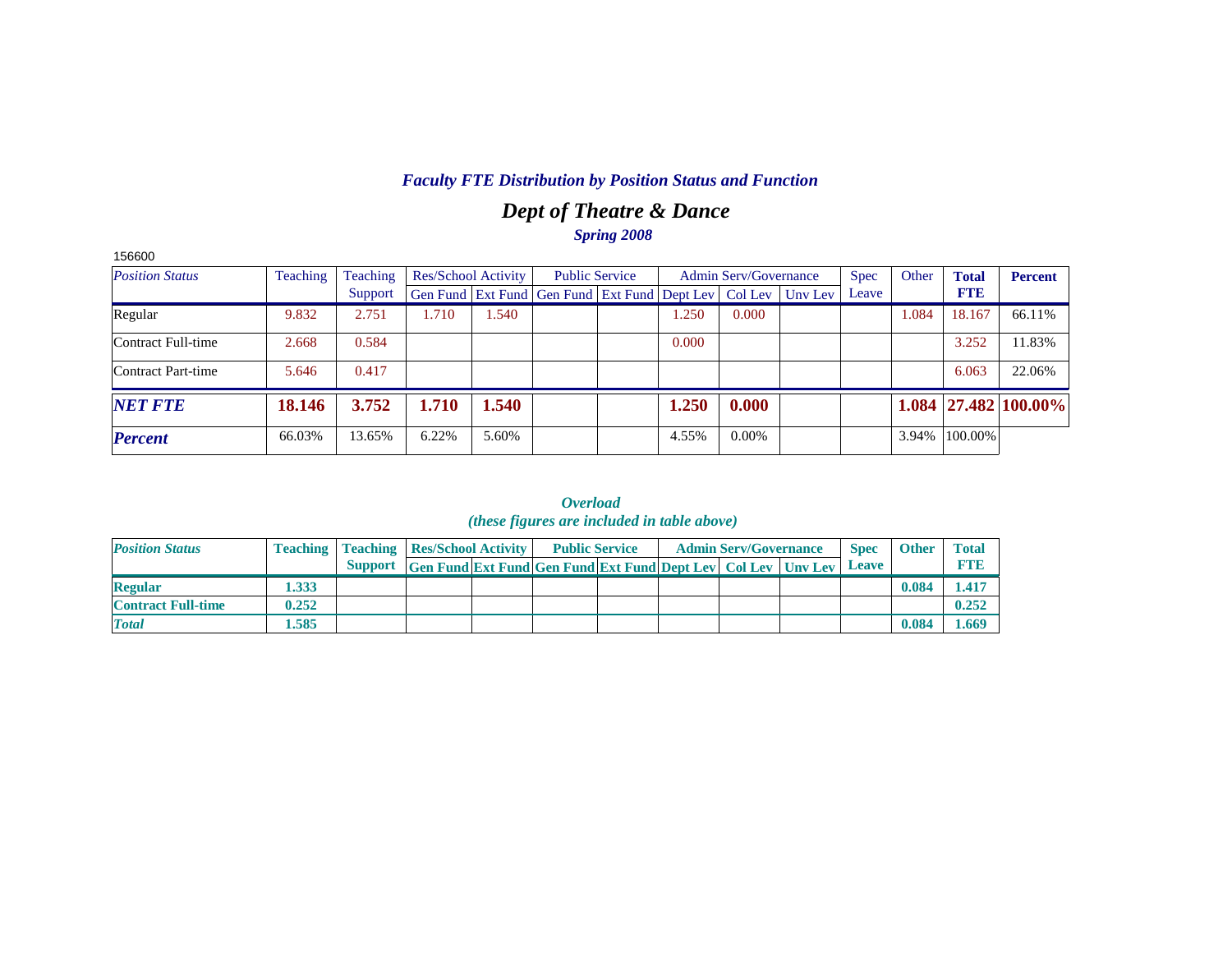## *Women's Studies*

| <b>Spring 2008</b> |  |
|--------------------|--|
|--------------------|--|

| 160130                 |          |          |                                                                |  |                       |  |        |                       |         |             |       |              |                |
|------------------------|----------|----------|----------------------------------------------------------------|--|-----------------------|--|--------|-----------------------|---------|-------------|-------|--------------|----------------|
| <b>Position Status</b> | Teaching | Teaching | Res/School Activity                                            |  | <b>Public Service</b> |  |        | Admin Serv/Governance |         | <b>Spec</b> | Other | <b>Total</b> | <b>Percent</b> |
|                        |          | Support  | Gen Fund   Ext Fund   Gen Fund   Ext Fund   Dept Lev   Col Lev |  |                       |  |        |                       | Unv Lev | Leave       |       | <b>FTE</b>   |                |
| Regular                |          |          |                                                                |  |                       |  |        |                       |         | 0.000       |       | 0.000        | $0.00\%$       |
| Contract Part-time     | .500     |          |                                                                |  |                       |  | 1.250  |                       |         |             |       | 2.750        | 100.00%        |
| <b>NET FTE</b>         | 1.500    |          |                                                                |  |                       |  | 1.250  |                       |         | 0.000       |       |              | 2.750 100.00%  |
| <b>Percent</b>         | 54.55%   |          |                                                                |  |                       |  | 45.45% |                       |         | $0.00\%$    |       | 100.00%      |                |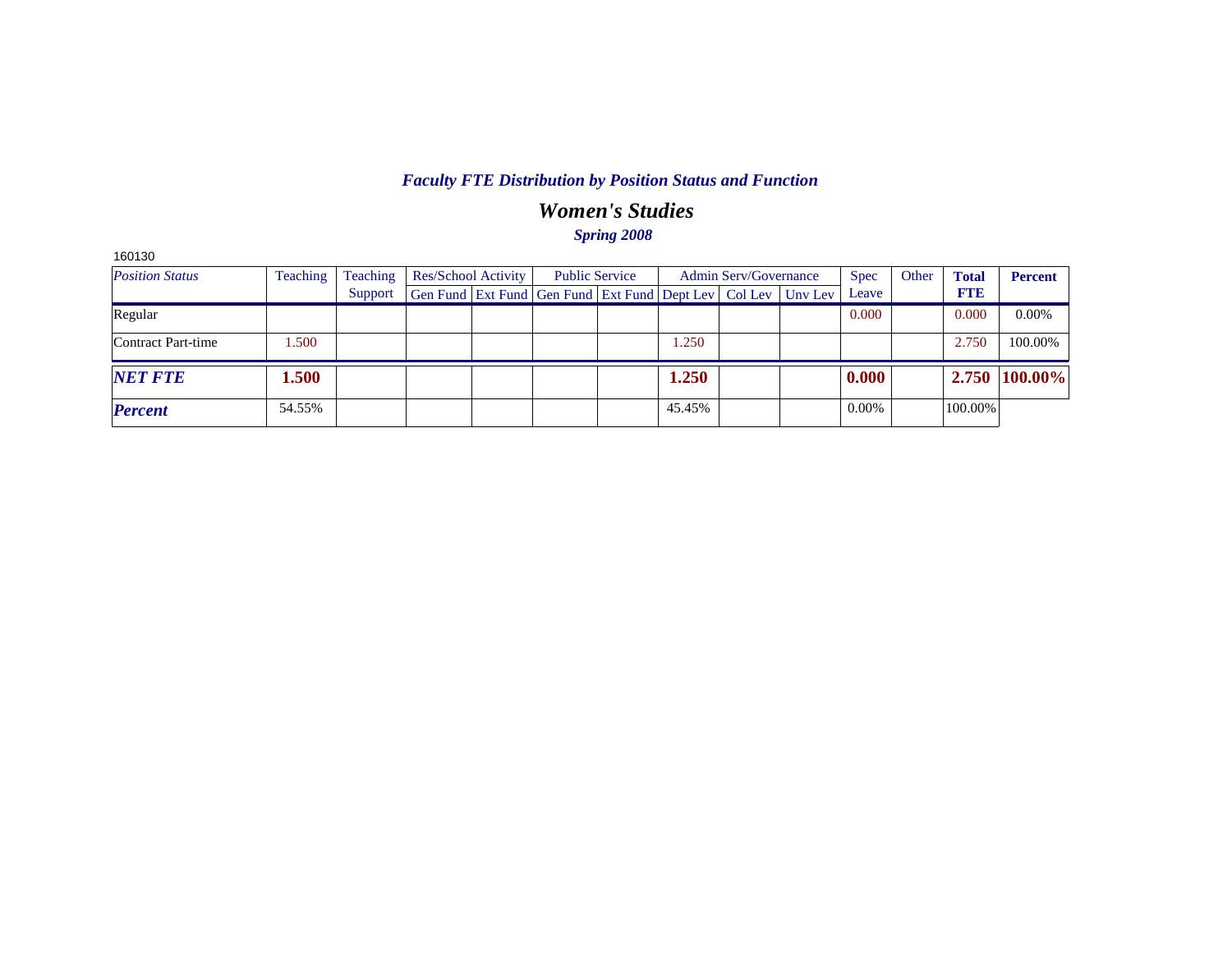## *Dept of Anthropology Spring 2008*

| 160300                    |          |          |        |                            |                                                                |       |                              |         |             |       |              |                |
|---------------------------|----------|----------|--------|----------------------------|----------------------------------------------------------------|-------|------------------------------|---------|-------------|-------|--------------|----------------|
| <b>Position Status</b>    | Teaching | Teaching |        | <b>Res/School Activity</b> | <b>Public Service</b>                                          |       | <b>Admin Serv/Governance</b> |         | <b>Spec</b> | Other | <b>Total</b> | <b>Percent</b> |
|                           |          | Support  |        |                            | Gen Fund   Ext Fund   Gen Fund   Ext Fund   Dept Lev   Col Lev |       |                              | Unv Lev | Leave       |       | <b>FTE</b>   |                |
| Regular                   | 5.760    |          | 2.160  | 0.380                      |                                                                | 0.700 |                              |         |             |       | 9.000        | 43.58%         |
| Contract Full-time        | 4.250    |          |        |                            |                                                                |       |                              |         |             |       | 4.250        | 20.58%         |
| <b>Contract Part-time</b> | 5.250    |          |        |                            |                                                                |       |                              |         |             |       | 5.250        | 25.42%         |
| GA & DF                   |          | 2.000    |        |                            |                                                                |       |                              |         |             |       | 2.000        | 9.68%          |
| Loan From $(+)$           | 0.151    |          |        |                            |                                                                |       |                              |         |             |       | 0.151        | 0.73%          |
| <b>NET FTE</b>            | 15.411   | 2.000    | 2.160  | 0.380                      |                                                                | 0.700 |                              |         |             |       | 20.651       | 100.00%        |
| <b>Percent</b>            | 74.63%   | 9.68%    | 10.46% | 1.84%                      |                                                                | 3.39% |                              |         |             |       | 100.00%      |                |

*Overload* 

|                           |       |                                                    |                                                                           | <i>(these figures are included in table above)</i> |  |                              |             |              |              |
|---------------------------|-------|----------------------------------------------------|---------------------------------------------------------------------------|----------------------------------------------------|--|------------------------------|-------------|--------------|--------------|
| <b>Position Status</b>    |       | <b>Teaching   Teaching   Res/School Activity  </b> |                                                                           | <b>Public Service</b>                              |  | <b>Admin Serv/Governance</b> | <b>Spec</b> | <b>Other</b> | <b>Total</b> |
|                           |       | <b>Support</b>                                     | <b>Gen Fund Ext Fund Gen Fund Ext Fund Dept Lev Col Lev Unv Lev Leave</b> |                                                    |  |                              |             |              | <b>FTE</b>   |
| <b>Contract Full-time</b> | 1.250 |                                                    |                                                                           |                                                    |  |                              |             |              | 1.250        |
| <b>Total</b>              | 1.250 |                                                    |                                                                           |                                                    |  |                              |             |              | 1.250        |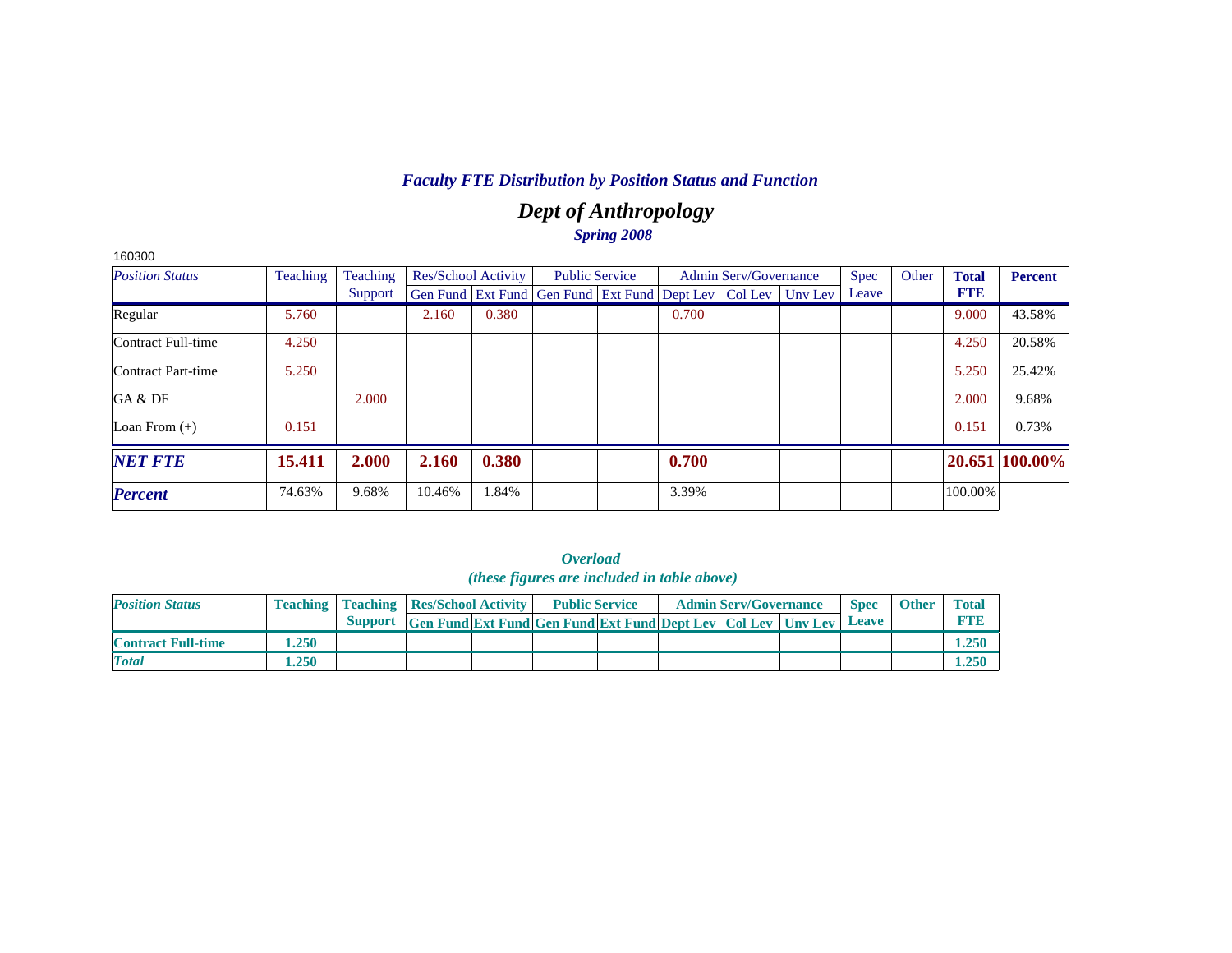## *Dept of Biology Spring 2008*

| 160600                 |          |          |                            |       |                                                                  |       |                              |       |       |              |                |
|------------------------|----------|----------|----------------------------|-------|------------------------------------------------------------------|-------|------------------------------|-------|-------|--------------|----------------|
| <b>Position Status</b> | Teaching | Teaching | <b>Res/School Activity</b> |       | <b>Public Service</b>                                            |       | <b>Admin Serv/Governance</b> | Spec  | Other | <b>Total</b> | <b>Percent</b> |
|                        |          | Support  |                            |       | Gen Fund Ext Fund Gen Fund Ext Fund Dept Lev   Col Lev   Unv Lev |       |                              | Leave |       | <b>FTE</b>   |                |
| Regular                | 14.682   |          | 3.596                      | 0.583 |                                                                  | 1.140 |                              |       | 1.499 | 21.500       | 51.76%         |
| Contract Full-time     | 3.998    |          | 0.085                      |       |                                                                  |       |                              |       |       | 4.083        | 9.83%          |
| Contract Part-time     | 1.166    |          |                            |       |                                                                  |       |                              |       |       | 1.166        | 2.81%          |
| GA & DF                | 1.093    | 11.657   | 0.250                      | 1.750 |                                                                  |       |                              |       |       | 14.750       | 35.51%         |
| Loan From $(+)$        | 0.042    |          |                            |       |                                                                  |       |                              |       |       | 0.042        | 0.10%          |
| <b>NET FTE</b>         | 20.981   | 11.657   | 3.931                      | 2.333 |                                                                  | 1.140 |                              |       | 1.499 |              | 41.541 100.00% |
| <b>Percent</b>         | 50.51%   | 28.06%   | 9.46%                      | 5.62% |                                                                  | 2.74% |                              |       | 3.61% | 100.00%      |                |

|                           |       |                                                    |                                                              | <i>(these figures are included in table above)</i> |  |                              |             |              |              |
|---------------------------|-------|----------------------------------------------------|--------------------------------------------------------------|----------------------------------------------------|--|------------------------------|-------------|--------------|--------------|
| <b>Position Status</b>    |       | <b>Teaching   Teaching   Res/School Activity  </b> |                                                              | <b>Public Service</b>                              |  | <b>Admin Serv/Governance</b> | <b>Spec</b> | <b>Other</b> | <b>Total</b> |
|                           |       | <b>Support</b>                                     | Gen Fund Ext Fund Gen Fund Ext Fund Dept Lev Col Lev Unv Lev |                                                    |  |                              | Leave       |              | <b>FTID</b>  |
| <b>Regular</b>            | 0.500 |                                                    |                                                              |                                                    |  |                              |             | 0.250        | 0.750        |
| <b>Contract Full-time</b> | 0.083 |                                                    |                                                              |                                                    |  |                              |             |              | 0.083        |
| <b>Total</b>              | 0.583 |                                                    |                                                              |                                                    |  |                              |             | 0.250        | 0.833        |

| <i><b>Overload</b></i>                      |  |  |  |  |  |  |  |  |  |  |  |  |
|---------------------------------------------|--|--|--|--|--|--|--|--|--|--|--|--|
| (these figures are included in table above) |  |  |  |  |  |  |  |  |  |  |  |  |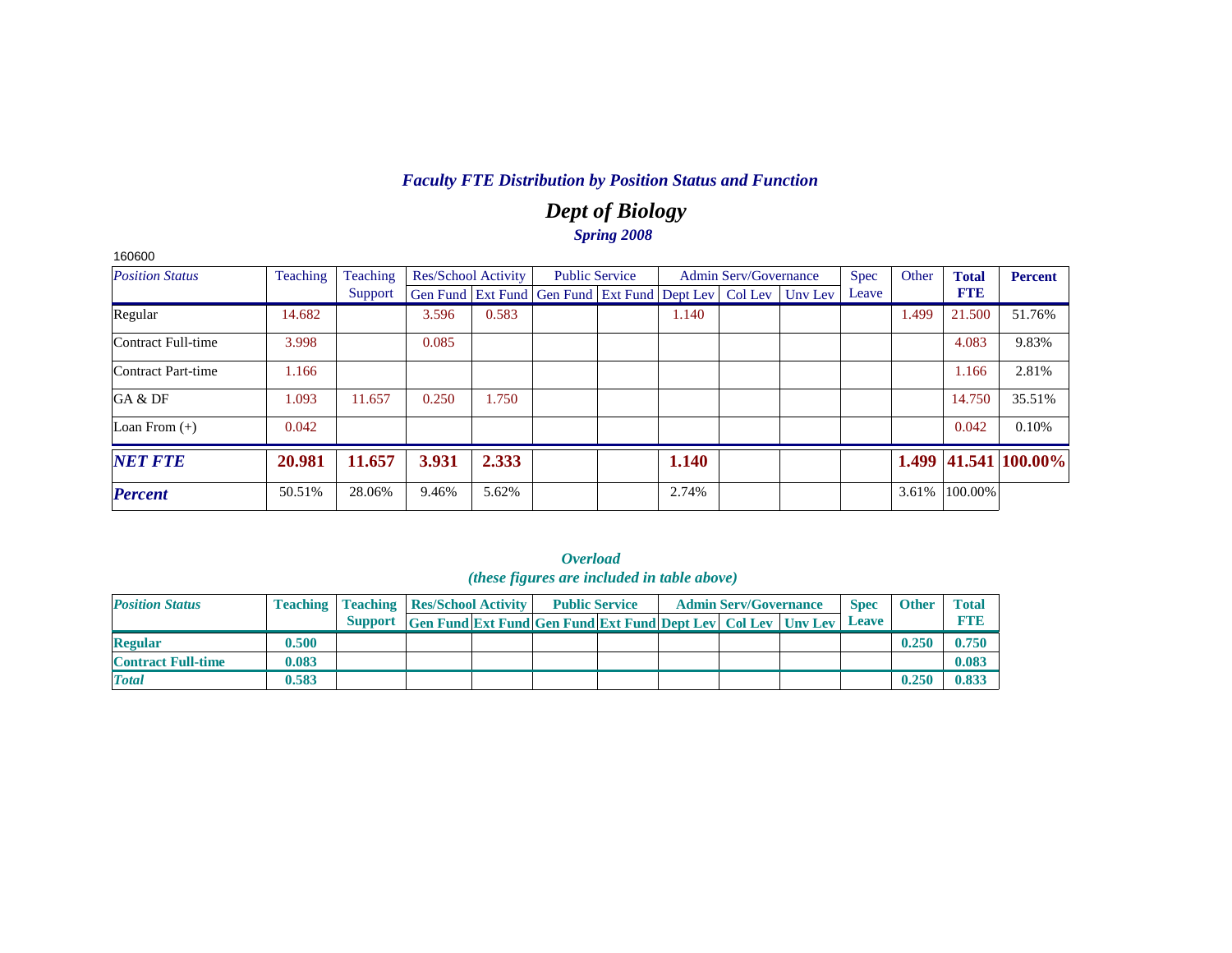## *Dept of Chemistry Spring 2008*

| 160900                 |          |          |       |                            |                                                                          |       |                              |             |       |              |                |
|------------------------|----------|----------|-------|----------------------------|--------------------------------------------------------------------------|-------|------------------------------|-------------|-------|--------------|----------------|
| <b>Position Status</b> | Teaching | Teaching |       | <b>Res/School Activity</b> | <b>Public Service</b>                                                    |       | <b>Admin Serv/Governance</b> | <b>Spec</b> | Other | <b>Total</b> | <b>Percent</b> |
|                        |          | Support  |       |                            | Gen Fund   Ext Fund   Gen Fund   Ext Fund   Dept Lev   Col Lev   Unv Lev |       |                              | Leave       |       | <b>FTE</b>   |                |
| Regular                | 10.943   |          | 1.766 | 0.250                      |                                                                          | 0.500 |                              |             |       | 13.459       | 54.21%         |
| Contract Full-time     | 5.250    |          |       |                            |                                                                          |       |                              |             |       | 5.250        | 21.15%         |
| Contract Part-time     | 0.617    |          |       |                            |                                                                          |       |                              |             |       | 0.617        | 2.49%          |
| GA & DF                |          | 4.500    |       | .000                       |                                                                          |       |                              |             |       | 5.500        | 22.15%         |
| <b>NET FTE</b>         | 16.810   | 4.500    | 1.766 | 1.250                      |                                                                          | 0.500 |                              |             |       |              | 24.826 100.00% |
| <b>Percent</b>         | 67.71%   | 18.13%   | 7.11% | 5.04%                      |                                                                          | 2.01% |                              |             |       | 100.00%      |                |

|                           |       |                                                    |                                                                           | ( <i>these figures are included in table above</i> ) |  |                              |             |              |              |
|---------------------------|-------|----------------------------------------------------|---------------------------------------------------------------------------|------------------------------------------------------|--|------------------------------|-------------|--------------|--------------|
| <b>Position Status</b>    |       | <b>Teaching   Teaching   Res/School Activity  </b> |                                                                           | <b>Public Service</b>                                |  | <b>Admin Serv/Governance</b> | <b>Spec</b> | <b>Other</b> | <b>Total</b> |
|                           |       | Support                                            | <b>Gen Fund Ext Fund Gen Fund Ext Fund Dept Lev Col Lev Unv Lev Leave</b> |                                                      |  |                              |             |              | <b>FTID</b>  |
| <b>Regular</b>            | 0.334 |                                                    |                                                                           |                                                      |  |                              |             |              | 0.334        |
| <b>Contract Full-time</b> | 0.250 |                                                    |                                                                           |                                                      |  |                              |             |              | 0.250        |
| <b>Total</b>              | 0.584 |                                                    |                                                                           |                                                      |  |                              |             |              | 0.584        |

*Overload*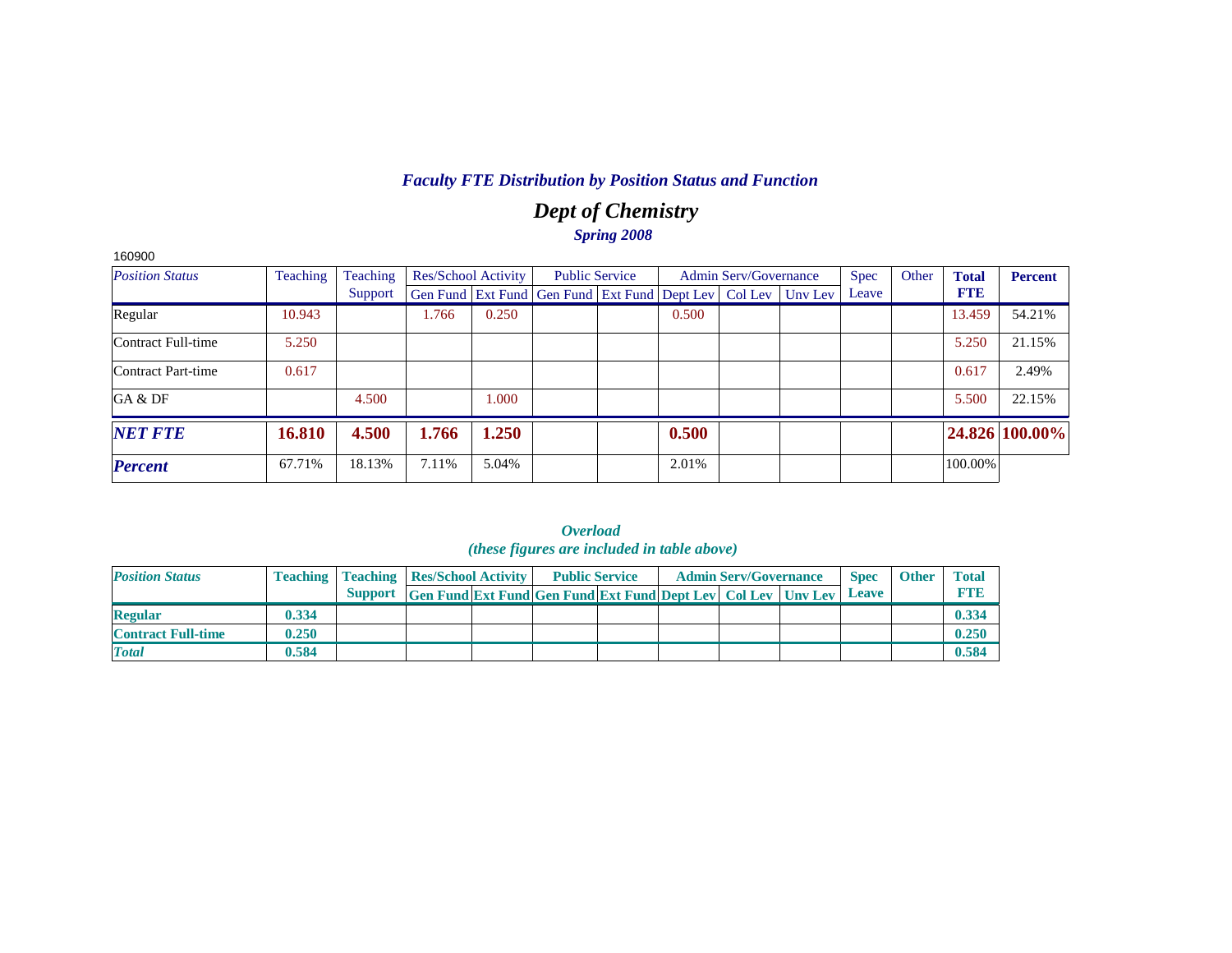## *Dept of Computer Science Spring 2008*

| 161200                 |          |          |        |                            |                                                                  |                       |       |                              |             |       |              |                |
|------------------------|----------|----------|--------|----------------------------|------------------------------------------------------------------|-----------------------|-------|------------------------------|-------------|-------|--------------|----------------|
| <b>Position Status</b> | Teaching | Teaching |        | <b>Res/School Activity</b> |                                                                  | <b>Public Service</b> |       | <b>Admin Serv/Governance</b> | <b>Spec</b> | Other | <b>Total</b> | <b>Percent</b> |
|                        |          | Support  |        |                            | Gen Fund Ext Fund Gen Fund Ext Fund Dept Lev   Col Lev   Unv Lev |                       |       |                              | Leave       |       | <b>FTE</b>   |                |
| Regular                | 6.564    |          | 2.936  | 1.500                      |                                                                  |                       | 1.000 |                              |             |       | 12.000       | 53.84%         |
| Contract Full-time     | 2.760    |          |        | 0.500                      |                                                                  |                       |       |                              |             |       | 3.260        | 14.63%         |
| Contract Part-time     | 3.030    |          |        |                            |                                                                  |                       |       |                              |             |       | 3.030        | 13.59%         |
| GA & DF                |          | 3.750    |        | 0.250                      |                                                                  |                       |       |                              |             |       | 4.000        | 17.95%         |
| Loan From $(+)$        | 0.250    |          |        |                            |                                                                  |                       |       |                              |             |       | 0.250        | 1.12%          |
| Loan To $(-)$          | $-0.250$ |          |        |                            |                                                                  |                       |       |                              |             |       | $-0.250$     | $-1.12%$       |
| <b>NET FTE</b>         | 12.354   | 3.750    | 2.936  | 2.250                      |                                                                  |                       | 1.000 |                              |             |       |              | 22.290 100.00% |
| <b>Percent</b>         | 55.42%   | 16.82%   | 13.17% | 10.09%                     |                                                                  |                       | 4.49% |                              |             |       | 100.00%      |                |

*Overload (these figures are included in table above)*

| <b>Position Status</b>    | <b>Teaching</b> | <b>Teaching Res/School Activity</b> |                                                                           | <b>Public Service</b> |  | <b>Admin Serv/Governance</b> | <b>Spec</b>  | <b>Other</b> | <b>Total</b> |
|---------------------------|-----------------|-------------------------------------|---------------------------------------------------------------------------|-----------------------|--|------------------------------|--------------|--------------|--------------|
|                           |                 | <b>Support</b>                      | <b>Gen Fund Ext Fund Gen Fund Ext Fund Dept Lev   Col Lev   Unv Lev  </b> |                       |  |                              | <b>Leave</b> |              | ETH          |
| <b>Contract Full-time</b> | 0.260           |                                     |                                                                           |                       |  |                              |              |              | 0.260        |
| <b>Loan From</b> $(+)$    | 0.250           |                                     |                                                                           |                       |  |                              |              |              | 0.250        |
| <b>Total</b>              | 0.510           |                                     |                                                                           |                       |  |                              |              |              | 0.510        |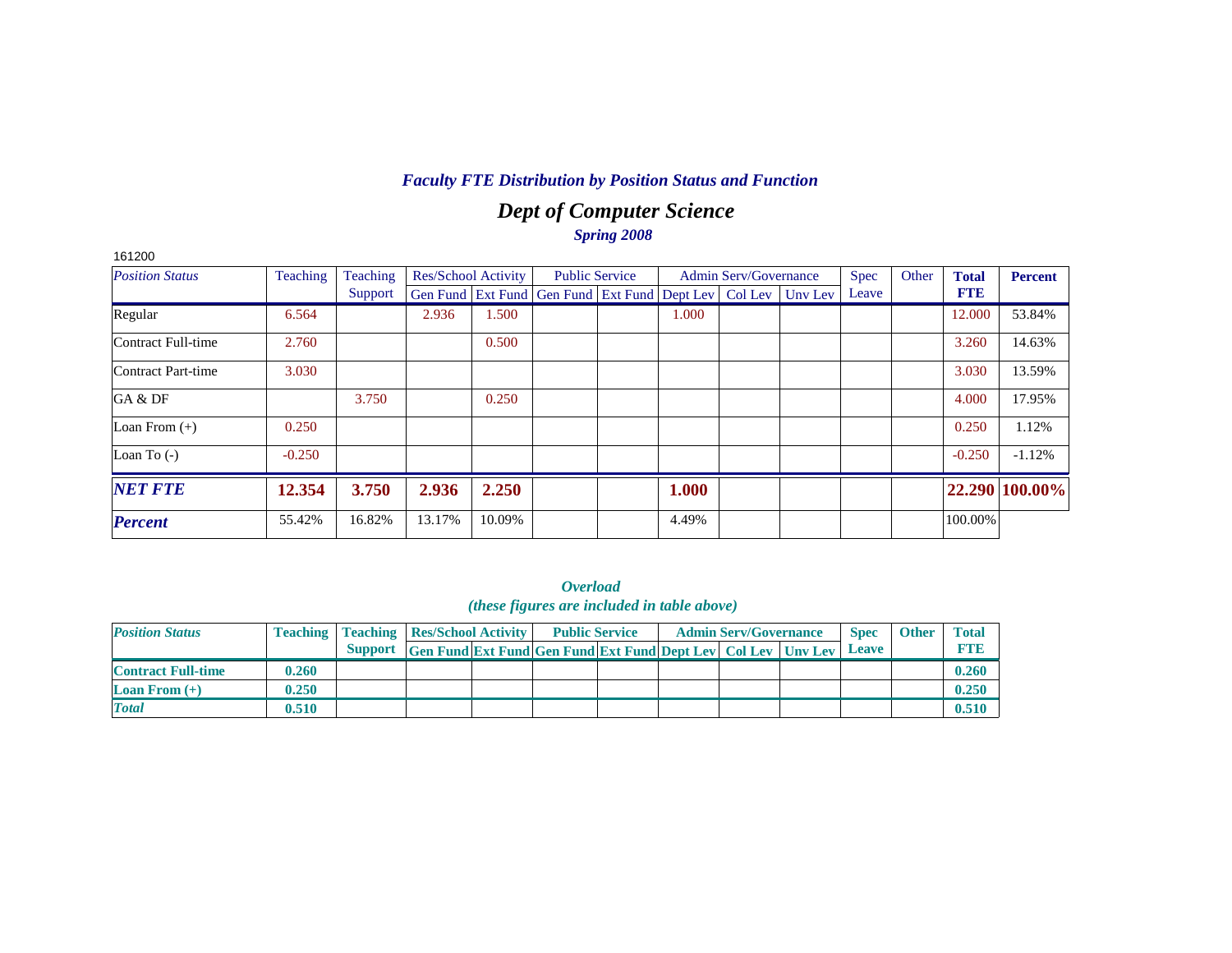## *Dept of Criminal Justice and Criminology*

*Spring 2008*

| 161500                 |          |          |       |                            |                                                                |       |                              |         |             |       |              |                |
|------------------------|----------|----------|-------|----------------------------|----------------------------------------------------------------|-------|------------------------------|---------|-------------|-------|--------------|----------------|
| <b>Position Status</b> | Teaching | Teaching |       | <b>Res/School Activity</b> | <b>Public Service</b>                                          |       | <b>Admin Serv/Governance</b> |         | <b>Spec</b> | Other | <b>Total</b> | <b>Percent</b> |
|                        |          | Support  |       |                            | Gen Fund   Ext Fund   Gen Fund   Ext Fund   Dept Lev   Col Lev |       |                              | Uny Lev | Leave       |       | <b>FTE</b>   |                |
| Regular                | 7.250    |          | 1.875 | 0.375                      |                                                                | 0.500 |                              |         |             |       | 10.000       | 51.95%         |
| Contract Full-time     | 4.750    |          |       |                            |                                                                | 0.250 |                              |         |             |       | 5.000        | 25.97%         |
| Contract Part-time     | 2.750    |          |       |                            |                                                                |       |                              |         |             |       | 2.750        | 14.29%         |
| GA & DF                |          | 1.500    |       |                            |                                                                |       |                              |         |             |       | 1.500        | 7.79%          |
| <b>NET FTE</b>         | 14.750   | 1.500    | 1.875 | 0.375                      |                                                                | 0.750 |                              |         |             |       |              | 19.250 100.00% |
| <b>Percent</b>         | 76.62%   | 7.79%    | 9.74% | 1.95%                      |                                                                | 3.90% |                              |         |             |       | 100.00%      |                |

|                           |                 |                |                                                                                 | (these figures are included in table above) |       |                              |             |              |              |
|---------------------------|-----------------|----------------|---------------------------------------------------------------------------------|---------------------------------------------|-------|------------------------------|-------------|--------------|--------------|
| <b>Position Status</b>    | <b>Teaching</b> |                | <b>Teaching Res/School Activity</b>                                             | <b>Public Service</b>                       |       | <b>Admin Serv/Governance</b> | <b>Spec</b> | <b>Other</b> | <b>Total</b> |
|                           |                 | <b>Support</b> | <b>Gen Fund Ext Fund Gen Fund Ext Fund Dept Lev   Col Lev   Unv Lev   Leave</b> |                                             |       |                              |             |              | <b>FTE</b>   |
| <b>Regular</b>            | 000.1           |                |                                                                                 |                                             |       |                              |             |              | <b>000.</b>  |
| <b>Contract Full-time</b> | 0.750           |                |                                                                                 |                                             | 0.250 |                              |             |              | 0.000        |
| <b>Total</b>              | 1.750           |                |                                                                                 |                                             | 0.250 |                              |             |              | 2.000        |

*Overload (these figures are included in table above)*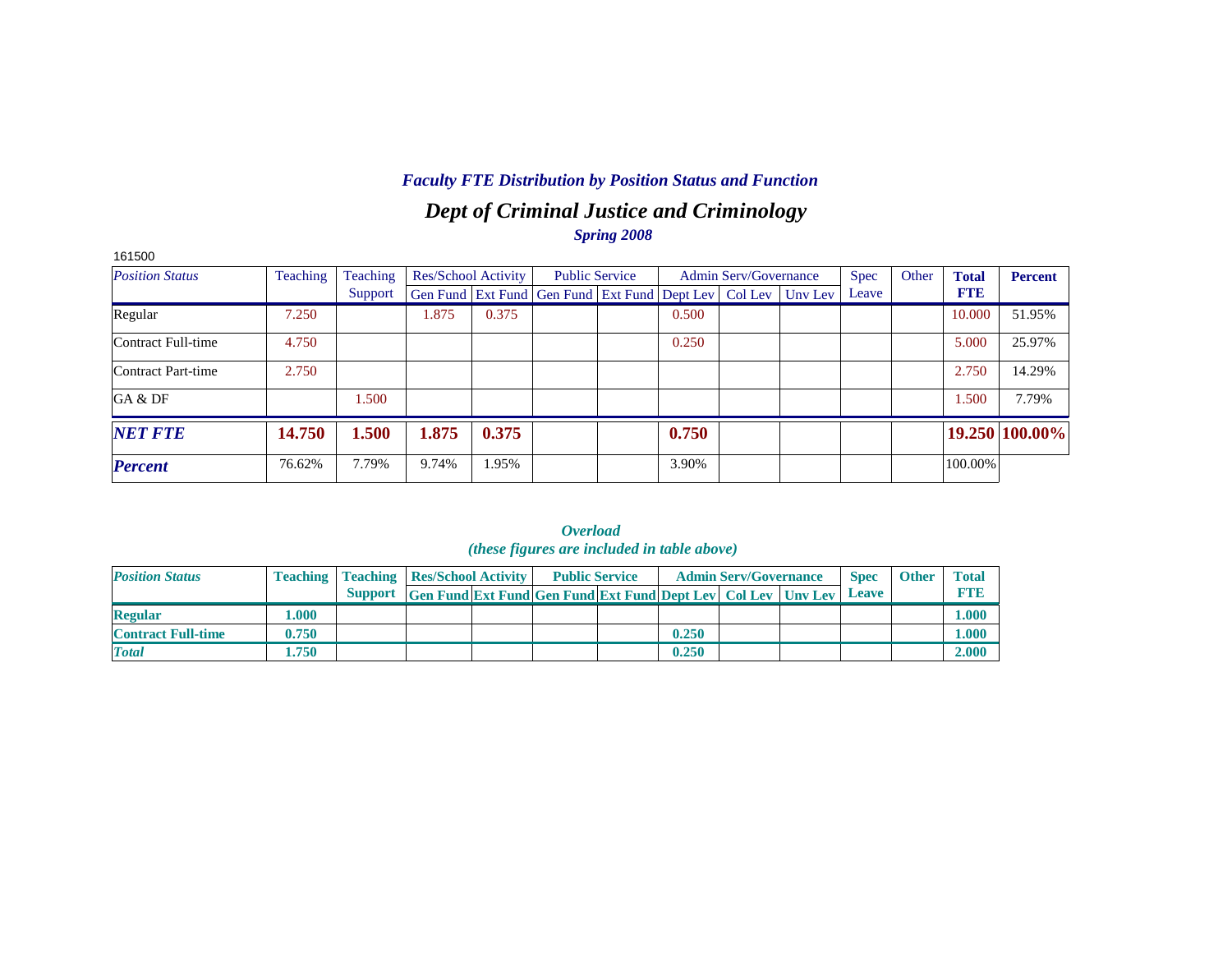## *Dept of English Spring 2008*

| 161800                 |          |          |       |                            |                                                                |       |                              |         |             |       |              |                |
|------------------------|----------|----------|-------|----------------------------|----------------------------------------------------------------|-------|------------------------------|---------|-------------|-------|--------------|----------------|
| <b>Position Status</b> | Teaching | Teaching |       | <b>Res/School Activity</b> | <b>Public Service</b>                                          |       | <b>Admin Serv/Governance</b> |         | <b>Spec</b> | Other | <b>Total</b> | Percent        |
|                        |          | Support  |       |                            | Gen Fund   Ext Fund   Gen Fund   Ext Fund   Dept Lev   Col Lev |       |                              | Uny Lev | Leave       |       | <b>FTE</b>   |                |
| Regular                | 13.265   |          | 8.735 | 0.250                      |                                                                | 3.500 |                              | 0.250   | 2.000       |       | 28,000       | 28.18%         |
| Contract Full-time     | 25.259   |          |       |                            |                                                                | 1.994 |                              | 0.997   |             |       | 28.250       | 28.43%         |
| Contract Part-time     | 22.375   |          |       |                            |                                                                |       |                              |         |             |       | 22.375       | 22.52%         |
| GA & DF                | 15.500   | 5.500    |       |                            |                                                                |       |                              |         |             |       | 21.000       | 21.13%         |
| Loan To $(-)$          | $-0.250$ |          |       |                            |                                                                |       |                              |         |             |       | $-0.250$     | $-0.25%$       |
| <b>NET FTE</b>         | 76.149   | 5.500    | 8.735 | 0.250                      |                                                                | 5.494 |                              | 1.247   | 2.000       |       |              | 99.375 100.00% |
| <b>Percent</b>         | 76.63%   | 5.53%    | 8.79% | 0.25%                      |                                                                | 5.53% |                              | 1.25%   | 2.01%       |       | 100.00%      |                |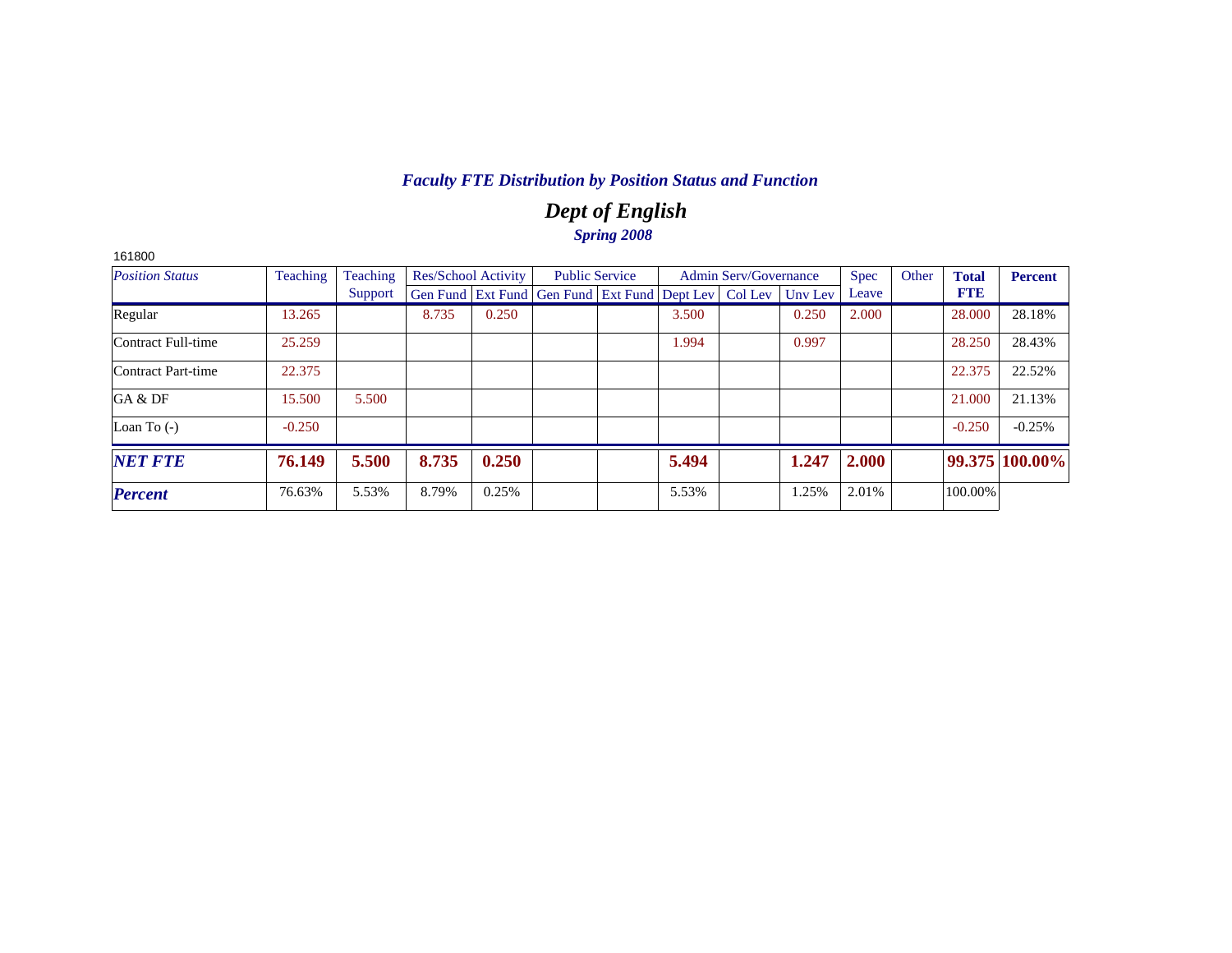## *Dept of Modern Languages and Classics Spring 2008*

| 162100                 |          |          |       |                     |                                                                |       |                              |         |             |       |              |                |
|------------------------|----------|----------|-------|---------------------|----------------------------------------------------------------|-------|------------------------------|---------|-------------|-------|--------------|----------------|
| <b>Position Status</b> | Teaching | Teaching |       | Res/School Activity | <b>Public Service</b>                                          |       | <b>Admin Serv/Governance</b> |         | <b>Spec</b> | Other | <b>Total</b> | <b>Percent</b> |
|                        |          | Support  |       |                     | Gen Fund   Ext Fund   Gen Fund   Ext Fund   Dept Lev   Col Lev |       |                              | Unv Lev | Leave       |       | <b>FTE</b>   |                |
| Regular                | 12.981   |          | 3.836 |                     |                                                                | 1.000 |                              |         |             |       | 17.817       | 44.66%         |
| Contract Full-time     | 9.916    |          |       |                     |                                                                |       |                              |         |             |       | 9.916        | 24.85%         |
| Contract Part-time     | 8.665    |          |       |                     |                                                                |       |                              |         |             |       | 8.665        | 21.72%         |
| GA & DF                | 1.167    | 2.333    |       |                     |                                                                |       |                              |         |             |       | 3.500        | 8.77%          |
| <b>NET FTE</b>         | 32.729   | 2.333    | 3.836 |                     |                                                                | 1.000 |                              |         |             |       |              | 39.898 100.00% |
| <b>Percent</b>         | 82.03%   | 5.85%    | 9.61% |                     |                                                                | 2.51% |                              |         |             |       | 100.00%      |                |

|                           |           |                                                    |                                                                     | <i>мениции</i><br>(these figures are included in table above) |  |                              |              |              |              |
|---------------------------|-----------|----------------------------------------------------|---------------------------------------------------------------------|---------------------------------------------------------------|--|------------------------------|--------------|--------------|--------------|
| <b>Position Status</b>    |           | <b>Teaching   Teaching   Res/School Activity  </b> |                                                                     | <b>Public Service</b>                                         |  | <b>Admin Serv/Governance</b> | <b>Spec</b>  | <b>Other</b> | <b>Total</b> |
|                           |           | <b>Support</b>                                     | <b>Gen Fund Ext Fund Gen Fund Ext Fund Dept Lev</b> Col Lev Unv Lev |                                                               |  |                              | <b>Leave</b> |              | <b>FTE</b>   |
| <b>Regular</b>            | 0.500     |                                                    |                                                                     |                                                               |  |                              |              |              | 0.500        |
| <b>Contract Full-time</b> | $1.000\,$ |                                                    |                                                                     |                                                               |  |                              |              |              | 1.000        |
| <b>Total</b>              | 1.500     |                                                    |                                                                     |                                                               |  |                              |              |              | 1.500        |

*Overload*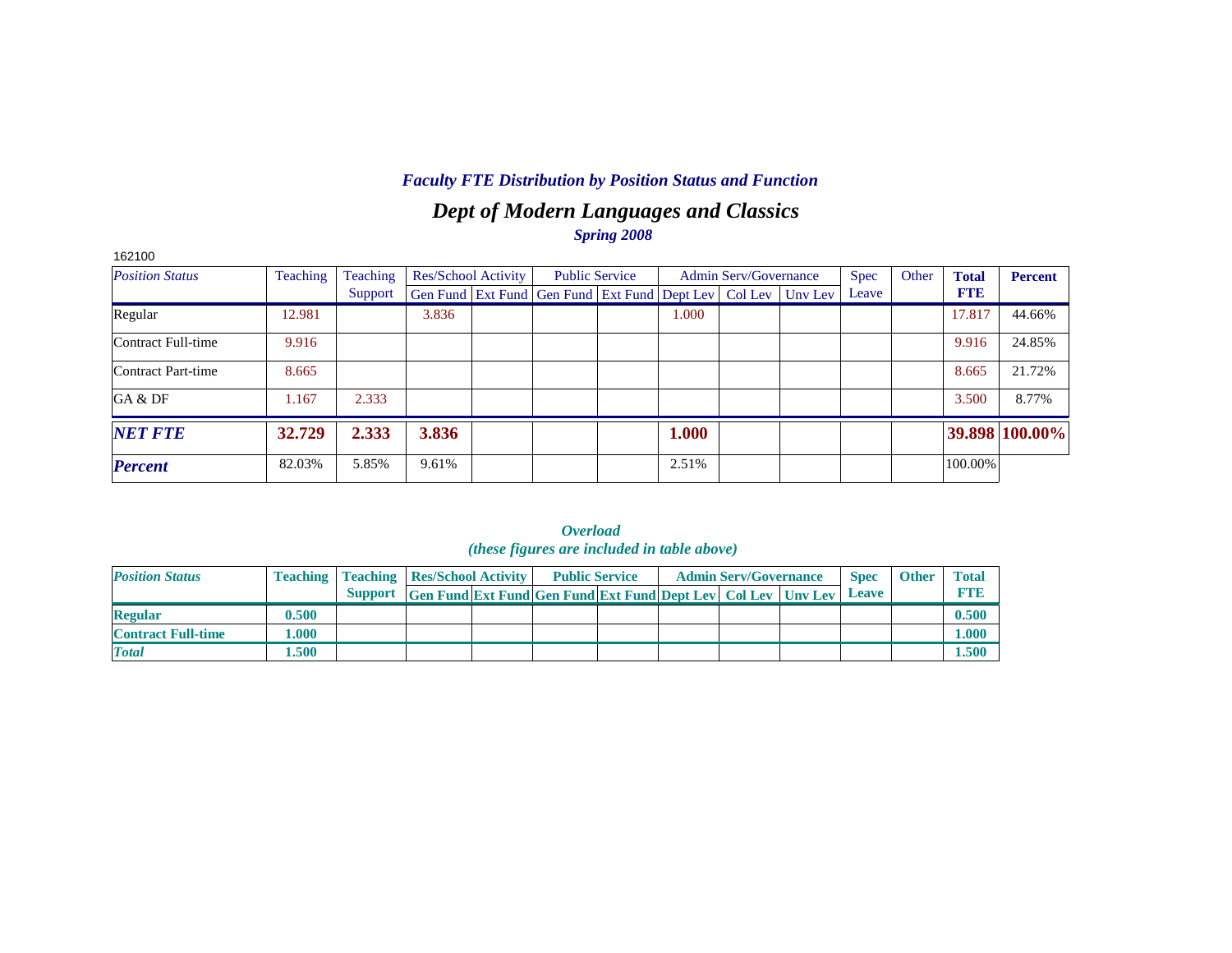## *Dept of Psychological Science Spring 2008*

| 162400                 |          |          |                     |       |                                                                |       |                              |         |             |       |              |                |
|------------------------|----------|----------|---------------------|-------|----------------------------------------------------------------|-------|------------------------------|---------|-------------|-------|--------------|----------------|
| <b>Position Status</b> | Teaching | Teaching | Res/School Activity |       | <b>Public Service</b>                                          |       | <b>Admin Serv/Governance</b> |         | <b>Spec</b> | Other | <b>Total</b> | <b>Percent</b> |
|                        |          | Support  |                     |       | Gen Fund   Ext Fund   Gen Fund   Ext Fund   Dept Lev   Col Lev |       |                              | Unv Lev | Leave       |       | <b>FTE</b>   |                |
| Regular                | 9.375    |          | 3.459               | 0.750 |                                                                | 0.917 |                              | 0.500   | 0.999       |       | 16.000       | 42.88%         |
| Contract Full-time     | 6.830    |          |                     |       |                                                                | 0.667 |                              |         |             |       | 7.497        | 20.09%         |
| Contract Part-time     | 4.000    |          |                     |       |                                                                |       |                              |         |             |       | 4.000        | 10.72%         |
| GA & DF                |          |          | 8.500               | 1.000 |                                                                |       |                              |         |             |       | 9.500        | 25.46%         |
| Loan From $(+)$        | 0.570    |          |                     |       |                                                                |       |                              |         |             |       | 0.570        | 1.53%          |
| Loan To $(-)$          | $-0.250$ |          |                     |       |                                                                |       |                              |         |             |       | $-0.250$     | $-0.67%$       |
| <b>NET FTE</b>         | 20.525   |          | 11.959              | 1.750 |                                                                | 1.584 |                              | 0.500   | 0.999       |       |              | 37.317 100.00% |
| <b>Percent</b>         | 55.00%   |          | 32.05%              | 4.69% |                                                                | 4.24% |                              | 1.34%   | 2.68%       |       | 100.00%      |                |

*Overload (these figures are included in table above)*

| <b>Position Status</b>    |       | <b>Teaching   Teaching   Res/School Activity  </b> |                                                                     | <b>Public Service</b> |  | <b>Admin Serv/Governance</b> | <b>Spec</b>  | <b>Other</b> | <b>Total</b> |
|---------------------------|-------|----------------------------------------------------|---------------------------------------------------------------------|-----------------------|--|------------------------------|--------------|--------------|--------------|
|                           |       | <b>Support</b>                                     | <b>Gen Fund Ext Fund Gen Fund Ext Fund Dept Lev Col Lev Unv Lev</b> |                       |  |                              | <b>Leave</b> |              | FTI          |
| <b>Contract Full-time</b> | .497  |                                                    |                                                                     |                       |  |                              |              |              | 1.497        |
| <b>Loan From</b> $(+)$    | 0.500 |                                                    |                                                                     |                       |  |                              |              |              | 0.500        |
| <b>Total</b>              | .997  |                                                    |                                                                     |                       |  |                              |              |              | 1.997        |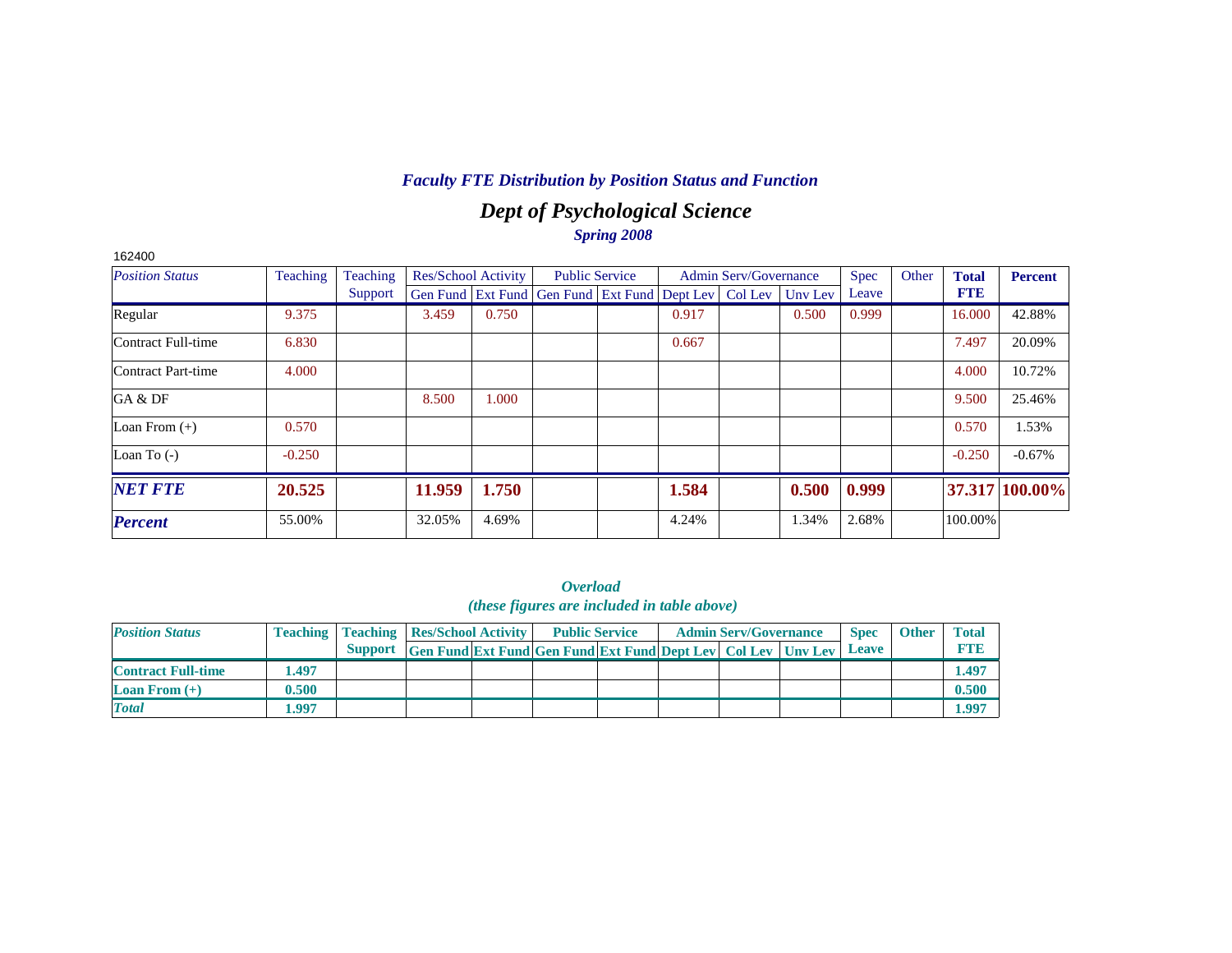### *Dept of Geography Spring 2008*

| 162700                    |                 |          |        |                            |                                                                  |       |                              |             |       |              |                |
|---------------------------|-----------------|----------|--------|----------------------------|------------------------------------------------------------------|-------|------------------------------|-------------|-------|--------------|----------------|
| <b>Position Status</b>    | <b>Teaching</b> | Teaching |        | <b>Res/School Activity</b> | <b>Public Service</b>                                            |       | <b>Admin Serv/Governance</b> | <b>Spec</b> | Other | <b>Total</b> | <b>Percent</b> |
|                           |                 | Support  |        |                            | Gen Fund Ext Fund Gen Fund Ext Fund Dept Lev   Col Lev   Unv Lev |       |                              | Leave       |       | <b>FTE</b>   |                |
| Regular                   | 8.000           |          | 2.750  |                            |                                                                  | 0.500 |                              |             |       | 11.250       | 53.57%         |
| <b>Contract Full-time</b> | 3.500           |          |        |                            |                                                                  | 0.250 |                              |             |       | 3.750        | 17.86%         |
| Contract Part-time        | 2.750           |          |        |                            |                                                                  |       |                              |             |       | 2.750        | 13.10%         |
| GA & DF                   | 0.000           | 3.000    |        |                            |                                                                  |       |                              |             |       | 3.000        | 14.29%         |
| Loan From $(+)$           | 0.250           |          |        |                            |                                                                  |       |                              |             |       | 0.250        | 1.19%          |
| <b>NET FTE</b>            | 14.500          | 3.000    | 2.750  |                            |                                                                  | 0.750 |                              |             |       |              | 21.000 100.00% |
| <b>Percent</b>            | 69.05%          | 14.29%   | 13.10% |                            |                                                                  | 3.57% |                              |             |       | 100.00%      |                |

|                           |       |                                                    |                                                                      | <i>(these figures are included in table above)</i> |  |                              |              |              |              |
|---------------------------|-------|----------------------------------------------------|----------------------------------------------------------------------|----------------------------------------------------|--|------------------------------|--------------|--------------|--------------|
| <b>Position Status</b>    |       | <b>Teaching   Teaching   Res/School Activity  </b> |                                                                      | <b>Public Service</b>                              |  | <b>Admin Serv/Governance</b> | <b>Spec</b>  | <b>Other</b> | <b>Total</b> |
|                           |       |                                                    | Support Gen Fund Ext Fund Gen Fund Ext Fund Dept Lev Col Lev Unv Lev |                                                    |  |                              | <b>Leave</b> |              | <b>FTID</b>  |
| <b>Regular</b>            | 0.250 |                                                    |                                                                      |                                                    |  |                              |              |              | 0.250        |
| <b>Contract Full-time</b> | 0.750 |                                                    |                                                                      |                                                    |  |                              |              |              | 0.750        |
| <b>Total</b>              | 1.000 |                                                    |                                                                      |                                                    |  |                              |              |              | 1.000        |

|                                             | <i><b>Overload</b></i> |  |  |
|---------------------------------------------|------------------------|--|--|
| (these figures are included in table above) |                        |  |  |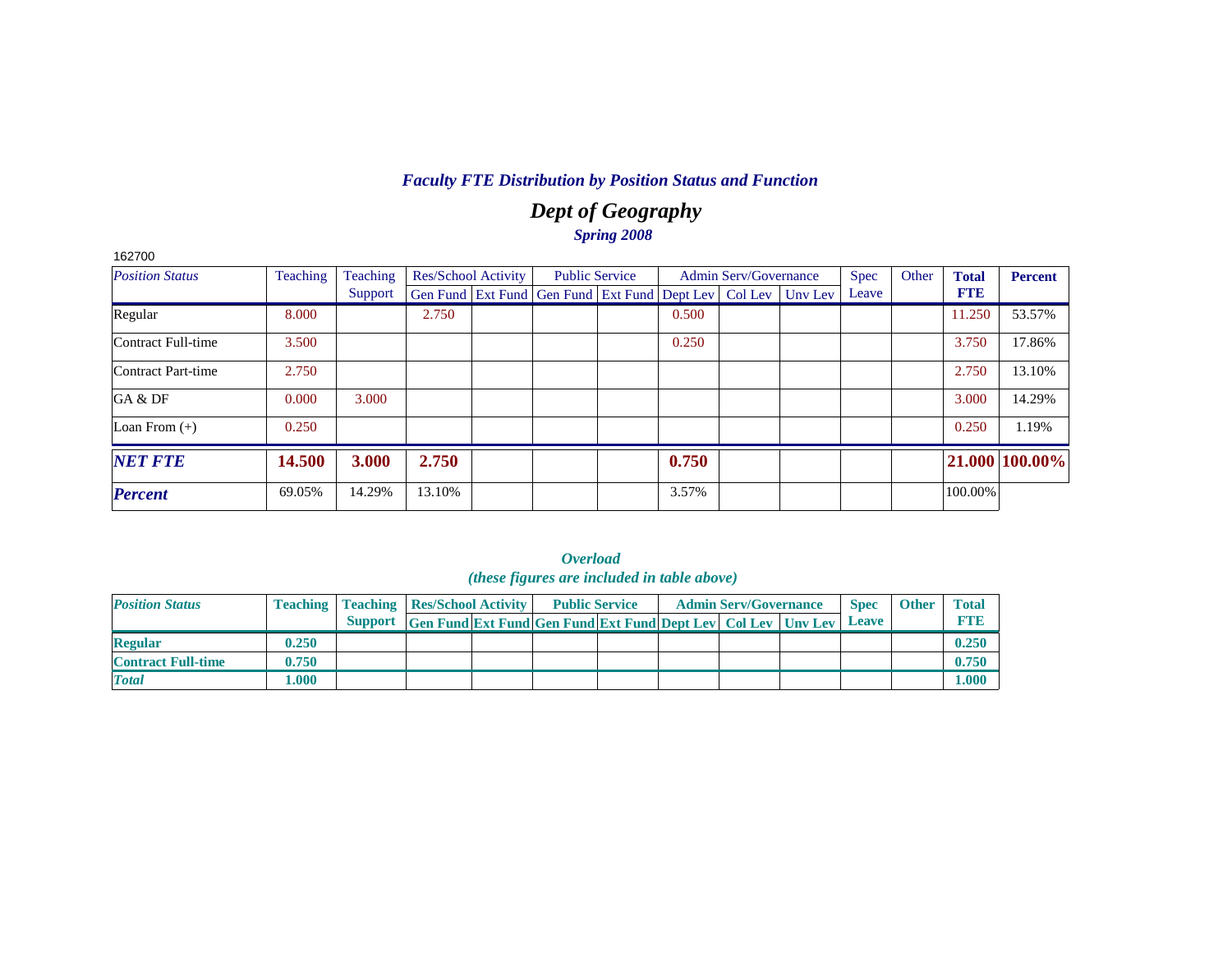## *Dept of Geology Spring 2008*

| <b>Position Status</b> | <b>Teaching</b> | Teaching | <b>Res/School Activity</b> |                                                                | <b>Public Service</b> |        | <b>Admin Serv/Governance</b> |          | <b>Spec</b> | Other | <b>Total</b> | <b>Percent</b> |
|------------------------|-----------------|----------|----------------------------|----------------------------------------------------------------|-----------------------|--------|------------------------------|----------|-------------|-------|--------------|----------------|
|                        |                 | Support  |                            | Gen Fund   Ext Fund   Gen Fund   Ext Fund   Dept Lev   Col Lev |                       |        |                              | Unv Lev  | Leave       |       | <b>FTE</b>   |                |
| Regular                | 3.726           |          | 0.774                      |                                                                |                       | 0.500  | 0.000                        | 0.000    |             |       | 5.000        | 54.05%         |
| Contract Full-time     | 1.500           |          |                            |                                                                |                       | 0.500  |                              |          |             |       | 2.000        | 21.62%         |
| GA & DF                | 0.835           | 1.665    |                            |                                                                |                       |        |                              |          |             |       | 2.500        | 27.03%         |
| Loan To $(-)$          | $-0.250$        |          |                            |                                                                |                       |        |                              |          |             |       | $-0.250$     | $-2.70%$       |
| <b>NET FTE</b>         | 5.811           | 1.665    | 0.774                      |                                                                |                       | 1.000  | 0.000                        | 0.000    |             |       | 9.250        | 100.00%        |
| <b>Percent</b>         | 62.82%          | 18.00%   | 8.37%                      |                                                                |                       | 10.81% | 0.00%                        | $0.00\%$ |             |       | 100.00%      |                |

162800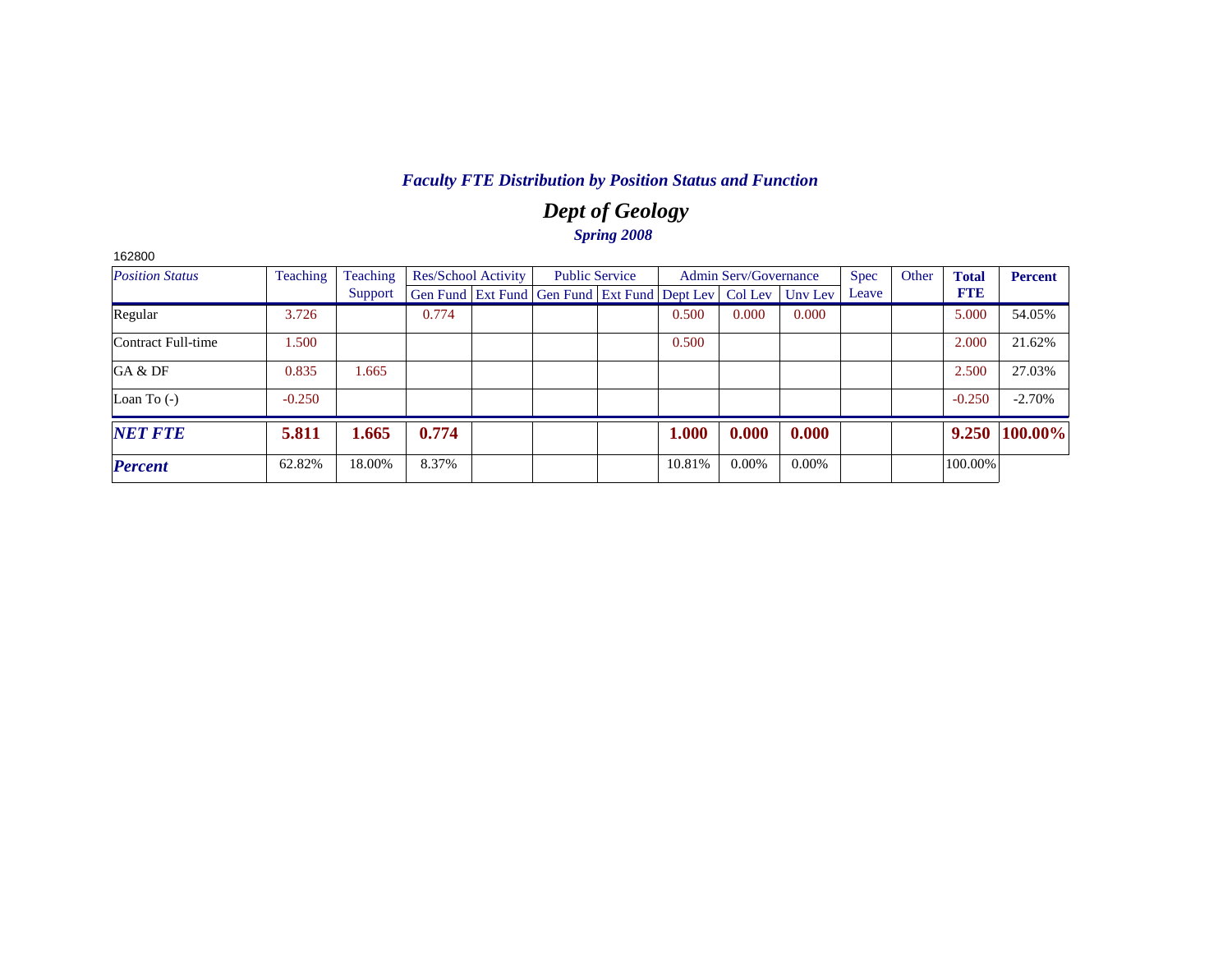### *Dept of History Spring 2008*

| 163000                 |          |          |                            |       |                                                                |       |                              |         |             |       |              |                            |
|------------------------|----------|----------|----------------------------|-------|----------------------------------------------------------------|-------|------------------------------|---------|-------------|-------|--------------|----------------------------|
| <b>Position Status</b> | Teaching | Teaching | <b>Res/School Activity</b> |       | <b>Public Service</b>                                          |       | <b>Admin Serv/Governance</b> |         | <b>Spec</b> | Other | <b>Total</b> | <b>Percent</b>             |
|                        |          | Support  |                            |       | Gen Fund   Ext Fund   Gen Fund   Ext Fund   Dept Lev   Col Lev |       |                              | Unv Lev | Leave       |       | <b>FTE</b>   |                            |
| Regular                | 12.088   |          | 4.728                      | 0.664 |                                                                | 2.520 |                              | 0.500   | 2.000       | 0.500 | 23.000       | 55.20%                     |
| Contract Full-time     | 6.500    |          |                            |       |                                                                |       |                              |         |             |       | 6.500        | 15.60%                     |
| Contract Part-time     | 9.562    |          |                            |       |                                                                |       |                              |         |             |       | 9.562        | 22.95%                     |
| GA & DF                |          | 2.500    |                            |       |                                                                |       |                              |         |             |       | 2.500        | 6.00%                      |
| Loan From $(+)$        | 0.102    |          |                            |       |                                                                |       |                              |         |             |       | 0.102        | 0.24%                      |
| <b>NET FTE</b>         | 28.252   | 2.500    | 4.728                      | 0.664 |                                                                | 2.520 |                              | 0.500   | 2.000       |       |              | $0.500$   41.664   100.00% |
| <b>Percent</b>         | 67.81%   | 6.00%    | 11.35%                     | 1.59% |                                                                | 6.05% |                              | 1.20%   | 4.80%       | 1.20% | 100.00%      |                            |

|                           |       |                                                    |                                                                      | <i>(these figures are included in table above)</i> |  |                              |              |              |              |
|---------------------------|-------|----------------------------------------------------|----------------------------------------------------------------------|----------------------------------------------------|--|------------------------------|--------------|--------------|--------------|
| <b>Position Status</b>    |       | <b>Teaching   Teaching   Res/School Activity  </b> |                                                                      | <b>Public Service</b>                              |  | <b>Admin Serv/Governance</b> | <b>Spec</b>  | <b>Other</b> | <b>Total</b> |
|                           |       |                                                    | Support Gen Fund Ext Fund Gen Fund Ext Fund Dept Lev Col Lev Unv Lev |                                                    |  |                              | <b>Leave</b> |              | <b>FTIB</b>  |
| <b>Contract Full-time</b> | .500  |                                                    |                                                                      |                                                    |  |                              |              |              | 1.500        |
| <b>Total</b>              | 1.500 |                                                    |                                                                      |                                                    |  |                              |              |              | 1.500        |

|                                            | Overload |  |  |
|--------------------------------------------|----------|--|--|
| (these figures are included in table above |          |  |  |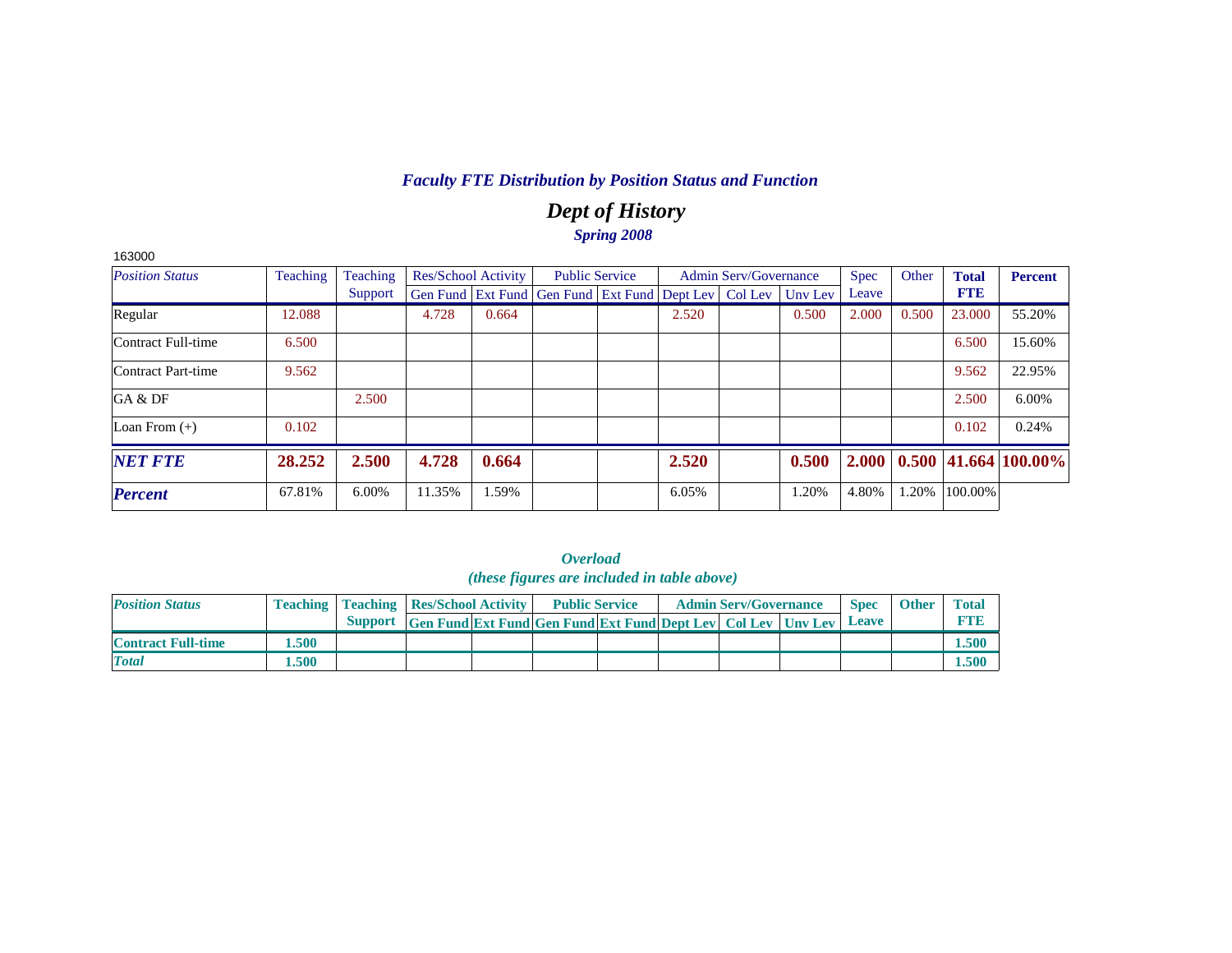## *Dept of Mathematical Sciences Spring 2008*

| 163600                 |          |          |                            |       |                                                                |       |                              |         |             |       |              |                        |
|------------------------|----------|----------|----------------------------|-------|----------------------------------------------------------------|-------|------------------------------|---------|-------------|-------|--------------|------------------------|
| <b>Position Status</b> | Teaching | Teaching | <b>Res/School Activity</b> |       | <b>Public Service</b>                                          |       | <b>Admin Serv/Governance</b> |         | <b>Spec</b> | Other | <b>Total</b> | <b>Percent</b>         |
|                        |          | Support  |                            |       | Gen Fund   Ext Fund   Gen Fund   Ext Fund   Dept Lev   Col Lev |       |                              | Uny Lev | Leave       |       | <b>FTE</b>   |                        |
| Regular                | 10.277   |          | 6.565                      | 1.593 |                                                                | 1.250 | 0.250                        |         | 1.000       | 0.065 | 21.000       | 37.51%                 |
| Contract Full-time     | 13.164   |          |                            |       |                                                                |       |                              |         |             |       | 13.164       | 23.52%                 |
| Contract Part-time     | 9.915    |          |                            | 0.250 |                                                                |       |                              |         |             |       | 10.165       | 18.16%                 |
| GA & DF                | 1.000    | 10.000   |                            |       |                                                                |       |                              |         |             |       | 11.000       | 19.65%                 |
| Loan From $(+)$        | 0.650    |          |                            |       |                                                                |       |                              |         |             |       | 0.650        | 1.16%                  |
| <b>NET FTE</b>         | 35.006   | 10.000   | 6.565                      | 1.843 |                                                                | 1.250 | 0.250                        |         | 1.000       |       |              | $0.065$ 55.979 100.00% |
| <b>Percent</b>         | 62.53%   | 17.86%   | 11.73%                     | 3.29% |                                                                | 2.23% | 0.45%                        |         | 1.79%       | 0.12% | 100.00%      |                        |

| <i>(these figures are included in table above)</i> |       |                                                    |                                                                      |  |                       |  |  |                              |  |              |              |              |  |  |
|----------------------------------------------------|-------|----------------------------------------------------|----------------------------------------------------------------------|--|-----------------------|--|--|------------------------------|--|--------------|--------------|--------------|--|--|
| <b>Position Status</b>                             |       | <b>Teaching   Teaching   Res/School Activity  </b> |                                                                      |  | <b>Public Service</b> |  |  | <b>Admin Serv/Governance</b> |  | <b>Spec</b>  | <b>Other</b> | <b>Total</b> |  |  |
|                                                    |       |                                                    | Support Gen Fund Ext Fund Gen Fund Ext Fund Dept Lev Col Lev Unv Lev |  |                       |  |  |                              |  | <b>Leave</b> |              | <b>FTE</b>   |  |  |
| <b>Contract Full-time</b>                          | 0.749 |                                                    |                                                                      |  |                       |  |  |                              |  |              |              | 0.749        |  |  |
| Loan From $(+)$                                    | 0.250 |                                                    |                                                                      |  |                       |  |  |                              |  |              |              | 0.250        |  |  |

*Total* **0.999 0.999**

|                                                     | Overload |  |  |
|-----------------------------------------------------|----------|--|--|
| <i>(these figures are included in table above</i> ) |          |  |  |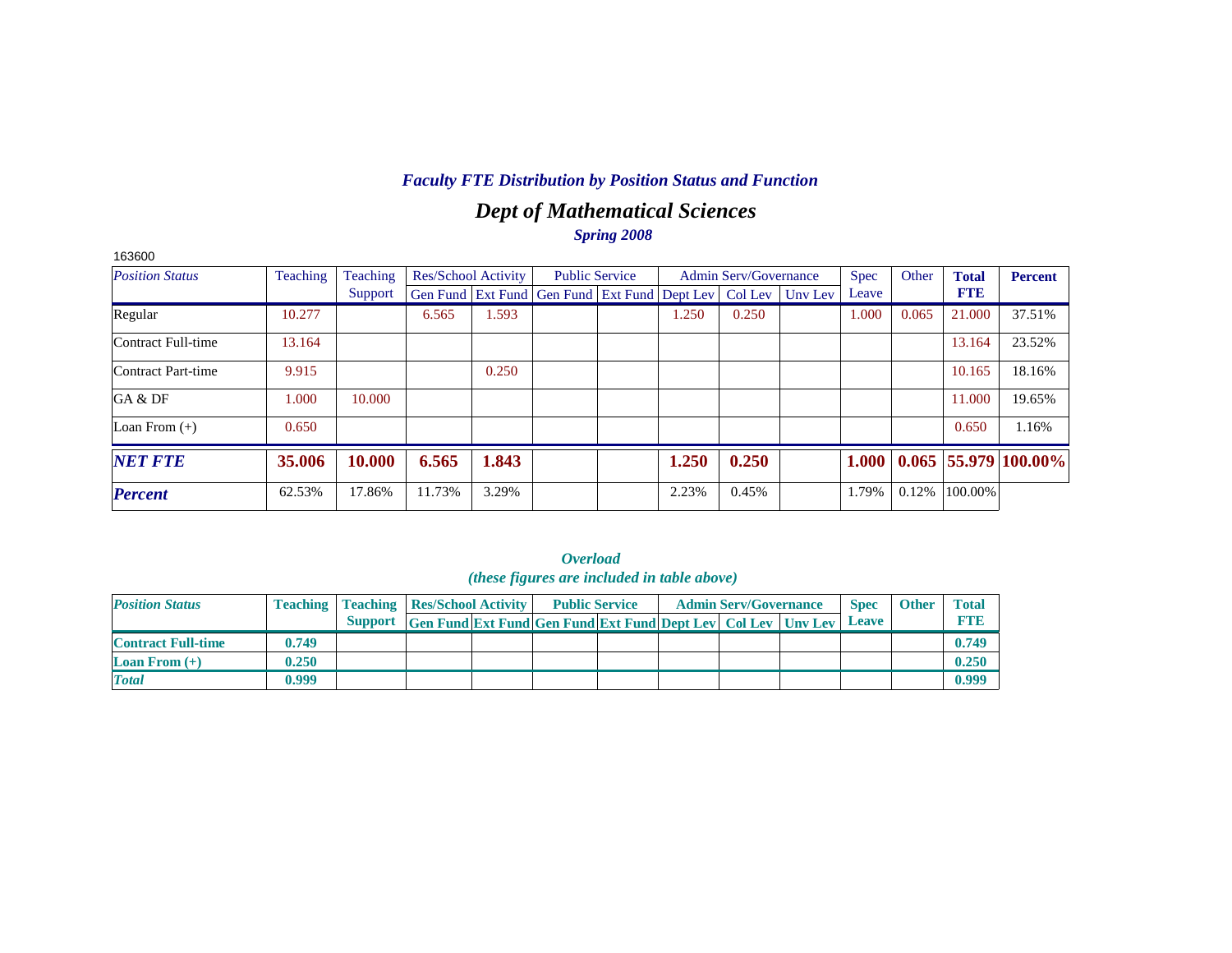## *Dept of Natural Resources Spring 2008*

| <b>Position Status</b> | Teaching | Teaching |        | Res/School Activity |                                                                | <b>Public Service</b> |       | <b>Admin Serv/Governance</b> |         | <b>Spec</b> | Other | <b>Total</b> | <b>Percent</b> |
|------------------------|----------|----------|--------|---------------------|----------------------------------------------------------------|-----------------------|-------|------------------------------|---------|-------------|-------|--------------|----------------|
|                        |          | Support  |        |                     | Gen Fund   Ext Fund   Gen Fund   Ext Fund   Dept Lev   Col Lev |                       |       |                              | Unv Lev | Leave       |       | <b>FTE</b>   |                |
| Regular                | 5.152    |          | 1.045  | 0.500               |                                                                |                       | 0.500 | 0.166                        | 0.720   |             |       | 8.083        | 59.81%         |
| Contract Part-time     | 2.075    |          |        |                     |                                                                |                       |       |                              |         |             |       | 2.075        | 15.35%         |
| GA & DF                | 1.400    | 0.850    | 0.500  | 0.500               | 0.250                                                          |                       |       |                              |         |             |       | 3.500        | 25.90%         |
| Loan To $(-)$          | $-0.144$ |          |        |                     |                                                                |                       |       |                              |         |             |       | $-0.144$     | $-1.07\%$      |
| <b>NET FTE</b>         | 8.483    | 0.850    | 1.545  | 1.000               | 0.250                                                          |                       | 0.500 | 0.166                        | 0.720   |             |       |              | 13.514 100.00% |
| <b>Percent</b>         | 62.77%   | 6.29%    | 11.43% | 7.40%               | 1.85%                                                          |                       | 3.70% | .23%                         | 5.33%   |             |       | 100.00%      |                |

163900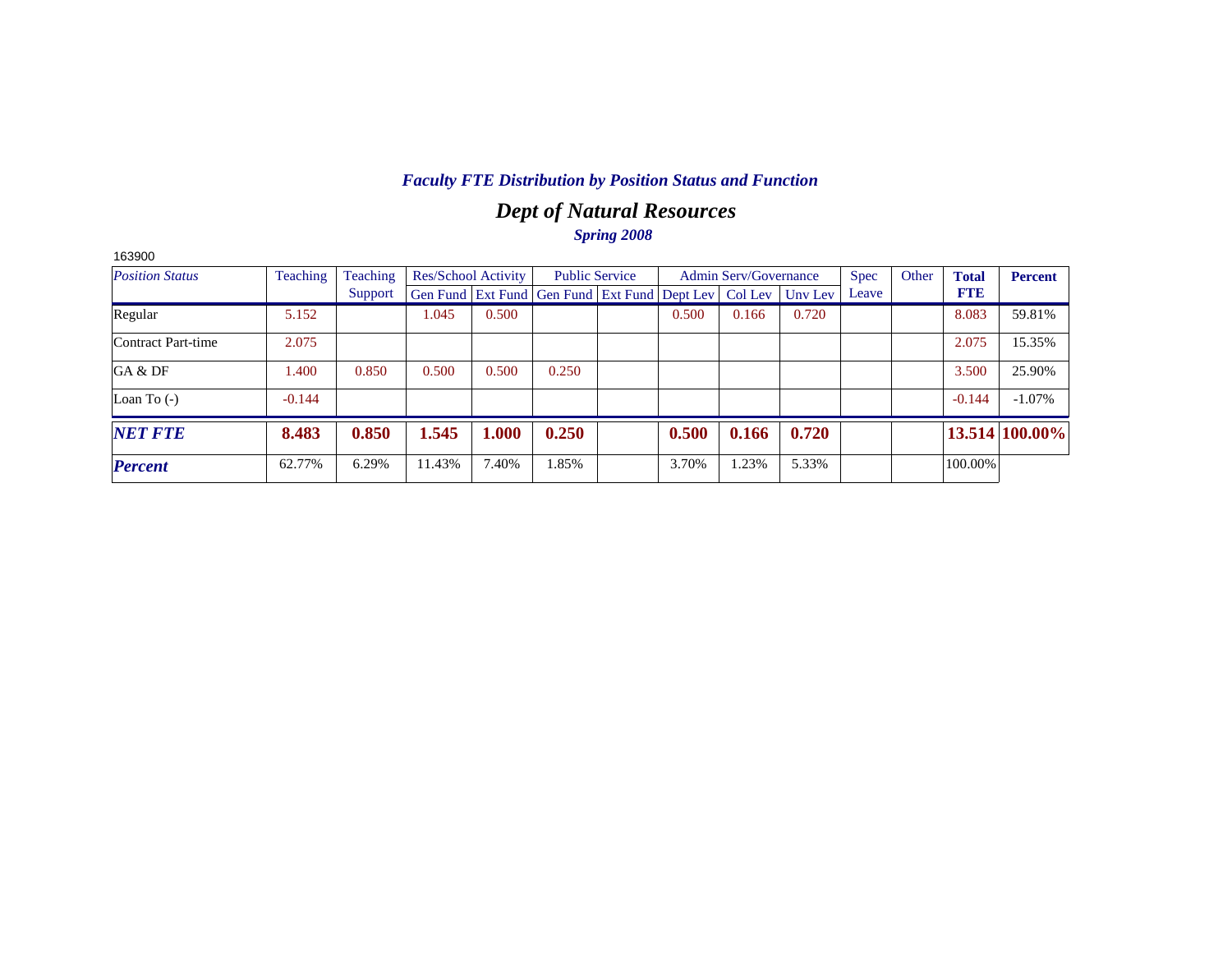## *Dept of Philosophy Spring 2008*

| 164200                 |          |          |        |                            |                                                                          |       |                              |             |       |              |                |
|------------------------|----------|----------|--------|----------------------------|--------------------------------------------------------------------------|-------|------------------------------|-------------|-------|--------------|----------------|
| <b>Position Status</b> | Teaching | Teaching |        | <b>Res/School Activity</b> | <b>Public Service</b>                                                    |       | <b>Admin Serv/Governance</b> | <b>Spec</b> | Other | <b>Total</b> | <b>Percent</b> |
|                        |          | Support  |        |                            | Gen Fund   Ext Fund   Gen Fund   Ext Fund   Dept Lev   Col Lev   Unv Lev |       |                              | Leave       |       | <b>FTE</b>   |                |
| Regular                | 6.000    | 0.125    | 2.250  | 0.125                      |                                                                          | 0.500 |                              |             |       | 9.000        | 53.73%         |
| Contract Full-time     | 5.500    |          |        |                            |                                                                          |       |                              |             |       | 5.500        | 32.84%         |
| Contract Part-time     | 2.000    |          |        |                            |                                                                          |       |                              |             |       | 2.000        | 11.94%         |
| Loan From $(+)$        | 0.250    |          |        |                            |                                                                          |       |                              |             |       | 0.250        | 1.49%          |
| <b>NET FTE</b>         | 13.750   | 0.125    | 2.250  | 0.125                      |                                                                          | 0.500 |                              |             |       |              | 16.750 100.00% |
| <b>Percent</b>         | 82.09%   | 0.75%    | 13.43% | 0.75%                      |                                                                          | 2.99% |                              |             |       | 100.00%      |                |

| <i><b>Overload</b></i><br><i>(these figures are included in table above)</i> |  |  |                                                                                                                                                                      |  |                              |                      |  |  |  |  |  |  |  |
|------------------------------------------------------------------------------|--|--|----------------------------------------------------------------------------------------------------------------------------------------------------------------------|--|------------------------------|----------------------|--|--|--|--|--|--|--|
|                                                                              |  |  | <b>Teaching   Teaching   Res/School Activity   Public Service</b>                                                                                                    |  | <b>Admin Serv/Governance</b> | <b>Spec</b>          |  |  |  |  |  |  |  |
|                                                                              |  |  | $\mathcal{C}_{\text{unroot}}$ of $\mathcal{C}_{\text{unroot}}$ and $\mathcal{C}_{\text{unroot}}$ and $\mathcal{C}_{\text{unroot}}$ and $\mathcal{C}_{\text{unroot}}$ |  | $\sim$ $\sim$                | $\sim$ $\sim$ $\sim$ |  |  |  |  |  |  |  |

| <b>Position Status</b>    | <b>Teaching</b> | <b>Teaching Res/School Activity</b> |                                                                             | <b>Public Service</b> |  | <b>Admin Serv/Governance</b> | <b>Spec</b>  | <b>Other</b> | <b>Total</b> |
|---------------------------|-----------------|-------------------------------------|-----------------------------------------------------------------------------|-----------------------|--|------------------------------|--------------|--------------|--------------|
|                           |                 |                                     | <b>Support</b> Gen Fund Ext Fund Gen Fund Ext Fund Dept Lev Col Lev Unv Lev |                       |  |                              | <b>Leave</b> |              | <b>FTIE</b>  |
| <b>Contract Full-time</b> | 0.500           |                                     |                                                                             |                       |  |                              |              |              | 0.500        |
| <b>Total</b>              | 0.500           |                                     |                                                                             |                       |  |                              |              |              | 0.500        |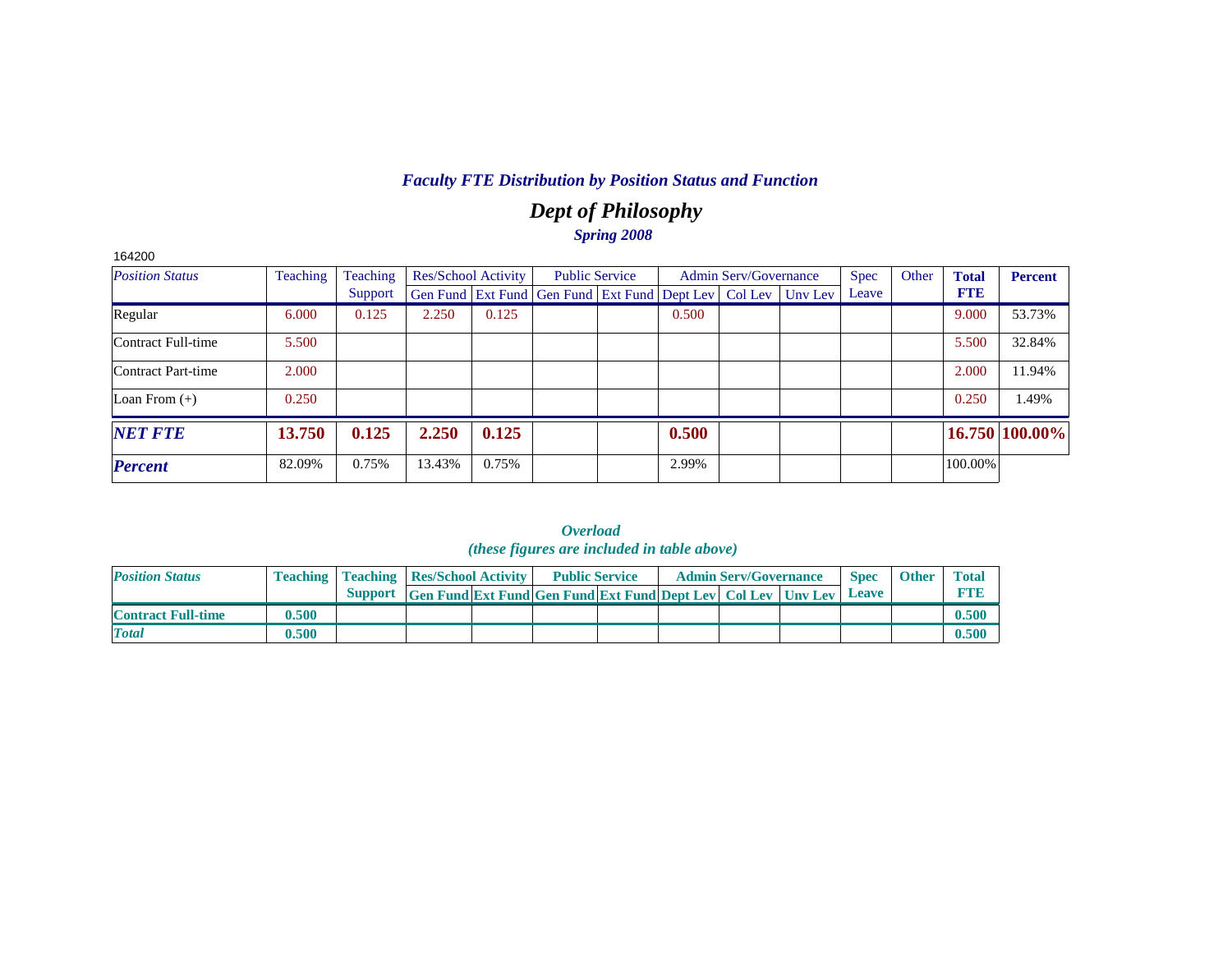## *Dept of Physics & Astronomy Spring 2008*

| 164500                    |          |          |       |                            |                                                                |       |                              |         |             |       |              |                |
|---------------------------|----------|----------|-------|----------------------------|----------------------------------------------------------------|-------|------------------------------|---------|-------------|-------|--------------|----------------|
| <b>Position Status</b>    | Teaching | Teaching |       | <b>Res/School Activity</b> | <b>Public Service</b>                                          |       | <b>Admin Serv/Governance</b> |         | <b>Spec</b> | Other | <b>Total</b> | <b>Percent</b> |
|                           |          | Support  |       |                            | Gen Fund   Ext Fund   Gen Fund   Ext Fund   Dept Lev   Col Lev |       |                              | Unv Lev | Leave       |       | <b>FTE</b>   |                |
| Regular                   | 6.043    |          | 1.082 | 1.875                      | .000.                                                          | 0.750 |                              |         |             |       | 10.750       | 40.63%         |
| <b>Contract Full-time</b> | 5.291    |          | 0.500 |                            |                                                                |       |                              |         |             |       | 5.791        | 21.89%         |
| Contract Part-time        | 2.915    |          |       |                            |                                                                |       |                              |         |             |       | 2.915        | 11.02%         |
| GA & DF                   |          | 4.333    | 1.000 | 2.167                      |                                                                |       |                              |         |             |       | 7.500        | 28.35%         |
| Loan To $(-)$             | $-0.500$ |          |       |                            |                                                                |       |                              |         |             |       | $-0.500$     | $-1.89%$       |
| <b>NET FTE</b>            | 13.749   | 4.333    | 2.582 | 4.042                      | 1.000                                                          | 0.750 |                              |         |             |       |              | 26.456 100.00% |
| <b>Percent</b>            | 51.97%   | 16.38%   | 9.76% | 15.28%                     | 3.78%                                                          | 2.83% |                              |         |             |       | 100.00%      |                |

| ( <i>these figures are included in table above</i> ) |       |  |                                                    |  |                                                                            |  |  |                              |  |             |              |              |  |
|------------------------------------------------------|-------|--|----------------------------------------------------|--|----------------------------------------------------------------------------|--|--|------------------------------|--|-------------|--------------|--------------|--|
| <b>Position Status</b>                               |       |  | <b>Teaching   Teaching   Res/School Activity  </b> |  | <b>Public Service</b>                                                      |  |  | <b>Admin Serv/Governance</b> |  | <b>Spec</b> | <b>Other</b> | <b>Total</b> |  |
|                                                      |       |  |                                                    |  | Support Gen Fund Ext Fund Gen Fund Ext Fund Dept Lev Col Lev Unv Lev Leave |  |  |                              |  |             |              | <b>FTE</b>   |  |
| <b>Contract Full-time</b>                            | 0.291 |  |                                                    |  |                                                                            |  |  |                              |  |             |              | 0.291        |  |
| <b>Total</b>                                         | 0.291 |  |                                                    |  |                                                                            |  |  |                              |  |             |              | 0.291        |  |

| <i><b>Overload</b></i>                     |  |  |  |  |  |  |  |  |  |  |  |  |  |
|--------------------------------------------|--|--|--|--|--|--|--|--|--|--|--|--|--|
| these figures are included in table above) |  |  |  |  |  |  |  |  |  |  |  |  |  |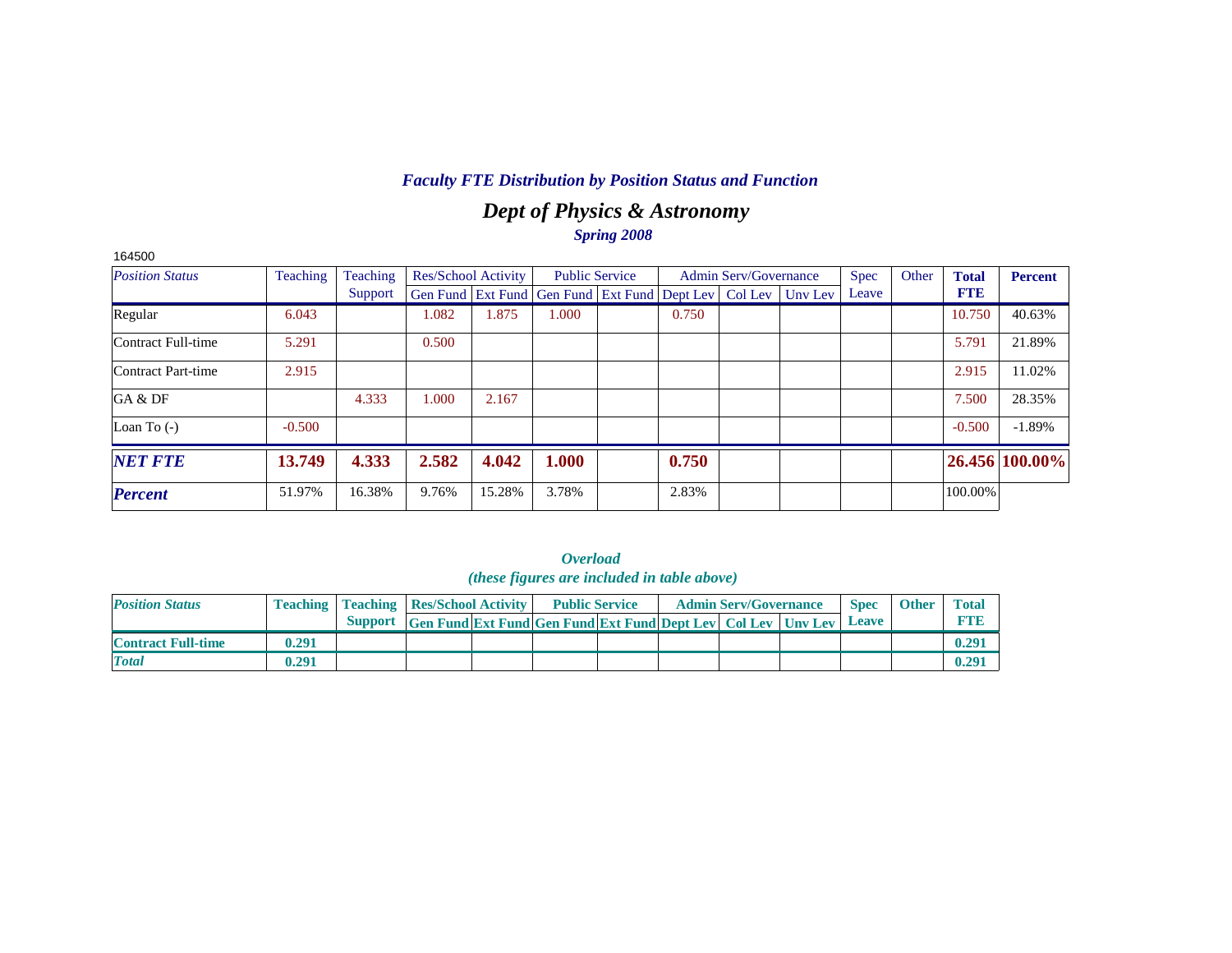## *Dept of Physiology & Health Sciences Spring 2008*

| 164800                 |          |          |        |                            |                                                                |       |                              |         |             |       |              |                            |
|------------------------|----------|----------|--------|----------------------------|----------------------------------------------------------------|-------|------------------------------|---------|-------------|-------|--------------|----------------------------|
| <b>Position Status</b> | Teaching | Teaching |        | <b>Res/School Activity</b> | <b>Public Service</b>                                          |       | <b>Admin Serv/Governance</b> |         | <b>Spec</b> | Other | <b>Total</b> | <b>Percent</b>             |
|                        |          | Support  |        |                            | Gen Fund   Ext Fund   Gen Fund   Ext Fund   Dept Lev   Col Lev |       |                              | Unv Lev | Leave       |       | <b>FTE</b>   |                            |
| Regular                | 9.042    |          | 3.064  | 0.150                      |                                                                | 1.000 |                              |         | 2.000       | 0.244 | 15.500       | 53.41%                     |
| Contract Full-time     | 6.060    |          |        | 0.750                      |                                                                |       |                              |         |             | 0.190 | 7.000        | 24.12%                     |
| Contract Part-time     | 1.023    |          |        |                            |                                                                |       |                              |         |             |       | 1.023        | 3.52%                      |
| GA & DF                | 1.328    | 4.172    |        |                            |                                                                |       |                              |         |             |       | 5.500        | 18.95%                     |
| Loan From $(+)$        | 0.000    |          |        |                            |                                                                |       |                              |         |             |       | 0.000        | $0.00\%$                   |
| <b>NET FTE</b>         | 17.453   | 4.172    | 3.064  | 0.900                      |                                                                | 1.000 |                              |         | 2.000       |       |              | $0.434$   29.023   100.00% |
| <b>Percent</b>         | 60.14%   | 14.37%   | 10.56% | 3.10%                      |                                                                | 3.45% |                              |         | 6.89%       | 1.50% | 100.00%      |                            |

|                           |       |                                                    |                                                                            | <i>(these figures are included in table above)</i> |  |                              |             |              |              |
|---------------------------|-------|----------------------------------------------------|----------------------------------------------------------------------------|----------------------------------------------------|--|------------------------------|-------------|--------------|--------------|
| <b>Position Status</b>    |       | <b>Teaching   Teaching   Res/School Activity  </b> |                                                                            | <b>Public Service</b>                              |  | <b>Admin Serv/Governance</b> | <b>Spec</b> | <b>Other</b> | <b>Total</b> |
|                           |       |                                                    | Support Gen Fund Ext Fund Gen Fund Ext Fund Dept Lev Col Lev Unv Lev Leave |                                                    |  |                              |             |              | FTE          |
| <b>Regular</b>            | 0.500 |                                                    |                                                                            |                                                    |  |                              |             |              | 0.500        |
| <b>Contract Full-time</b> | 1.000 |                                                    |                                                                            |                                                    |  |                              |             |              | 1.000        |
| <b>Total</b>              | 1.500 |                                                    |                                                                            |                                                    |  |                              |             |              | 1.500        |

# *Overload*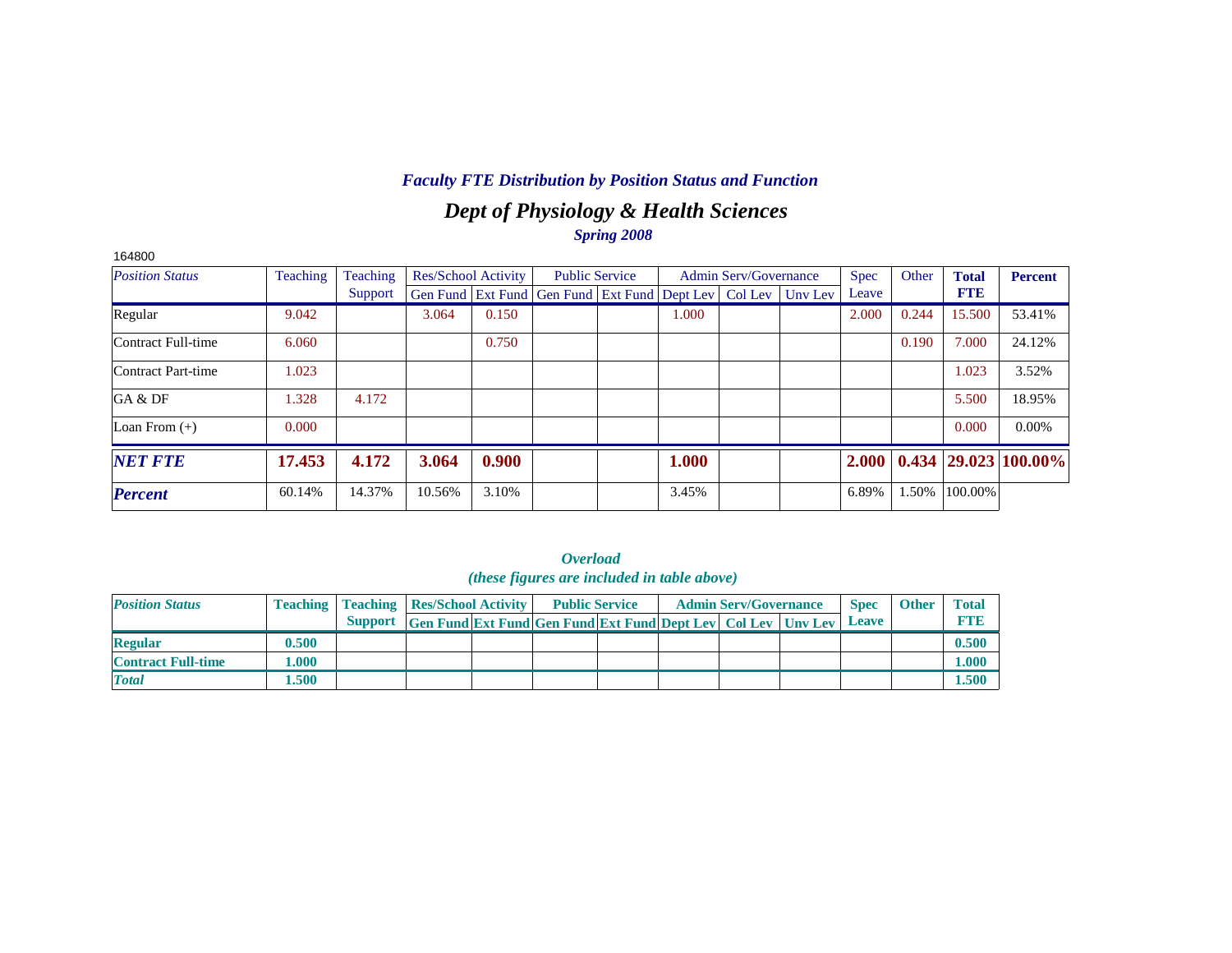## *Dept of Political Science Spring 2008*

| <b>Position Status</b> | Teaching | Teaching |        | <b>Res/School Activity</b> |                                                                  | <b>Public Service</b> |       | Admin Serv/Governance | <b>Spec</b> | Other | <b>Total</b> | <b>Percent</b>       |
|------------------------|----------|----------|--------|----------------------------|------------------------------------------------------------------|-----------------------|-------|-----------------------|-------------|-------|--------------|----------------------|
|                        |          | Support  |        |                            | Gen Fund Ext Fund Gen Fund Ext Fund Dept Lev   Col Lev   Unv Lev |                       |       |                       | Leave       |       | <b>FTE</b>   |                      |
| Regular                | 9.080    |          | 2.447  |                            |                                                                  |                       | 0.500 |                       |             | 1.748 | 13.775       | 59.83%               |
| Contract Full-time     | 0.750    |          |        |                            |                                                                  |                       |       |                       |             | 0.250 | 1.000        | 4.34%                |
| Contract Part-time     | 5.750    |          |        |                            |                                                                  |                       |       |                       |             |       | 5.750        | 24.97%               |
| GA & DF                |          | 1.250    | 1.250  |                            |                                                                  |                       |       |                       |             |       | 2.500        | 10.86%               |
| <b>NET FTE</b>         | 15.580   | 1.250    | 3.697  |                            |                                                                  |                       | 0.500 |                       |             |       |              | 1.998 23.025 100.00% |
| <b>Percent</b>         | 67.67%   | 5.43%    | 16.06% |                            |                                                                  |                       | 2.17% |                       |             | 8.68% | 100.00%      |                      |

165100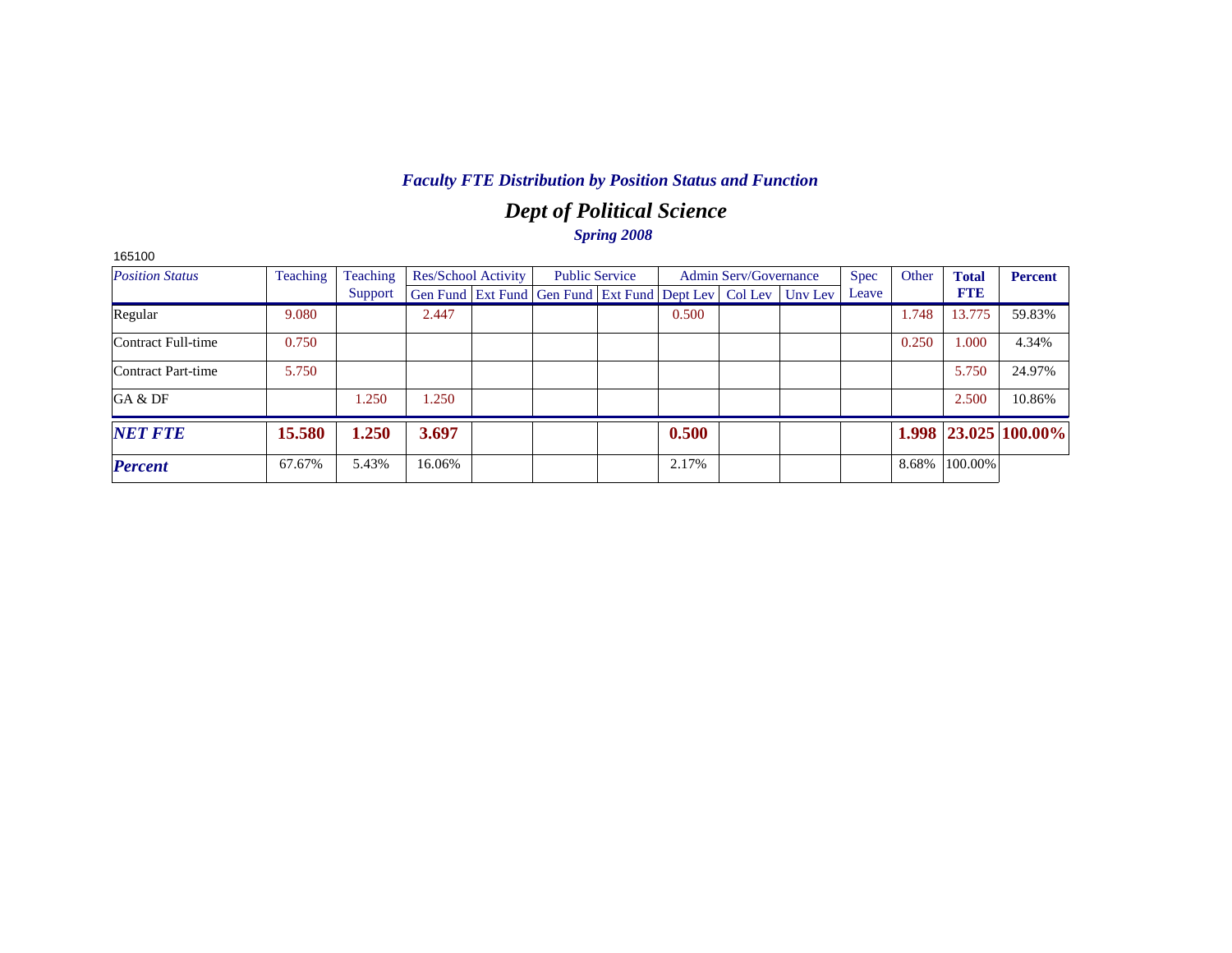## *Dept of Social Work Spring 2008*

| 165700                    |          |          |       |                            |                                                                          |        |                              |             |       |              |                |
|---------------------------|----------|----------|-------|----------------------------|--------------------------------------------------------------------------|--------|------------------------------|-------------|-------|--------------|----------------|
| <b>Position Status</b>    | Teaching | Teaching |       | <b>Res/School Activity</b> | <b>Public Service</b>                                                    |        | <b>Admin Serv/Governance</b> | <b>Spec</b> | Other | <b>Total</b> | <b>Percent</b> |
|                           |          | Support  |       |                            | Gen Fund   Ext Fund   Gen Fund   Ext Fund   Dept Lev   Col Lev   Unv Lev |        |                              | Leave       |       | <b>FTE</b>   |                |
| Regular                   | 3.500    | 0.250    | .002  | 0.760                      |                                                                          | 1.350  |                              |             |       | 6.862        | 66.22%         |
| Contract Full-time        | 2.000    |          |       |                            |                                                                          | 0.250  |                              |             |       | 2.250        | 21.71%         |
| <b>Contract Part-time</b> | .250     |          |       |                            |                                                                          |        |                              |             |       | 1.250        | 12.06%         |
| <b>NET FTE</b>            | 6.750    | 0.250    | 1.002 | 0.760                      |                                                                          | 1.600  |                              |             |       |              | 10.362 100.00% |
| <b>Percent</b>            | 65.14%   | 2.41%    | 9.67% | 7.33%                      |                                                                          | 15.44% |                              |             |       | 100.00%      |                |

*Overload (these figures are included in table above)*

| <b>Position Status</b>    |       |                                                                      | <b>Teaching   Teaching   Res/School Activity  </b> |  | <b>Public Service</b> | <b>Admin Serv/Governance</b> | <b>Spec</b> | <b>Other</b> | <b>Total</b> |
|---------------------------|-------|----------------------------------------------------------------------|----------------------------------------------------|--|-----------------------|------------------------------|-------------|--------------|--------------|
|                           |       | Support Gen Fund Ext Fund Gen Fund Ext Fund Dept Lev Col Lev Unv Lev |                                                    |  |                       |                              | Leave       |              |              |
| <b>Regular</b>            | 0.512 |                                                                      |                                                    |  |                       |                              |             |              | 0.512        |
| <b>Contract Full-time</b> | 0.250 |                                                                      |                                                    |  |                       |                              |             |              | 0.250        |
| <b>Total</b>              | 0.762 |                                                                      |                                                    |  |                       |                              |             |              | 0.762        |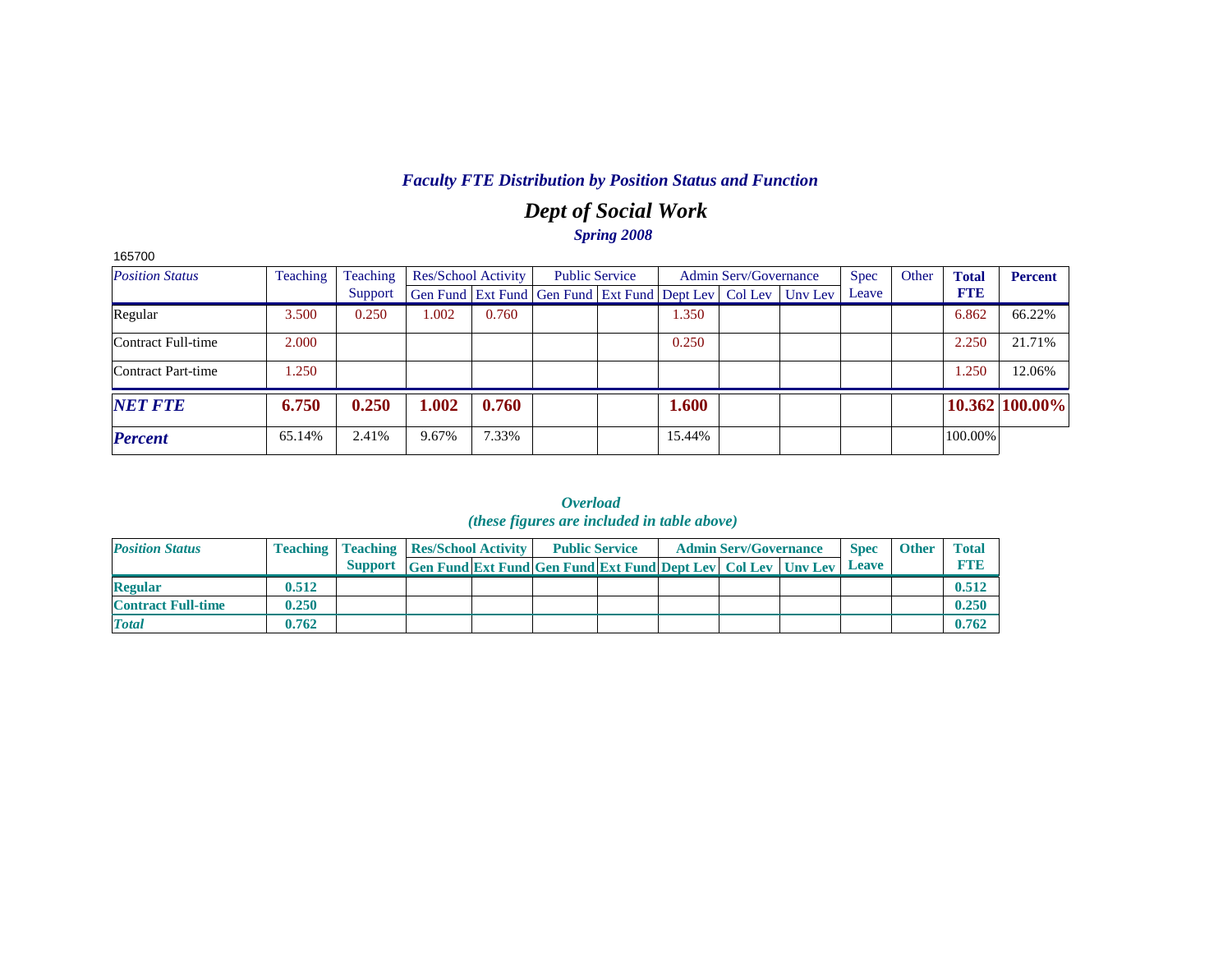## *Dept of Sociology Spring 2008*

| 166000                 |          |          |        |                            |                                                                          |       |                       |             |       |              |                |
|------------------------|----------|----------|--------|----------------------------|--------------------------------------------------------------------------|-------|-----------------------|-------------|-------|--------------|----------------|
| <b>Position Status</b> | Teaching | Teaching |        | <b>Res/School Activity</b> | <b>Public Service</b>                                                    |       | Admin Serv/Governance | <b>Spec</b> | Other | <b>Total</b> | <b>Percent</b> |
|                        |          | Support  |        |                            | Gen Fund   Ext Fund   Gen Fund   Ext Fund   Dept Lev   Col Lev   Unv Lev |       |                       | Leave       |       | <b>FTE</b>   |                |
| Regular                | 5.230    |          | 1.650  |                            |                                                                          | 1.460 | 0.660                 |             |       | 9.000        | 49.50%         |
| Contract Full-time     | 2.000    |          |        |                            |                                                                          |       |                       |             |       | 2.000        | 11.00%         |
| Contract Part-time     | 4.750    |          |        |                            |                                                                          |       |                       |             |       | 4.750        | 26.13%         |
| GA & DF                |          |          | 2.500  |                            |                                                                          |       |                       |             |       | 2.500        | 13.75%         |
| Loan To $(-)$          | $-0.070$ |          |        |                            |                                                                          |       |                       |             |       | $-0.070$     | $-0.39%$       |
| <b>NET FTE</b>         | 11.910   |          | 4.150  |                            |                                                                          | 1.460 | 0.660                 |             |       |              | 18.180 100.00% |
| <b>Percent</b>         | 65.51%   |          | 22.83% |                            |                                                                          | 8.03% | 3.63%                 |             |       | 100.00%      |                |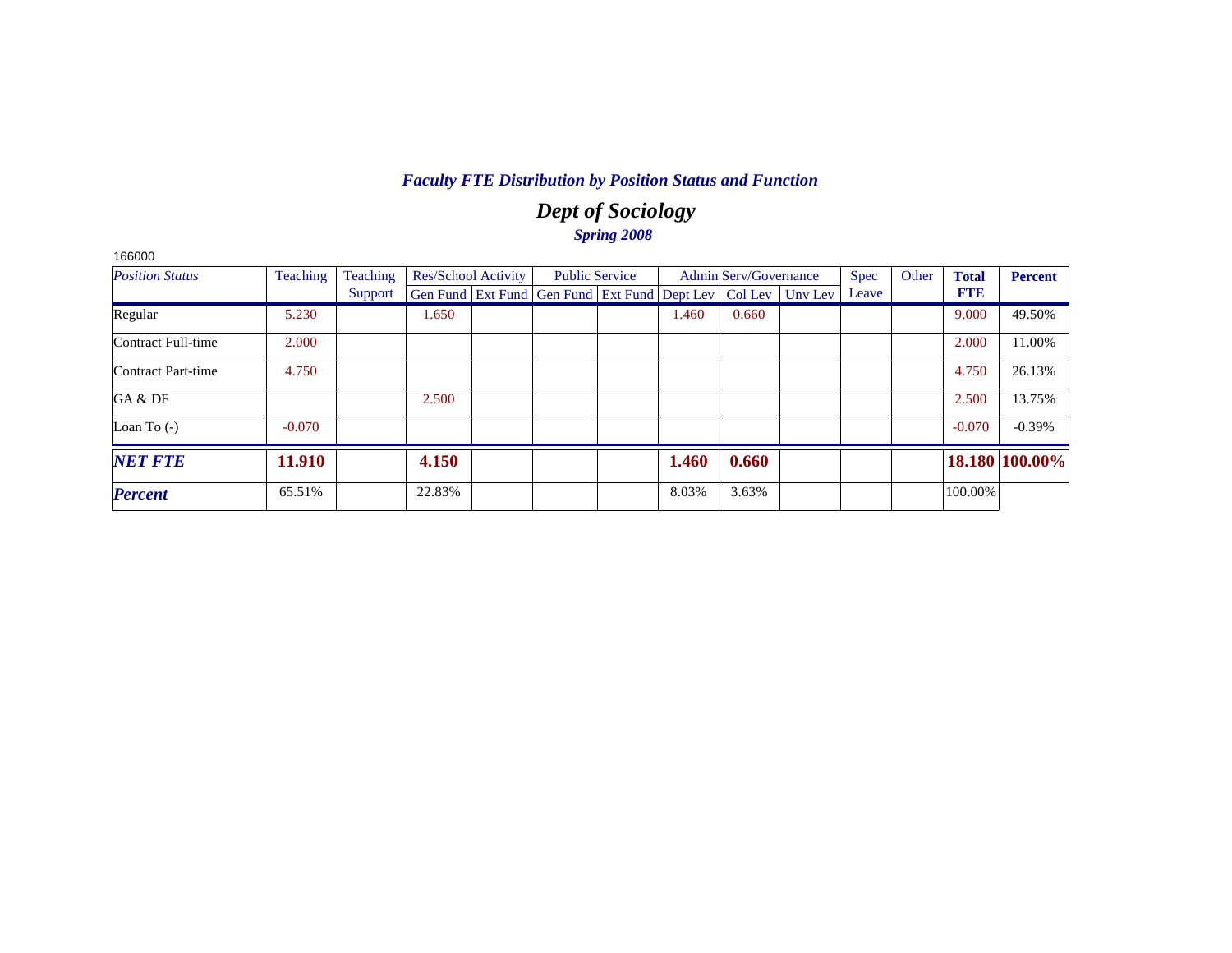## *Dept of Speech Pathology and Audiology Spring 2008*

| 166300                 |          |          |       |                            |                                                                |       |                              |         |             |       |              |                |
|------------------------|----------|----------|-------|----------------------------|----------------------------------------------------------------|-------|------------------------------|---------|-------------|-------|--------------|----------------|
| <b>Position Status</b> | Teaching | Teaching |       | <b>Res/School Activity</b> | <b>Public Service</b>                                          |       | <b>Admin Serv/Governance</b> |         | <b>Spec</b> | Other | <b>Total</b> | <b>Percent</b> |
|                        |          | Support  |       |                            | Gen Fund   Ext Fund   Gen Fund   Ext Fund   Dept Lev   Col Lev |       |                              | Unv Lev | Leave       |       | <b>FTE</b>   |                |
| Regular                | 5.254    |          | 1.250 |                            |                                                                | 0.500 |                              |         |             |       | 7.004        | 30.34%         |
| Contract Full-time     | 8.750    |          |       |                            |                                                                | 0.250 |                              |         |             |       | 9.000        | 38.98%         |
| Contract Part-time     | 1.251    | 0.333    |       |                            |                                                                |       |                              |         |             |       | 1.584        | 6.86%          |
| GA & DF                |          | 5.500    |       |                            |                                                                |       |                              |         |             |       | 5.500        | 23.82%         |
| <b>NET FTE</b>         | 15.255   | 5.833    | 1.250 |                            |                                                                | 0.750 |                              |         |             |       |              | 23.088 100.00% |
| <b>Percent</b>         | 66.07%   | 25.26%   | 5.41% |                            |                                                                | 3.25% |                              |         |             |       | 100.00%      |                |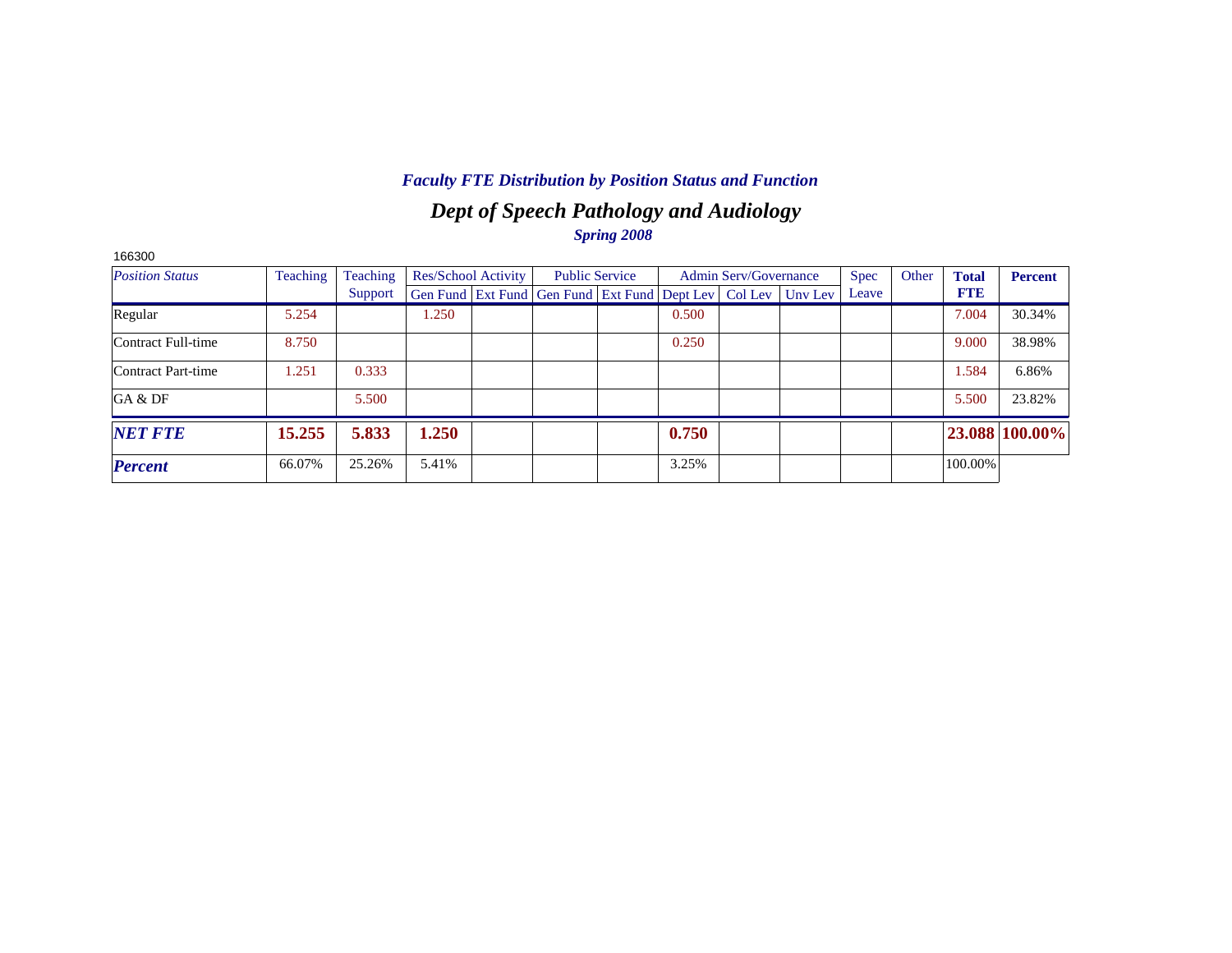## *Dept of Counseling Psychology Spring 2008*

| 170700                 |          |          |                     |       |                                                                |       |                              |         |             |       |              |                        |
|------------------------|----------|----------|---------------------|-------|----------------------------------------------------------------|-------|------------------------------|---------|-------------|-------|--------------|------------------------|
| <b>Position Status</b> | Teaching | Teaching | Res/School Activity |       | <b>Public Service</b>                                          |       | <b>Admin Serv/Governance</b> |         | <b>Spec</b> | Other | <b>Total</b> | <b>Percent</b>         |
|                        |          | Support  |                     |       | Gen Fund   Ext Fund   Gen Fund   Ext Fund   Dept Lev   Col Lev |       |                              | Unv Lev | Leave       |       | <b>FTE</b>   |                        |
| Regular                | 4.333    | 0.667    | 2.500               | 0.250 | 0.250                                                          | 0.750 | 1.000                        | 0.250   | 1.000       |       | 11.000       | 34.65%                 |
| Contract Full-time     | 2.250    |          |                     |       |                                                                |       |                              |         |             |       | 2.250        | 7.09%                  |
| Contract Part-time     | 5.000    |          |                     |       |                                                                |       |                              |         |             |       | 5.000        | 15.75%                 |
| GA & DF                | 2.666    | 3.000    | 3.000               |       | 3.250                                                          | 0.334 |                              |         |             | 1.250 | 13.500       | 42.52%                 |
| <b>NET FTE</b>         | 14.249   | 3.667    | 5.500               | 0.250 | 3.500                                                          | 1.084 | 1.000                        | 0.250   | 1.000       |       |              | $1.250$ 31.750 100.00% |
| <b>Percent</b>         | 44.88%   | 11.55%   | 17.32%              | 0.79% | 11.02%                                                         | 3.41% | 3.15%                        | 0.79%   | 3.15%       | 3.94% | 100.00%      |                        |

|                           |       |                                                    |                                                                      | <i>(these figures are included in table above)</i> |  |                              |              |              |              |
|---------------------------|-------|----------------------------------------------------|----------------------------------------------------------------------|----------------------------------------------------|--|------------------------------|--------------|--------------|--------------|
| <b>Position Status</b>    |       | <b>Teaching   Teaching   Res/School Activity  </b> |                                                                      | <b>Public Service</b>                              |  | <b>Admin Serv/Governance</b> | <b>Spec</b>  | <b>Other</b> | <b>Total</b> |
|                           |       |                                                    | Support Gen Fund Ext Fund Gen Fund Ext Fund Dept Lev Col Lev Unv Lev |                                                    |  |                              | <b>Leave</b> |              | <b>FTB</b>   |
| <b>Contract Full-time</b> | 0.250 |                                                    |                                                                      |                                                    |  |                              |              |              | 0.250        |
| <b>Total</b>              | 0.250 |                                                    |                                                                      |                                                    |  |                              |              |              | 0.250        |

*Overload*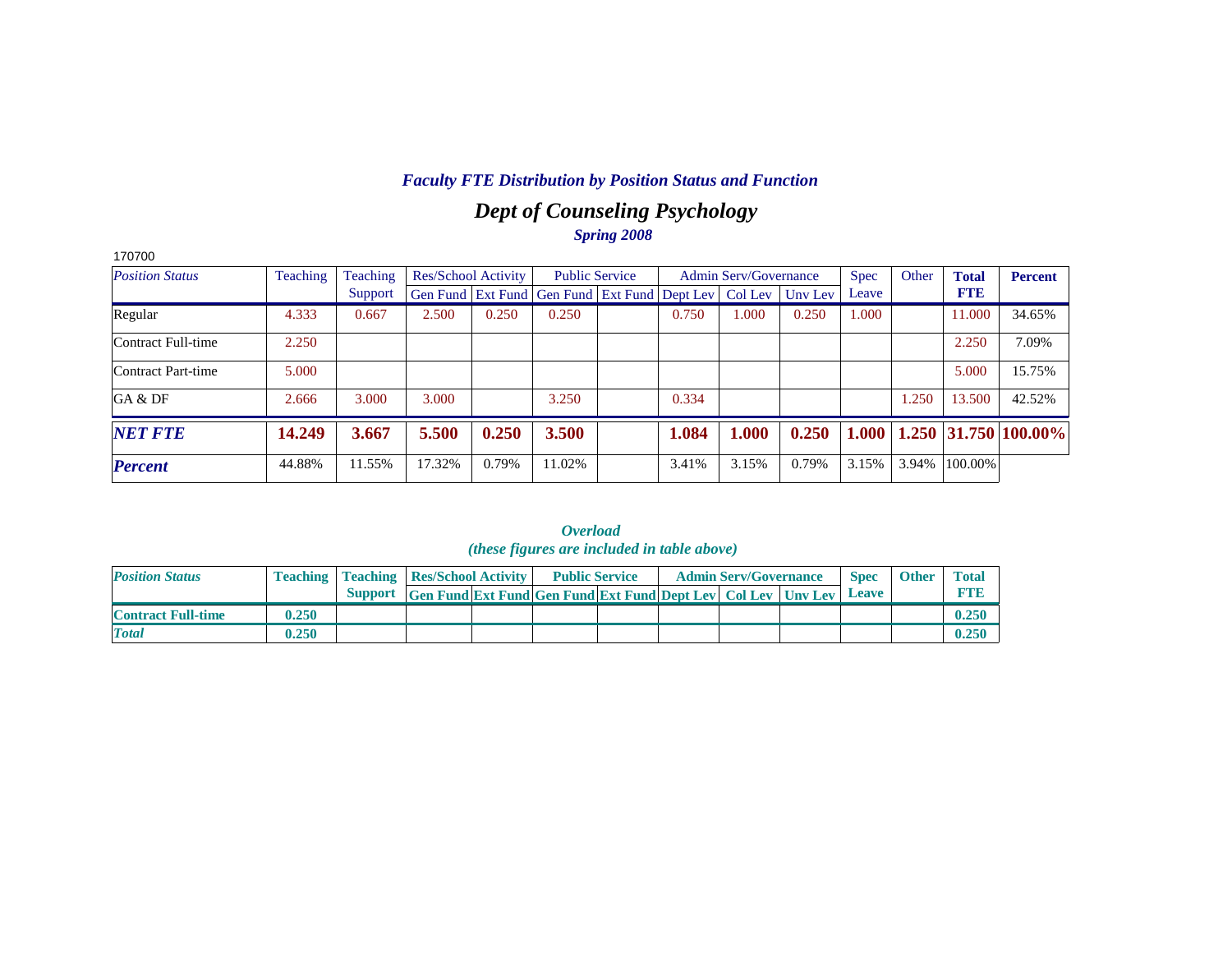## *Dept of Educational Leadership Spring 2008*

| 171000                 |          |          |                            |                                                                          |        |                              |             |       |              |                |
|------------------------|----------|----------|----------------------------|--------------------------------------------------------------------------|--------|------------------------------|-------------|-------|--------------|----------------|
| <b>Position Status</b> | Teaching | Teaching | <b>Res/School Activity</b> | <b>Public Service</b>                                                    |        | <b>Admin Serv/Governance</b> | <b>Spec</b> | Other | <b>Total</b> | <b>Percent</b> |
|                        |          | Support  |                            | Gen Fund   Ext Fund   Gen Fund   Ext Fund   Dept Lev   Col Lev   Unv Lev |        |                              | Leave       |       | <b>FTE</b>   |                |
| Regular                | 1.083    |          | 0.167                      |                                                                          | 0.750  |                              |             | 0.250 | 2.250        | 21.95%         |
| Contract Full-time     | 2.750    |          |                            |                                                                          | 0.250  | 0.250                        |             |       | 3.250        | 31.71%         |
| Contract Part-time     | 2.250    |          |                            |                                                                          |        |                              |             |       | 2.250        | 21.95%         |
| GA & DF                |          | 0.500    | 1.250                      |                                                                          | 0.750  |                              |             |       | 2.500        | 24.39%         |
| <b>NET FTE</b>         | 6.083    | 0.500    | 1.417                      |                                                                          | 1.750  | 0.250                        |             | 0.250 |              | 10.250 100.00% |
| <b>Percent</b>         | 59.35%   | 4.88%    | 13.82%                     |                                                                          | 17.07% | 2.44%                        |             | 2.44% | 100.00%      |                |

|                           |       |                                                    |                                                                           | ,,,,,,,,,,,<br><i>(these figures are included in table above)</i> |  |                              |             |              |              |
|---------------------------|-------|----------------------------------------------------|---------------------------------------------------------------------------|-------------------------------------------------------------------|--|------------------------------|-------------|--------------|--------------|
| <b>Position Status</b>    |       | <b>Teaching   Teaching   Res/School Activity  </b> |                                                                           | <b>Public Service</b>                                             |  | <b>Admin Serv/Governance</b> | <b>Spec</b> | <b>Other</b> | <b>Total</b> |
|                           |       | <b>Support</b>                                     | <b>Gen Fund Ext Fund Gen Fund Ext Fund Dept Lev   Col Lev   Unv Lev  </b> |                                                                   |  |                              | Leave       |              | <b>FTB</b>   |
| <b>Contract Full-time</b> | 0.250 |                                                    |                                                                           |                                                                   |  |                              |             |              | 0.250        |
| <b>Total</b>              | 0.250 |                                                    |                                                                           |                                                                   |  |                              |             |              | 0.250        |

*Overload*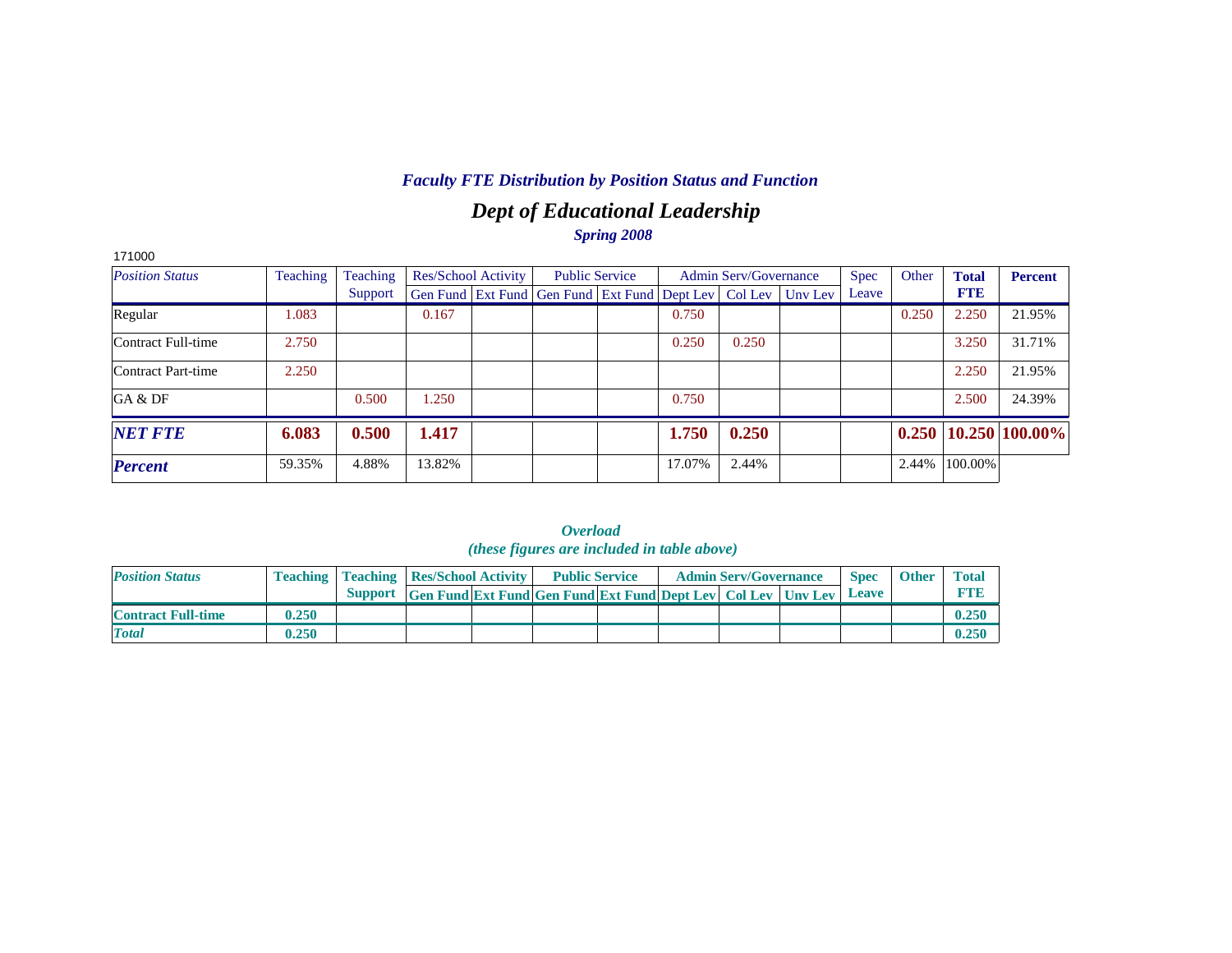## *Dept of Educational Psychology Spring 2008*

| 171300                 |          |          |        |                     |                                                                |                       |       |                              |         |             |       |              |                      |
|------------------------|----------|----------|--------|---------------------|----------------------------------------------------------------|-----------------------|-------|------------------------------|---------|-------------|-------|--------------|----------------------|
| <b>Position Status</b> | Teaching | Teaching |        | Res/School Activity |                                                                | <b>Public Service</b> |       | <b>Admin Serv/Governance</b> |         | <b>Spec</b> | Other | <b>Total</b> | <b>Percent</b>       |
|                        |          | Support  |        |                     | Gen Fund   Ext Fund   Gen Fund   Ext Fund   Dept Lev   Col Lev |                       |       |                              | Unv Lev | Leave       |       | <b>FTE</b>   |                      |
| Regular                | 8.250    |          | 2.935  | 0.565               |                                                                |                       | 1.250 |                              |         | 1.000       | 0.500 | 14.500       | 30.10%               |
| Contract Full-time     | 6.500    |          |        |                     |                                                                |                       | 0.750 |                              |         |             |       | 7.250        | 15.05%               |
| Contract Part-time     | 5.750    |          |        |                     |                                                                |                       |       |                              |         |             |       | 5.750        | 11.94%               |
| GA & DF                |          |          | 20.000 |                     |                                                                |                       |       |                              |         |             | 0.500 | 20.500       | 42.56%               |
| Loan From $(+)$        | 0.416    |          |        |                     |                                                                |                       |       |                              |         |             | 0.250 | 0.666        | 1.38%                |
| Loan To $(-)$          | $-0.500$ |          |        |                     |                                                                |                       |       |                              |         |             |       | $-0.500$     | $-1.04%$             |
| <b>NET FTE</b>         | 20.416   |          | 22.935 | 0.565               |                                                                |                       | 2.000 |                              |         | 1.000       |       |              | 1.250 48.166 100.00% |
| <b>Percent</b>         | 42.39%   |          | 47.62% | 1.17%               |                                                                |                       | 4.15% |                              |         | 2.08%       | 2.60% | 100.00%      |                      |

*Overload (these figures are included in table above)*

| <b>Position Status</b>    |       |                                                                      | <b>Teaching   Teaching   Res/School Activity  </b> |  | <b>Public Service</b> | <b>Admin Serv/Governance</b> | <b>Spec</b>  | <b>Other</b> | <b>Total</b> |
|---------------------------|-------|----------------------------------------------------------------------|----------------------------------------------------|--|-----------------------|------------------------------|--------------|--------------|--------------|
|                           |       | Support Gen Fund Ext Fund Gen Fund Ext Fund Dept Lev Col Lev Unv Lev |                                                    |  |                       |                              | <b>Leave</b> |              | <b>ETTE</b>  |
| <b>Regular</b>            | 0.750 |                                                                      |                                                    |  |                       |                              |              |              | 0.750        |
| <b>Contract Full-time</b> | 0.750 |                                                                      |                                                    |  |                       |                              |              |              | 0.750        |
| <b>Total</b>              | .500  |                                                                      |                                                    |  |                       |                              |              |              | 1.500        |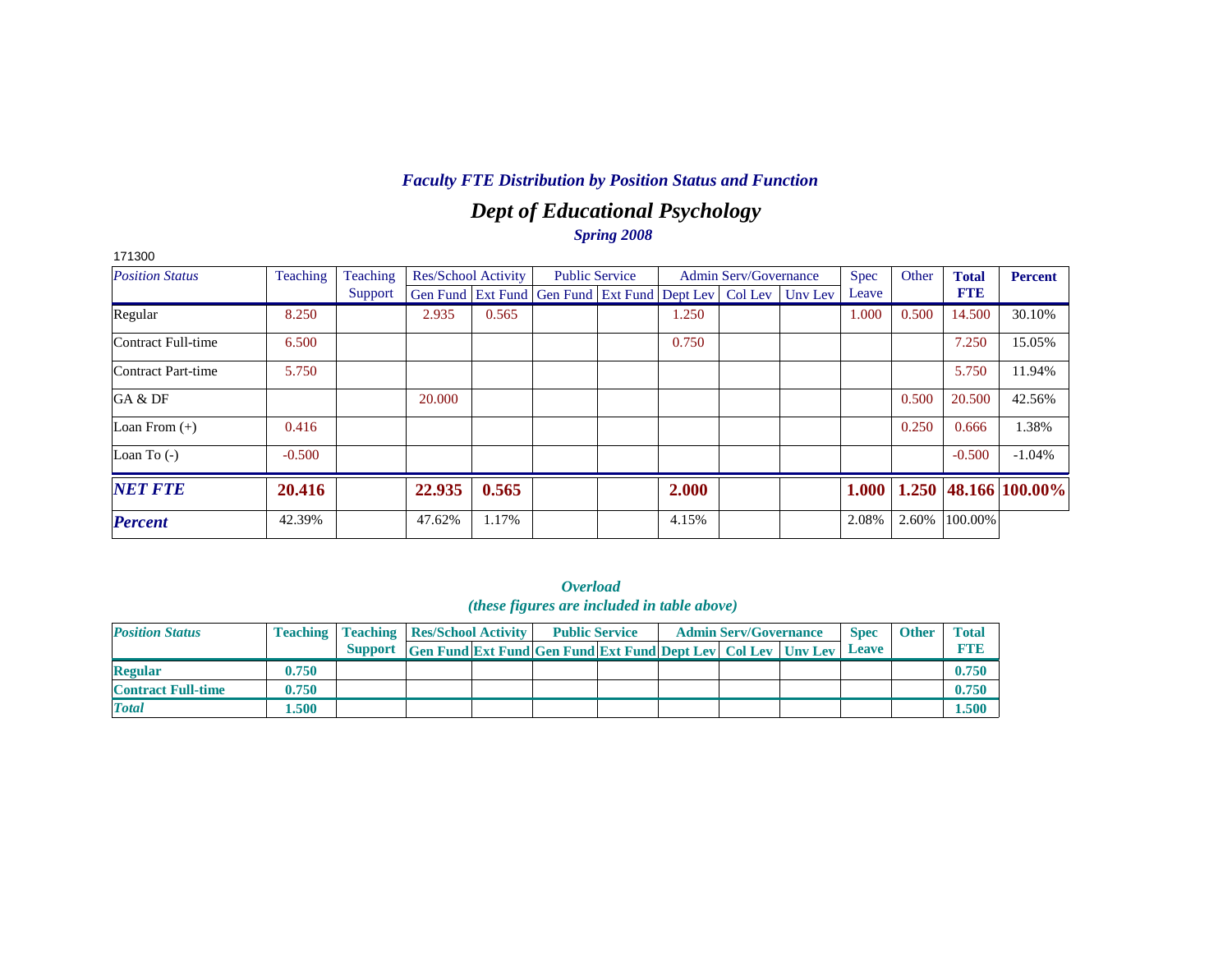## *Dept of Elementary Education Spring 2008*

| 171600                 |          |                 |                     |       |                                                                |                       |       |                              |         |             |       |              |                      |
|------------------------|----------|-----------------|---------------------|-------|----------------------------------------------------------------|-----------------------|-------|------------------------------|---------|-------------|-------|--------------|----------------------|
| <b>Position Status</b> | Teaching | <b>Teaching</b> | Res/School Activity |       |                                                                | <b>Public Service</b> |       | <b>Admin Serv/Governance</b> |         | <b>Spec</b> | Other | <b>Total</b> | Percent              |
|                        |          | Support         |                     |       | Gen Fund   Ext Fund   Gen Fund   Ext Fund   Dept Lev   Col Lev |                       |       |                              | Unv Lev | Leave       |       | <b>FTE</b>   |                      |
| Regular                | 9.917    | 2.333           | 3.500               | 1.750 |                                                                |                       | 0.583 |                              |         |             |       | 18.083       | 45.60%               |
| Contract Full-time     | 8.498    | 0.502           |                     |       |                                                                |                       | 0.500 |                              |         |             | 2.500 | 12.000       | 30.26%               |
| Contract Part-time     | 4.622    |                 |                     |       |                                                                |                       |       |                              |         |             |       | 4.622        | 11.65%               |
| GA & DF                |          | 5.500           |                     |       |                                                                |                       |       |                              |         |             |       | 5.500        | 13.87%               |
| Loan From $(+)$        | 0.182    |                 |                     |       |                                                                |                       |       |                              |         |             |       | 0.182        | 0.46%                |
| Loan To $(-)$          | $-0.730$ |                 |                     |       |                                                                |                       |       |                              |         |             |       | $-0.730$     | $-1.84%$             |
| <b>NET FTE</b>         | 22.489   | 8.335           | 3.500               | 1.750 |                                                                |                       | 1.083 |                              |         |             |       |              | 2.500 39.657 100.00% |
| <b>Percent</b>         | 56.71%   | 21.02%          | 8.83%               | 4.41% |                                                                |                       | 2.73% |                              |         |             | 6.30% | 100.00%      |                      |

| <i><b>Overload</b></i>                      |  |  |  |  |  |  |  |  |  |  |  |  |
|---------------------------------------------|--|--|--|--|--|--|--|--|--|--|--|--|
| (these figures are included in table above) |  |  |  |  |  |  |  |  |  |  |  |  |

| <b>Position Status</b> |       |       | <b>Teaching   Teaching   Res/School Activity  </b>                   |  | <b>Public Service</b> |  | <b>Admin Serv/Governance</b> | <b>Spec</b> | <b>Other</b> | <b>Total</b> |
|------------------------|-------|-------|----------------------------------------------------------------------|--|-----------------------|--|------------------------------|-------------|--------------|--------------|
|                        |       |       | Support Gen Fund Ext Fund Gen Fund Ext Fund Dept Lev Col Lev Unv Lev |  |                       |  |                              | Leave       |              |              |
| <b>Regular</b>         | 0.250 | 0.083 |                                                                      |  |                       |  |                              |             |              |              |
| <b>Total</b>           | 0.250 | 0.083 |                                                                      |  |                       |  |                              |             |              |              |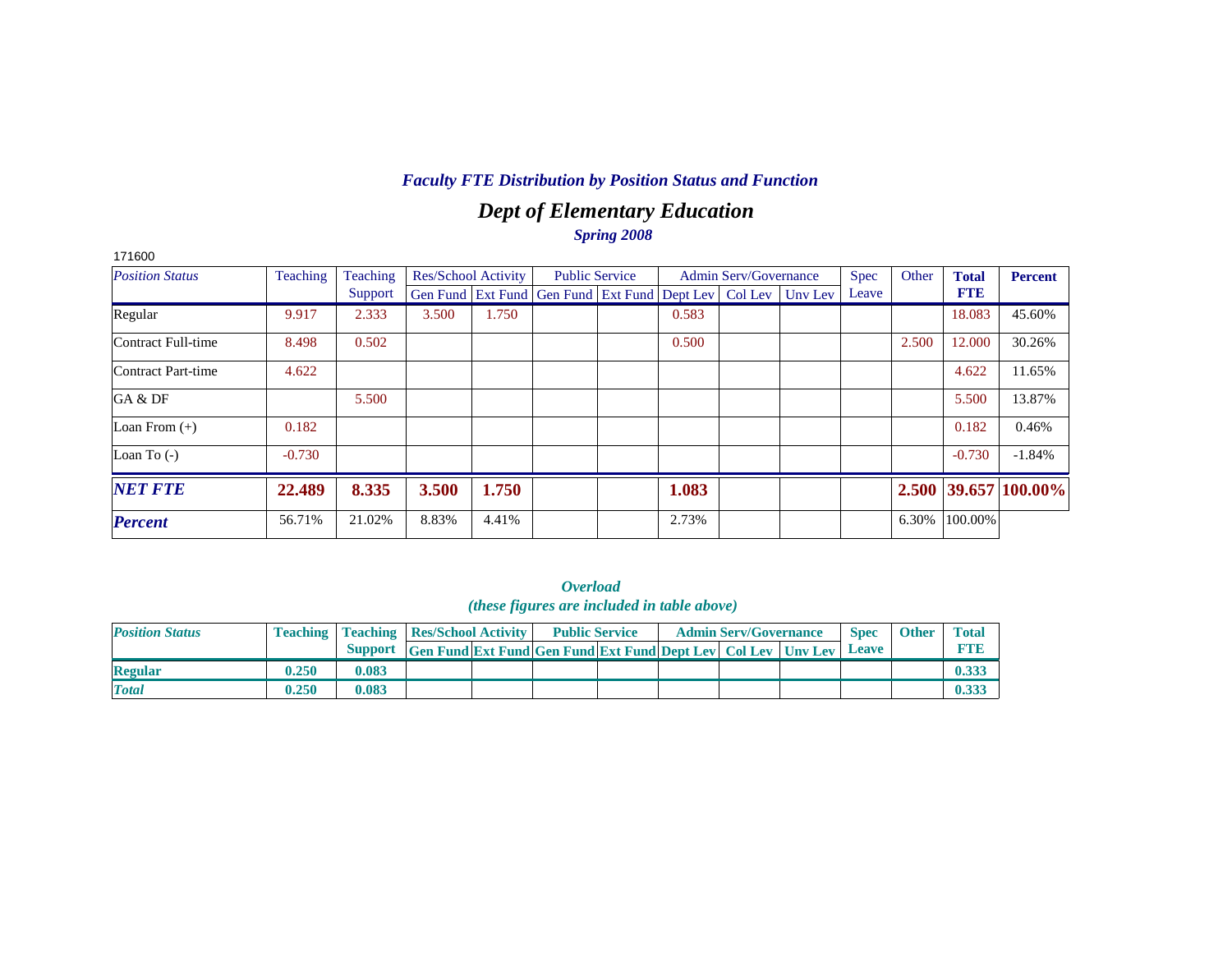## *Dept of Educational Studies Spring 2008*

| 172500                 |                 |          |                            |       |                                                                |                       |       |                              |         |             |       |              |                |
|------------------------|-----------------|----------|----------------------------|-------|----------------------------------------------------------------|-----------------------|-------|------------------------------|---------|-------------|-------|--------------|----------------|
| <b>Position Status</b> | <b>Teaching</b> | Teaching | <b>Res/School Activity</b> |       |                                                                | <b>Public Service</b> |       | <b>Admin Serv/Governance</b> |         | <b>Spec</b> | Other | <b>Total</b> | <b>Percent</b> |
|                        |                 | Support  |                            |       | Gen Fund   Ext Fund   Gen Fund   Ext Fund   Dept Lev   Col Lev |                       |       |                              | Unv Lev | Leave       |       | <b>FTE</b>   |                |
| Regular                | 11.500          |          | 4.898                      | 0.102 |                                                                |                       | 2.000 | 0.750                        | 0.500   | 1.000       |       | 20.750       | 51.00%         |
| Contract Full-time     | 4.250           |          |                            |       |                                                                |                       | 0.500 |                              |         |             |       | 4.750        | 11.67%         |
| Contract Part-time     | 7.415           |          |                            |       |                                                                |                       |       |                              |         |             |       | 7.415        | 18.22%         |
| GA & DF                | 0.750           | 5.000    |                            |       |                                                                |                       |       |                              |         |             |       | 5.750        | 14.13%         |
| Loan From $(+)$        | 2.612           |          |                            |       |                                                                |                       |       |                              |         |             |       | 2.612        | 6.42%          |
| Loan To $(-)$          | $-0.588$        |          |                            |       |                                                                |                       |       |                              |         |             |       | $-0.588$     | $-1.45%$       |
| <b>NET FTE</b>         | 25.939          | 5.000    | 4.898                      | 0.102 |                                                                |                       | 2.500 | 0.750                        | 0.500   | 1.000       |       |              | 40.689 100.00% |
| <b>Percent</b>         | 63.75%          | 12.29%   | 12.04%                     | 0.25% |                                                                |                       | 6.14% | 1.84%                        | 1.23%   | 2.46%       |       | 100.00%      |                |

*Overload (these figures are included in table above)*

| <b>Position Status</b> |       | <b>Teaching   Teaching   Res/School Activity  </b>                       |  | <b>Public Service</b> |  | <b>Admin Serv/Governance</b> | <b>Spec</b> | <b>Other</b> | <b>Total</b> |
|------------------------|-------|--------------------------------------------------------------------------|--|-----------------------|--|------------------------------|-------------|--------------|--------------|
|                        |       | Support Gen Fund Ext Fund Gen Fund Ext Fund Dept Lev   Col Lev   Unv Lev |  |                       |  |                              | Leave       |              |              |
| <b>Regular</b>         | 0.417 |                                                                          |  |                       |  |                              |             |              | 0.41         |
| <b>Total</b>           | 0.417 |                                                                          |  |                       |  |                              |             |              | 0.41         |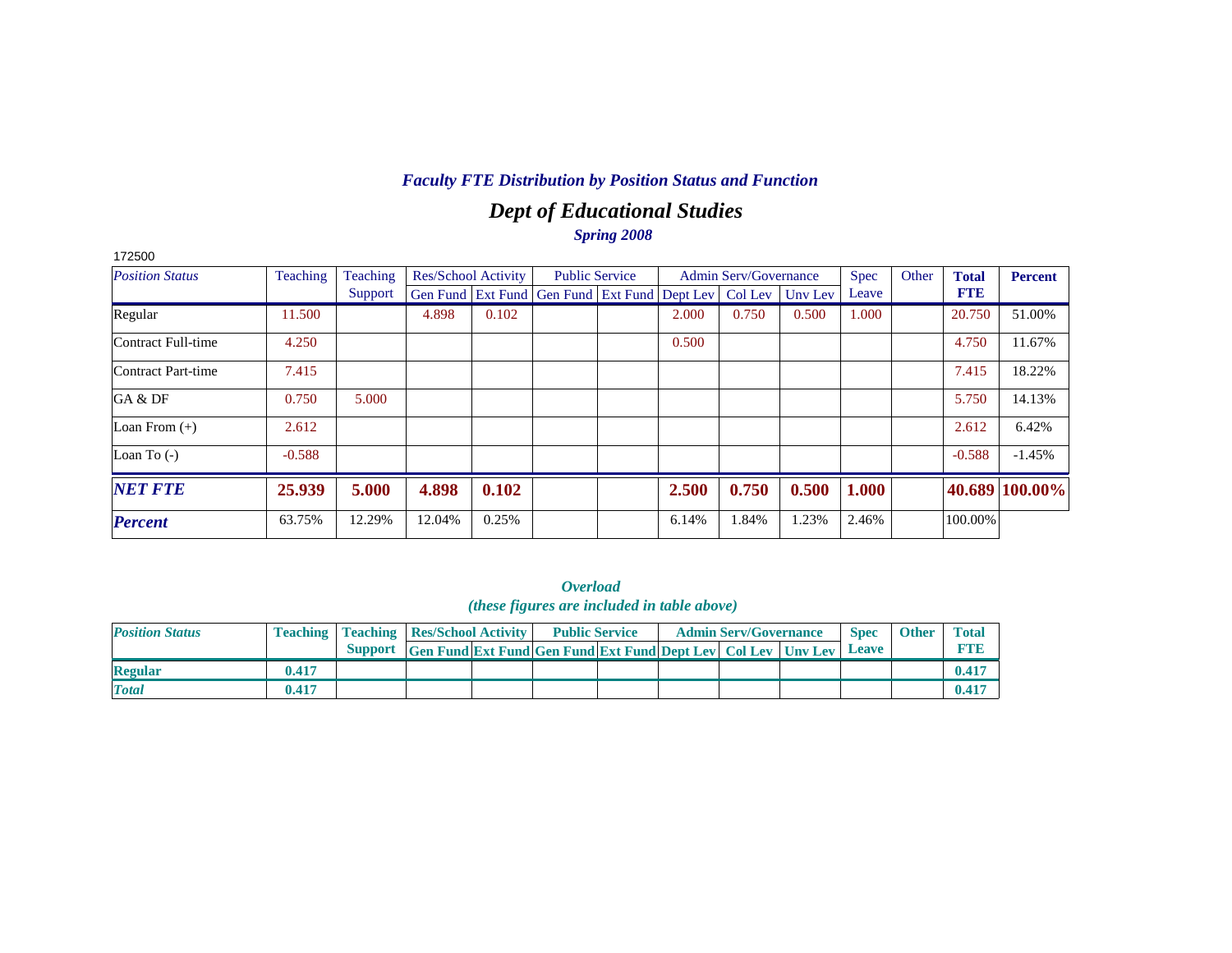## *Dept of Special Education Spring 2008*

| 172800                 |          |          |       |                            |                                                                  |                       |       |                              |             |          |              |                            |
|------------------------|----------|----------|-------|----------------------------|------------------------------------------------------------------|-----------------------|-------|------------------------------|-------------|----------|--------------|----------------------------|
| <b>Position Status</b> | Teaching | Teaching |       | <b>Res/School Activity</b> |                                                                  | <b>Public Service</b> |       | <b>Admin Serv/Governance</b> | <b>Spec</b> | Other    | <b>Total</b> | <b>Percent</b>             |
|                        |          | Support  |       |                            | Gen Fund Ext Fund Gen Fund Ext Fund Dept Lev   Col Lev   Unv Lev |                       |       |                              | Leave       |          | <b>FTE</b>   |                            |
| Regular                | 5.500    |          | 2.250 |                            |                                                                  |                       | 1.250 |                              | 1.000       | 0.750    | 10.750       | 44.51%                     |
| Contract Full-time     | 0.750    |          |       |                            |                                                                  |                       |       |                              |             | 0.250    | 1.000        | 4.14%                      |
| Contract Part-time     | 4.794    |          |       |                            |                                                                  |                       |       |                              |             | 0.250    | 5.044        | 20.89%                     |
| GA & DF                |          | 4.500    |       | 2.500                      |                                                                  |                       |       |                              |             |          | 7.000        | 28.98%                     |
| Loan From $(+)$        | 0.607    |          |       |                            |                                                                  |                       |       |                              |             |          | 0.607        | 2.51%                      |
| Loan To $(-)$          | 0.000    |          |       |                            |                                                                  |                       |       |                              |             | $-0.250$ | $-0.250$     | $-1.04%$                   |
| <b>NET FTE</b>         | 11.651   | 4.500    | 2.250 | 2.500                      |                                                                  |                       | 1.250 |                              | 1.000       |          |              | $1.000$   24.151   100.00% |
| <b>Percent</b>         | 48.24%   | 18.63%   | 9.32% | 10.35%                     |                                                                  |                       | 5.18% |                              | 4.14%       | 4.14%    | 100.00%      |                            |

| <i><b>Overload</b></i>                      |  |  |  |  |  |  |  |  |  |  |  |  |
|---------------------------------------------|--|--|--|--|--|--|--|--|--|--|--|--|
| (these figures are included in table above) |  |  |  |  |  |  |  |  |  |  |  |  |

| <b>Position Status</b> |                | <b>Teaching   Teaching   Res/School Activity  </b>                      |  | <b>Public Service</b> |       | <b>Admin Serv/Governance</b> | <b>Spec</b> | <b>Other</b> | <b>Total</b> |
|------------------------|----------------|-------------------------------------------------------------------------|--|-----------------------|-------|------------------------------|-------------|--------------|--------------|
|                        | <b>Support</b> | <b>Gen Fund Ext Fund Gen Fund Ext Fund Dept Lev   Col Lev   Unv Lev</b> |  |                       |       |                              | Leave       |              |              |
| <b>Regular</b>         |                |                                                                         |  |                       | 0.250 |                              |             | 0.500        | 0.750        |
| <b>Total</b>           |                |                                                                         |  |                       | 0.250 |                              |             | 0.500        | 0.750        |